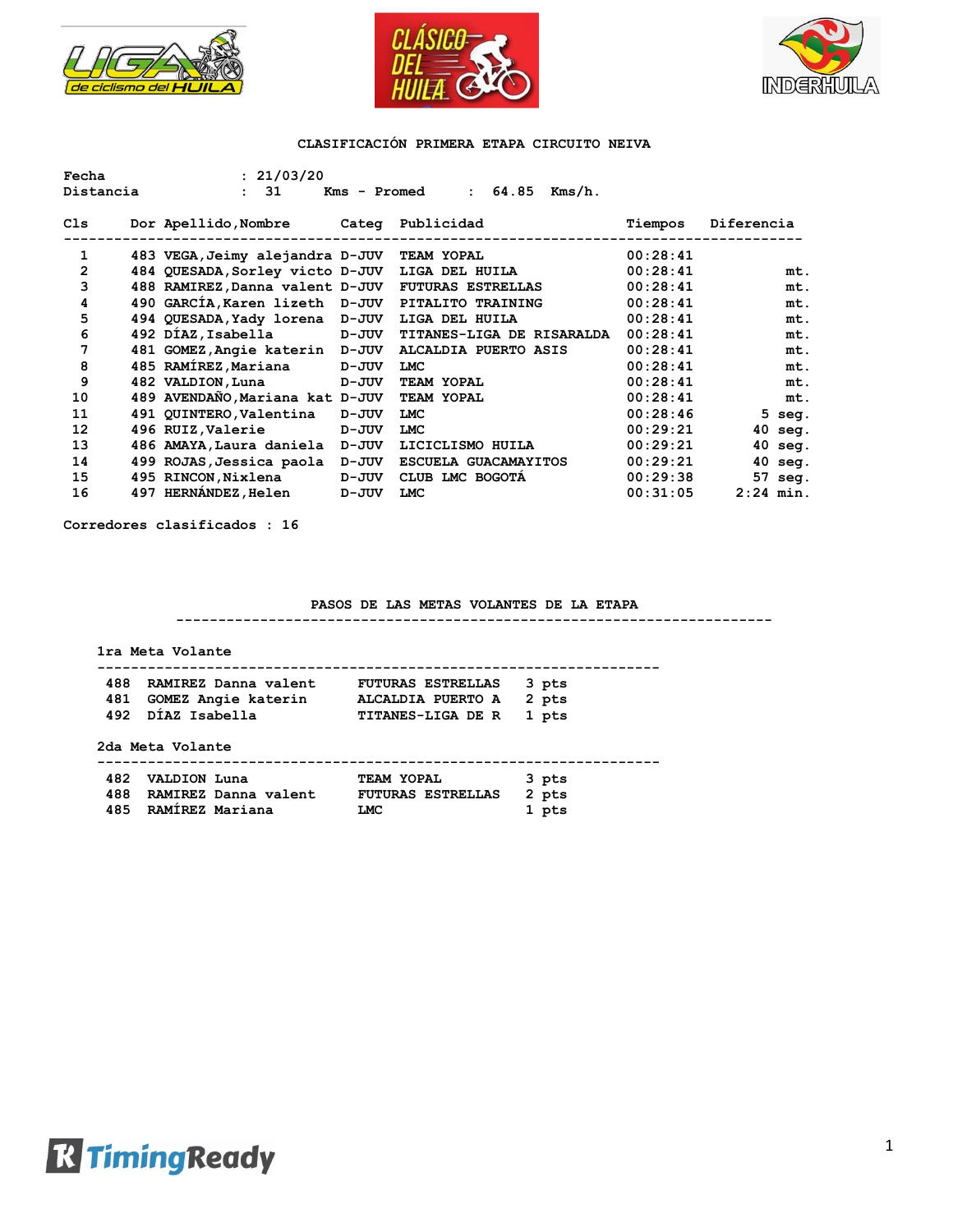





**Fecha : 20/03/2022**

**Distancia acumulada : 33 Kms -**

| Cls     | Dor   | Apellido,Nombre               |           | Categ Publicidad          | Tiempos          | Diferencia |
|---------|-------|-------------------------------|-----------|---------------------------|------------------|------------|
| $1 -$   | - 483 | VEGA, Jeimy alejandra         | D-JUV     | <b>TEAM YOPAL</b>         | $00:32:01-091$   |            |
| $2 -$   | 494   | QUESADA, Yady lorena          | D-JUV     | LIGA DEL HUILA            | $00:32:04-080$ a | 3          |
| $3 -$   | 481   | GOMEZ, Angie katerin          | D-JUV     | ALCALDIA PUERTO ASIS      | $00:32:07-032$ a | 6          |
| $4 -$   | 484   | QUESADA, Sorley victori D-JUV |           | LIGA DEL HUILA            | $00:32:08-042$ a | 7          |
| $5 -$   | 482   | VALDION, Luna                 | $D - JUV$ | TEAM YOPAL                | $00:32:12-004$ a | 11         |
| $6 -$   | 490   | GARCÍA, Karen lizeth          | $D - JUV$ | PITALITO TRAINING         | $00:32:13-064$ a | 12         |
| $7 -$   | 485   | RAMÍREZ, Mariana              | $D - JUV$ | <b>LMC</b>                | $00:32:13-091$ a | 12         |
| $8 -$   | 488   | RAMIREZ, Danna valentin D-JUV |           | <b>FUTURAS ESTRELLAS</b>  | $00:32:16-028$ a | 15         |
| $9 -$   | 489   | AVENDAÑO, Mariana katal D-JUV |           | TEAM YOPAL                | $00:32:18-065$ a | 17         |
| $10. -$ | 491   | QUINTERO, Valentina           | $D - JUV$ | <b>LMC</b>                | $00:32:27-048$ a | 26         |
| $11. -$ | 492   | DIAZ, Isabella                | D-JUV     | TITANES-LIGA DE RISARALDA | $00:32:30-022$ a | 29         |
| $12. -$ | 496   | RUIZ, Valerie                 | $D - JUV$ | <b>LMC</b>                | $00:32:58-028$ a | 57         |
| $13 -$  | 499   | ROJAS, Jessica paola          | D-JUV     | ESCUELA GUACAMAYITOS      | $00:33:01-084$ a | 1:00       |
| $14. -$ | 486   | AMAYA, Laura daniela          | D-JUV     | LICICLISMO HUILA          | $00:33:06-072$ a | 1:05       |
| $15. -$ | 495   | RINCON, Nixlena               | D-JUV     | LMC BOGOTA<br>CLUB        | $00:33:21-073$ a | 1:20       |
| $16. -$ | 497   | <b>HERNANDEZ, Helen</b>       | D-JUV     | LMC                       | $00:34:34-004$ a | 2:33       |
|         |       |                               |           |                           |                  |            |

# **CLASIFICACIÓN GENERAL DE LAS METAS VOLANTES**

#### **--------------------------------------------------------------------------------------------**

| $\mathbf{1}$ | 488 | RAMIREZ, Danna valentin D-JUV |           | 5 Pts   |
|--------------|-----|-------------------------------|-----------|---------|
|              |     | 2 482 VALDION, Luna           | D-JUV     | $3$ Pts |
|              |     | 3 481 GOMEZ, Angie katerin    | $D - JUV$ | 2 Pts   |
|              |     | 4 485 RAMÍREZ, Mariana        | $D - JUV$ | 1 Pts   |
|              |     | 5 492 DÍAZ, Isabella          | $D - JUV$ | 1 Pts   |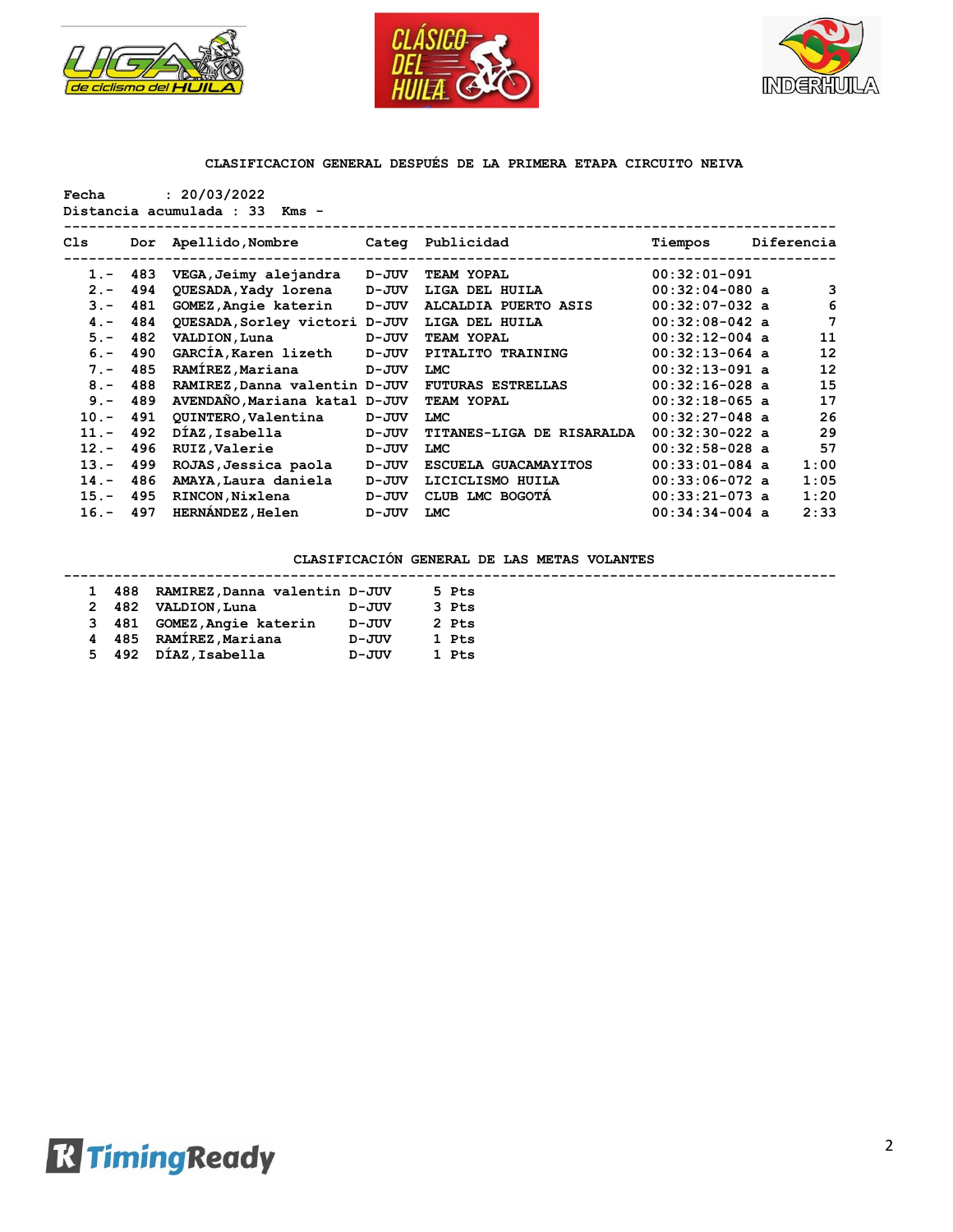





| Fecha     | : 20/03/2022                    |                   |                             |          |            |
|-----------|---------------------------------|-------------------|-----------------------------|----------|------------|
| Distancia | 51<br>$\mathbf{L}$              | Kms - Promed      | : 55.1<br>Kms/h.            |          |            |
| Cls       | Dor Apellido, Nombre Categ      |                   | Publicidad                  | Tiempos  | Diferencia |
|           |                                 |                   | --------------------        |          |            |
| 1         | 200 NAVARRO, Sergio nicol SUB23 |                   | I AM CHAMPIONS              | 00:55:32 |            |
| 2         | 290 TELLEZ, Oscar daniel        | SUB <sub>23</sub> | TEAM CORRATEC               | 00:55:32 | mt.        |
| 3         | 246 ALBARRACIN, Sebastián SUB23 |                   | CLUB DANIEL RINCON          | 00:55:32 | mt.        |
| 4         | 208 PERDOMO, Sneider            | SUB23             | TEAM CAQUETA                | 00:55:32 | mt.        |
| 5         | 243 ACEVEDO, Nicolás alej SUB23 |                   | ROCKLAND CYCLING VELO       | 00:55:32 | mt.        |
| 6         | 282 ABREO, Santiago             | SUB23             | <b>GUADUAS CUNDINAMARCA</b> | 00:55:32 | mt.        |
| 7         | 306 RIOS, Federico andres SUB23 |                   | <b>LMC</b>                  | 00:55:32 | mt.        |
| 8         | 238 ROJAS, Ronaldo              | SUB <sub>23</sub> | <b>TEAM NATIVOS PAYN</b>    | 00:55:32 | mt.        |
| 9         | 304 MORENO, Juan josé           | SUB <sub>23</sub> | VILLAPINZON                 | 00:55:32 | mt.        |
| 10        | 226 CRUZ, Johan steven          | SUB <sub>23</sub> | YARIGUIES BARRANCABERMEJA   | 00:55:32 | mt.        |
| 11        | 253 CACERES, Emmanuel ave SUB23 |                   | CICLO SANGIL NORQUIMICOS    | 00:55:32 | mt.        |
| 12        | 254 RUBIANO, Juan sebasti SUB23 |                   | LIGA DEL HUILA              | 00:55:32 | mt.        |
| 13        | 288 DUEÑAS, Andres leonar SUB23 |                   | FUN. PROYECTA INGENIEROS    | 00:55:32 | mt.        |
|           | 259 LOZADA, Didier yared SUB23  |                   |                             |          |            |
| 14        |                                 |                   | AMPRO-CLUB EGAN BERNAL      | 00:55:32 | mt.        |
| 15        | 271 TORRES, Camilo andres SUB23 |                   | <b>MAGDALENA</b>            | 00:55:32 | mt.        |
| 16        | 212 BAUTISTA, Yeison anto SUB23 |                   | ALC. DE VILLA DE LEYVA      | 00:55:32 | mt.        |
| 17        | 202 ORJUELA, Jhon jairo         | SUB <sub>23</sub> | ALCALDIA DE OICATA          | 00:55:32 | mt.        |
| 18        | 219 HENRIQUEZ, Ludwin rol SUB23 |                   | <b>TEAM INDERHUILA</b>      | 00:55:32 | mt.        |
| 19        | 261 PÁEZ, David santiago SUB23  |                   | AMPRO-CLUB EGAN BERNAL      | 00:55:32 | mt.        |
| 20        | 257 VALENTÍN, Carlos adri SUB23 |                   | FUN. GERO TIBANA JENESANO   | 00:55:32 | mt.        |
| 21        | 217 PELAEZ, Sebastian fel SUB23 |                   | F Y F TEAM                  | 00:55:32 | mt.        |
| 22        | 239 CARVAJAL, Hugo leandr SUB23 |                   | HUILA                       | 00:55:32 | mt.        |
| 23        | 300 LIZCA, Steban               | SUB <sub>23</sub> | L. C/MARCA-ROUTE69 ZIPAQ.   | 00:55:32 | mt.        |
| 24        | 250 PALOMINO, Jhossy este SUB23 |                   | VICTOR HUGO PEÑA            | 00:55:32 | mt.        |
| 25        | 244 JAIME, Cristian andré SUB23 |                   | <b>LMC</b>                  | 00:55:32 | mt.        |
| 26        | 278 OVIEDO, Juan andres         | SUB <sub>23</sub> | ANT. CLUB NVA GENERACION    | 00:55:32 | mt.        |
| 27        | 305 AYALA, Juan david           | SUB <sub>23</sub> | INDEPENDIENTE               | 00:55:32 | mt.        |
| 28        | 275 DÍAZ, Jaír                  | SUB <sub>23</sub> | LIGA DE SUCRE               | 00:55:32 | mt.        |
| 29        | 308 RICO, Oscar Mauricio SUB23  |                   | INDEPENDIENTE               | 00:55:32 | mt.        |
| 30        | 242 MELO, Gabriel julián SUB23  |                   | EQUIPO F Y F                | 00:55:32 | mt.        |
| 31        | 240 SARMIENTO, Andrés           | SUB <sub>23</sub> | <b>FYF TEAM</b>             | 00:55:32 | mt.        |
| 32        | 298 MAHECHA, Arnold jose        | SUB <sub>23</sub> | F Y Y TEAM                  | 00:55:32 | mt.        |
| 33        | 241 MOSQUERA, Carlos mari SUB23 |                   | TEAM INDERHUILA             | 00:55:32 | mt.        |
| 34        | 213 MARTINEZ, Iván estive SUB23 |                   | ALCALDIA DE OICATA          | 00:55:32 | mt.        |
| 35        | 210 TRUJILLO, Jhon felipe SUB23 |                   | FUNDACIÓN COLOMBIELAS       | 00:55:32 | mt.        |
| 36        | 295 GUTIÉRREZ, José manue SUB23 |                   | <b>CLUB KRIEGER</b>         | 00:55:32 | mt.        |
| 37        | 267 PEREZ, Mateo                | SUB <sub>23</sub> | CLUB DANIEL RINCON          | 00:55:32 | mt.        |
| 38        | 301 BELTRAN, Andrés felip SUB23 |                   | ROUTE 69                    | 00:55:32 | mt.        |
| 39        | 294 MORENO, Javier              | SUB23             | <b>HERRERA</b>              | 00:55:32 | mt.        |
| 40        | 293 MAYORGA, Carlos             | SUB <sub>23</sub> | <b>NECTAR</b>               | 00:55:32 | mt.        |
| 41        | 286 TOBASIA, José elias         | SUB <sub>23</sub> | FUN. PROYECTA INGENIEROS    | 00:55:32 | mt.        |
| 42        | 245 SANCHEZ, Daniel esteb SUB23 |                   | CLUB DANIEL RINCON          | 00:55:32 | mt.        |
| 43        | 269 MOLINA, Héctor ferney SUB23 |                   |                             |          | mt.        |
|           |                                 |                   | FUND. GERO TIBANA JENESAN   | 00:55:32 |            |
| 44        | 311 ALVIS, Camilo               | SUB23             | IMRD COTA CICLO BONELO      | 00:55:32 | mt.        |
| 45        | 204 CUETOCUE, Adrián alej SUB23 |                   | LICICLISMO INDERHUILA       | 00:55:32 | mt.        |
| 46        | 302 GUEVARA, David eliceo SUB23 |                   | VILLAPINZON FAM GUEVARA     | 00:55:32 | mt.        |
| 47        | 296 ROJAS, Juan pablo           | SUB <sub>23</sub> | INDERHUILA                  | 00:55:32 | mt.        |
| 48        | 313 SAENZ, Sebastian            | SUB <sub>23</sub> | CICLO FUNZA                 | 00:55:32 | mt.        |
| 49        | 211 QUINTERO, Camilo            | SUB <sub>23</sub> | ALCALDIA DE OICATA          | 00:55:32 | mt.        |
| 50        | 272 RODRÍGUEZ, Nicolás          | SUB <sub>23</sub> | CLUB LMC                    | 00:55:32 | mt.        |
| 51        | 309 GUAVITA, Cesar              | SUB <sub>23</sub> | <b>STRONGMAN</b>            | 00:55:32 | mt.        |
| 52        | 247 SERRANO, Kevin fernan SUB23 |                   | CLUB VÍCTOR HUGO PEÑA       | 00:55:32 | mt.        |
| 53        | 229 ARÉVALO, Jhondeyby          | SUB23             | F Y F TEAM                  | 00:55:32 | mt.        |
| 54        | 277 VELEZ, Victor mario         | SUB <sub>23</sub> | ANT. CLUB NVA GENERACION    | 00:55:32 | mt.        |

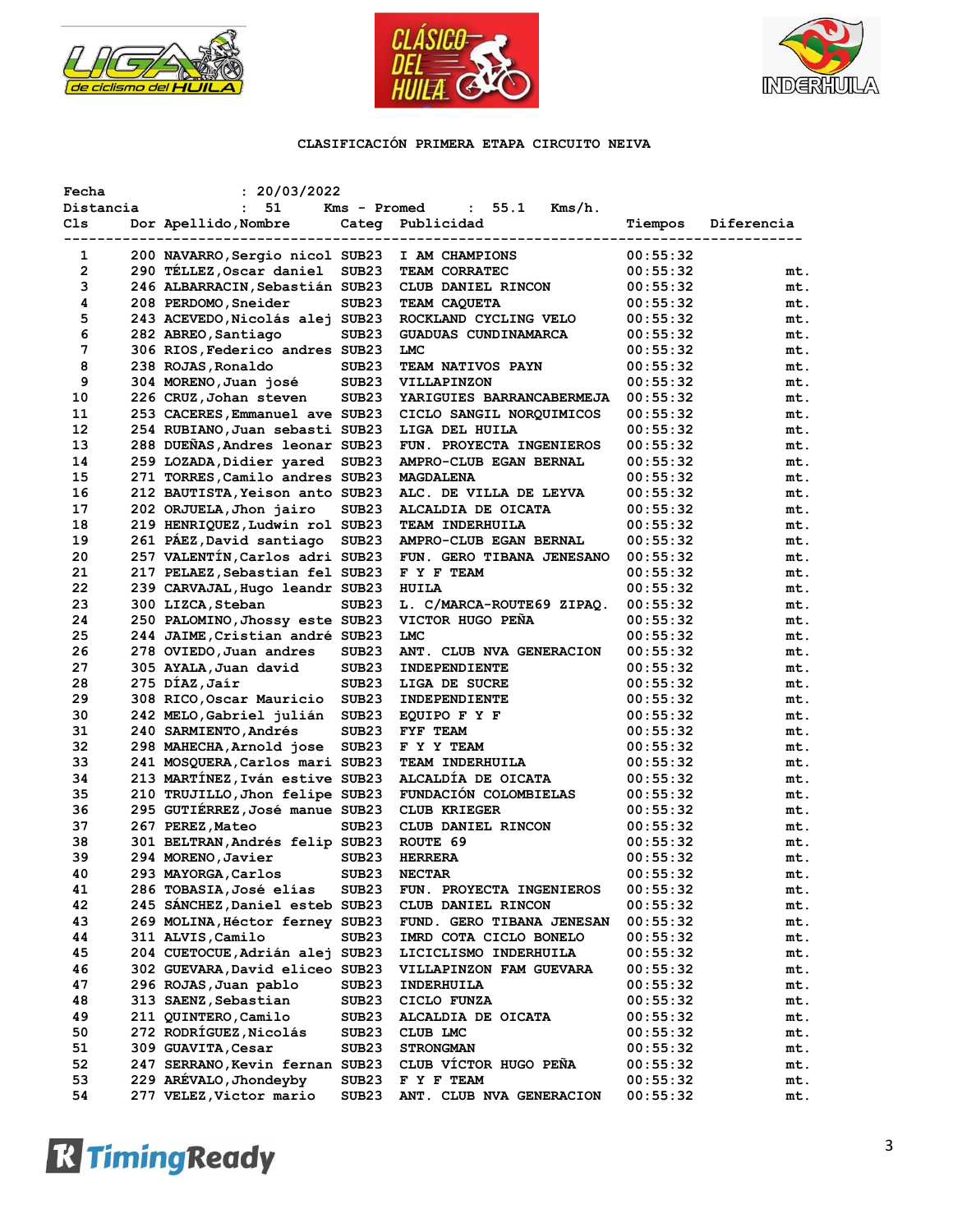





| Fecha<br>Distancia | : 20/03/2022<br>51              | Kms - Promed      | 55.1                          |          |             |
|--------------------|---------------------------------|-------------------|-------------------------------|----------|-------------|
| C <sub>1s</sub>    | Dor Apellido, Nombre            |                   | $Kms/h$ .<br>Categ Publicidad | Tiempos  | Diferencia  |
| 55                 | 281 RODRÍGUEZ, Guillermo        | SUB <sub>23</sub> | CICLO MARY                    | 00:55:32 | mt.         |
| 56                 | 292 VALENCIA, Víctor hugo SUB23 |                   | LIGA DEL HUILA                | 00:55:32 | mt.         |
| 57                 | 274 BERNAL, Juan diego          | SUB <sub>23</sub> | ORIUS ALCARAVAN               | 00:55:32 | mt.         |
| 58                 | 255 AREVALO, Andres             | SUB <sub>23</sub> | CICLO FUNZA                   | 00:55:32 | mt.         |
| 59                 | 307 CRUZ, Jairo andrés          | SUB <sub>23</sub> | TRAINING PITALITO             | 00:55:32 | mt.         |
| 60                 | 248 OVIEDO, Ember               | SUB <sub>23</sub> | CLUB BARRANCABERMEJA BMX      | 00:55:32 | mt.         |
| 61                 | 201 BARRERA, Sebastian          | SUB <sub>23</sub> | P. INMOBILIARIO-S/TANDER.     | 00:55:32 | mt.         |
| 62                 | 266 NARANJO, Carlos andre SUB23 |                   | <b>INDEPENDIENTE</b>          | 00:55:32 | mt.         |
| 63                 | 224 VIVEROS, Juan manuel        | SUB <sub>23</sub> | <b>INDEPENDIENTE</b>          | 00:55:32 | mt.         |
| 64                 | 215 QUINTERO, Juan esteba SUB23 |                   | CLUB NORQUEZ-LIGA QUINDIO     | 00:55:32 | mt.         |
| 65                 | 231 CASTAÑEDA, Julián fel SUB23 |                   | CLUB LMC                      | 00:55:32 | mt.         |
| 66                 | 262 GAYON, Daniel fernánd SUB23 |                   | AMPRO-CLUB EGAN BERNAL        | 00:55:32 | mt.         |
| 67                 | 287 PÉREZ, Kevin armando        | SUB23             | FUN. PROYECTA INGENIEROS      | 00:55:32 | mt.         |
| 68                 | 264 BOHÓRQUEZ, Santiago         | SUB <sub>23</sub> | LIGA DE SANTANDER             | 00:55:32 | mt.         |
| 69                 | 252 GUTIÉRREZ, Jair sebas SUB23 |                   | TEAM JIREHT BIKE F/GASUGA     | 00:55:32 | mt.         |
| 70                 | 214 DUCUARA, Kevin andrés SUB23 |                   | ALCALDIA DE OICATA            | 00:55:43 | $11$ seg.   |
| 71                 | 284 MENDIVELSO, Cristian        | SUB <sub>23</sub> | FUN. PROYECTA INGENIEROS      | 00:56:10 | 38 seg.     |
| 72                 | 258 MORENO, Juan fernando SUB23 |                   | AMPRO-CLUB EGAN BERNAL        | 00:57:17 | $1:45$ min. |
| 73                 | 285 ARIAS, Wilfran andrey SUB23 |                   | FUN. PROYECTA INGENIEROS      | 00:58:35 | $3:03$ min. |
| 74                 | 260 GONZÁLEZ, Jersson fel SUB23 |                   | AMPRO-CLUB EGAN BERNAL        | 00:58:35 | $3:03$ min. |
| 75                 | 312 CORTES, Arnoldo             | SUB <sub>23</sub> | CICLO FUNZA                   | 00:58:35 | $3:03$ min. |
| 76                 | 209 CARVAJAL, Juan sebast SUB23 |                   | <b>BICISTORE</b>              | 00:59:35 | $4:03$ min. |
| 77                 | 256 ARANDIA, Santiago           | SUB <sub>23</sub> | FUNDACIÓN MIFED               | 00:59:35 | $4:03$ min. |
| 78                 | 273 GUERRERO, Geofre            | SUB <sub>23</sub> | <b>FENIX</b>                  | 00:59:35 | $4:03$ min. |
| 79                 | 297 SUA, David felipe           | SUB <sub>23</sub> | <b>CLUB KRIEGER</b>           | 01:00:35 | $5:03$ min. |
| 80                 | 303 SIERRA, Juan camilo         | SUB <sub>23</sub> | LIGA DEL TOLIMA               | 01:01:35 | $6:03$ min. |
| 81                 | 270 CALDERON, Nicolás fer SUB23 |                   | INDEPENDIENTE                 | 01:01:35 | $6:03$ min. |
| 82                 | 228 VILLACORTE, Eric giov SUB23 |                   | TEAM VILLACORTE               | 01:01:35 | $6:03$ min. |
| 83                 | 206 TRUJILLO, Nicolás           | SUB <sub>23</sub> | <b>GARZÓN</b>                 | 01:01:35 | $6:03$ min. |
| 84                 | 291 PIMIENTO, Edgar josé        | SUB <sub>23</sub> | FUN. PROYECTA INGENIEROS      | 01:01:35 | $6:03$ min. |
| 85                 | 225 NEME, Fabio samuel          | SUB <sub>23</sub> | LIGA DEL HUILA                | 01:01:35 | $6:03$ min. |
| 86                 | 283 BELTRÁN, Edwin alejan SUB23 |                   | FUN. PROYECTA INGENIEROS      | 01:01:35 | $6:03$ min. |
| 87                 | 205 HERRERA, Miguel andre SUB23 |                   | <b>TEAM VILLANUEVA</b>        | 01:01:35 | $6:03$ min. |

**Corredores retirados en la etapa**

|       | 207 BUITRAGO, Sergio alej SUB23 CLUB TEAM CAQUETA |                   |                           |
|-------|---------------------------------------------------|-------------------|---------------------------|
| --    | 216 ROBLES, Daniel yesid SUB23                    |                   | <b>ALCALDIA DE TOGUI</b>  |
| --    | 218 MORALES, Felipe                               | SUB23             | INDER HUILA               |
| --    | 221 ARARA, Fernando                               | SUB23             | <b>INPENDIENTE</b>        |
| --    | 223 VENEGAS, Manuel felip SUB23                   |                   | <b>FRAJILES Y FUERTES</b> |
| --    | 227 CUADRADO, Juan manuel SUB23                   |                   | <b>TEAM TECNISEG</b>      |
| --    | 233 RUIZ, Christian camil SUB23                   |                   | CLUB LMC                  |
| $- -$ | 236 PUERTA,Juan pablo                             | SUB <sub>23</sub> | HDTUU                     |
| --    | 249 TOBAR, Ronal andres SUB23                     |                   | CLUB VÍCTOR HUGO PEÑA     |
| $- -$ | 268 MARTINEZ, Juan diego SUB23                    |                   | <b>FUNDACIÓN MIFED</b>    |
| --    | 279 MONTOYA, Jairo orland SUB23                   |                   | ANTIOO. NVA. GEN. TARAZA  |
| --    | 280 BETANCUR, Cristian da SUB23                   |                   | ANTIOO. NVA. GEN. TARAZA  |
| --    | 289 BECERRA, Luis daniel SUB23                    |                   | FUN. PROYECTA INGENIEROS  |
| $- -$ | 299 LEGUIZAMON, Óscar SUB23                       |                   | CLUB RUTA 69              |
|       | 310 BENACHI, Darwin alexi SUB23                   |                   | INDEPENDIENTE             |

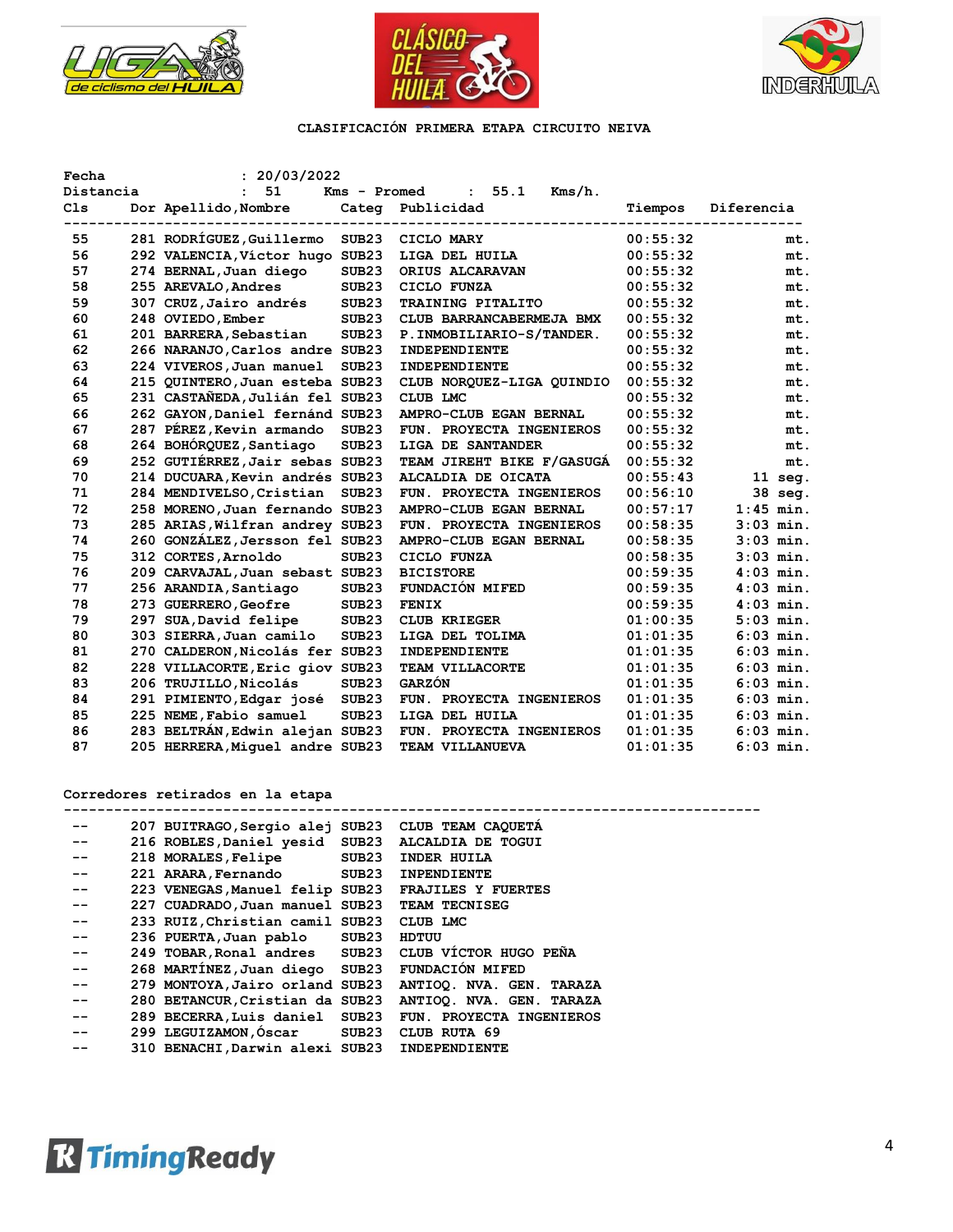





## **PASOS DE LAS METAS VOLANTES DE LA ETAPA**

**----------------------------------------------------------------------**

#### **1ra Meta Volante**

| 200 NAVARRO Sergio nicol 1 AM CHAMPIONS            |                      | 3 pts |
|----------------------------------------------------|----------------------|-------|
| 290 TÉLLEZ Oscar daniel         TEAM CORRATEC      |                      | 2 pts |
| 282 ABREO Santiago               GUADUAS CUNDINAMA |                      | 1 pts |
| 2da Meta Volante                                   |                      |       |
|                                                    |                      | 3 pts |
|                                                    |                      |       |
| 246 ALBARRACIN Sebastián CLUB DANIEL RINCO         |                      | 2 pts |
| 264 BOHORQUEZ Santiago LIGA DE SANTANDER           |                      | 1 pts |
| 3ra Meta Volante                                   |                      |       |
| 290 TELLEZ Oscar daniel                            | <b>TEAM CORRATEC</b> | 3 pts |
| 246 ALBARRACIN Sebastián CLUB DANIEL RINCO         |                      | 2 pts |

 **290 TÉLLEZ Oscar daniel TEAM CORRATEC 3 pts 246 ALBARRACIN Sebastián CLUB DANIEL RINCO 2 pts** 

|  | 209 CARVAJAL Juan sebast |  | <b>BICISTORE</b> |  | 1 pts |
|--|--------------------------|--|------------------|--|-------|
|--|--------------------------|--|------------------|--|-------|

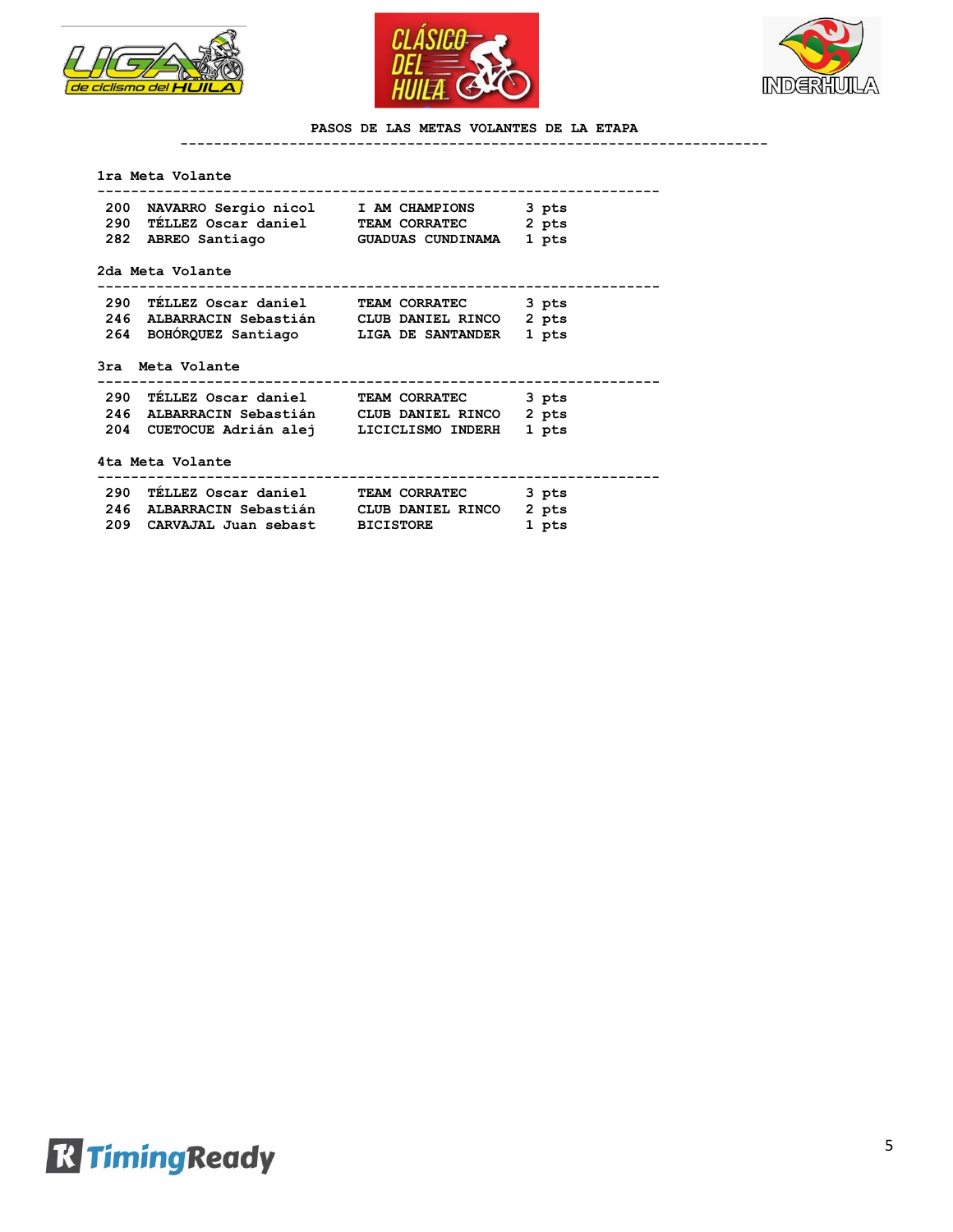





**Fecha : 20/03/2022**

**Distancia acumulada : 53 Kms - Promed : 54,48 Kms/hora.**

| Cls     | Dor | Apellido, Nombre              |                   | Categ Publicidad               | Tiempos          | Diferencia |                         |
|---------|-----|-------------------------------|-------------------|--------------------------------|------------------|------------|-------------------------|
| $1. -$  | 290 | TÉLLEZ, Oscar daniel          | SUB <sub>23</sub> | TEAM CORRATEC                  | $00:58:22-074$   |            |                         |
| $2 -$   | 282 | ABREO, Santiago               | SUB <sub>23</sub> | GUADUAS CUNDINAMARCA           | $00:58:24-030$ a |            | $\overline{\mathbf{2}}$ |
| $3 -$   | 254 | RUBIANO, Juan sebastian SUB23 |                   | LIGA DEL HUILA                 | $00:58:25-022$ a |            | 3                       |
| $4. -$  | 204 | CUETOCUE, Adrián alejan SUB23 |                   | LICICLISMO INDERHUILA          | $00:58:25-077$ a |            | 3                       |
| $5. -$  | 200 | NAVARRO, Sergio nicolas SUB23 |                   | I AM CHAMPIONS                 | $00:58:25-079$ a |            | 3                       |
| $6. -$  | 219 | HENRIQUEZ, Ludwin rolan SUB23 |                   | TEAM INDERHUILA                | $00:58:26-028$ a |            | 4                       |
| $7 -$   | 253 | CACERES, Emmanuel aveli SUB23 |                   | CICLO SANGIL NORQUIMICOS       | $00:58:27-052$ a |            | 5                       |
| $8 -$   | 286 | TOBASIA, José elías           | SUB <sub>23</sub> | FUN. PROYECTA INGENIEROS       | $00:58:27-081$ a |            | 5                       |
| $9 -$   | 288 | DUEÑAS, Andres leonardo SUB23 |                   | FUN. PROYECTA INGENIEROS       | $00:58:28-078$ a |            | 6                       |
| $10. -$ | 304 | MORENO, Juan josé             | SUB <sub>23</sub> | VILLAPINZON                    | $00:58:29-042$ a |            | 7                       |
| $11. -$ | 293 | MAYORGA, Carlos               | SUB <sub>23</sub> | <b>NECTAR</b>                  | $00:58:29-048$ a |            | 7                       |
| $12 -$  | 241 |                               |                   |                                |                  |            | 7                       |
|         |     | MOSQUERA, Carlos mario        | SUB <sub>23</sub> | TEAM INDERHUILA                | $00:58:29-052$ a |            |                         |
| $13. -$ | 246 | ALBARRACIN, Sebastián         | SUB <sub>23</sub> | CLUB DANIEL RINCON             | $00:58:29-093$ a |            | 7                       |
| $14. -$ | 259 | LOZADA, Didier yared          | SUB <sub>23</sub> | AMPRO-CLUB EGAN BERNAL         | $00:58:30-002$ a |            | 8                       |
| $15. -$ | 238 | ROJAS, Ronaldo                | SUB <sub>23</sub> | TEAM NATIVOS PAYN              | $00:58:30-014$ a |            | 8                       |
| $16. -$ | 239 | CARVAJAL, Hugo leandro        | SUB <sub>23</sub> | HUILA                          | $00:58:30-017$ a |            | 8                       |
| $17. -$ | 271 | TORRES, Camilo andres         | SUB <sub>23</sub> | <b>MAGDALENA</b>               | $00:58:30-025$ a |            | 8                       |
| $18. -$ | 213 | MARTÍNEZ, Iván estiven        | SUB <sub>23</sub> | ALCALDÍA DE OICATA             | $00:58:30-054$ a |            | 8                       |
| $19. -$ | 264 | BOHÓRQUEZ, Santiago           | SUB <sub>23</sub> | LIGA DE SANTANDER              | $00:58:30-082$ a |            | 8                       |
| $20 -$  | 226 | CRUZ, Johan steven            | SUB23             | YARIGUIES BARRANCABERMEJA      | $00:58:30-097$ a |            | 8                       |
| $21. -$ | 243 | ACEVEDO, Nicolás alejan SUB23 |                   | ROCKLAND CYCLING VELO          | $00:58:31-051$ a |            | 9                       |
| $22 -$  | 212 | BAUTISTA, Yeison antoni SUB23 |                   | ALC. DE VILLA DE LEYVA         | $00:58:32-029$ a |            | 10                      |
| $23 -$  | 267 | PEREZ, Mateo                  | SUB <sub>23</sub> | CLUB DANIEL RINCON             | $00:58:32-041$ a |            | 10                      |
| $24. -$ | 292 | VALENCIA, Víctor hugo         | SUB <sub>23</sub> | LIGA DEL HUILA                 | $00:58:33-066$ a |            | 11                      |
| $25. -$ | 248 | OVIEDO, Ember                 | SUB <sub>23</sub> | CLUB BARRANCABERMEJA BMX       | $00:58:33-080$ a |            | 11                      |
| $26. -$ | 262 | GAYON, Daniel fernándo        | SUB <sub>23</sub> | AMPRO-CLUB EGAN BERNAL         | $00:58:34-011$ a |            | 12                      |
| $27. -$ | 274 | BERNAL, Juan diego            | SUB <sub>23</sub> | ORIUS ALCARAVAN                | $00:58:34-025$ a |            | 12                      |
| $28. -$ | 277 | VELEZ, Victor mario           | SUB <sub>23</sub> | ANT. CLUB NVA GENERACION       | $00:58:34-031$ a |            | 12                      |
| $29. -$ | 202 | ORJUELA, Jhon jairo           | SUB <sub>23</sub> | ALCALDIA DE OICATA             | $00:58:34-041$ a |            | 12                      |
| $30 -$  | 244 | JAIME, Cristian andrés        | SUB <sub>23</sub> | <b>LMC</b>                     | $00:58:34-096$ a |            | 12                      |
| $31 -$  | 275 | DÍAZ, Jaír                    | SUB <sub>23</sub> | LIGA DE SUCRE                  | $00:58:35-036$ a |            | 13                      |
| $32 -$  | 313 | SAENZ, Sebastian              | SUB <sub>23</sub> | CICLO FUNZA                    | $00:58:35-063$ a |            | 13                      |
| $33 -$  | 247 | SERRANO, Kevin fernando SUB23 |                   | CLUB VÍCTOR HUGO PEÑA          | $00:58:35-077$ a |            | 13                      |
| $34. -$ | 217 | PELAEZ, Sebastian felip SUB23 |                   | F Y F TEAM                     | $00:58:36-052$ a |            | 14                      |
| $35. -$ | 309 | <b>GUAVITA, Cesar</b>         | SUB <sub>23</sub> | <b>STRONGMAN</b>               | $00:58:36-062$ a |            | 14                      |
| $36. -$ | 229 | ARÉVALO, Jhondeyby            | SUB <sub>23</sub> | F Y F TEAM                     | $00:58:36-082$ a |            | 14                      |
| $37. -$ | 231 | CASTAÑEDA, Julián felip SUB23 |                   | CLUB LMC                       | $00:58:37-033$ a |            | 15                      |
| $38 -$  | 257 | VALENTÍN, Carlos adrián SUB23 |                   | FUN. GERO TIBANA JENESANO      | $00:58:37-053$ a |            | 15                      |
| $39. -$ | 266 | NARANJO, Carlos andres        | SUB <sub>23</sub> | INDEPENDIENTE                  | $00:58:37-055$ a |            | 15                      |
| $40. -$ | 307 |                               | SUB <sub>23</sub> | TRAINING PITALITO              | $00:58:37-062$ a |            | 15                      |
|         | 278 | CRUZ, Jairo andrés            |                   |                                |                  |            | 16                      |
| $41. -$ |     | OVIEDO, Juan andres           | SUB <sub>23</sub> | ANT. CLUB NVA GENERACION       | $00:58:38-014$ a |            |                         |
| $42 -$  | 302 | GUEVARA, David eliceo         | SUB23             | <b>VILLAPINZON FAM GUEVARA</b> | $00:58:38-015$ a |            | 16                      |
| $43.-$  | 210 | TRUJILLO, Jhon felipe         | SUB23             | FUNDACIÓN COLOMBIELAS          | 00:58:38-024 a   |            | 16                      |
| $44. -$ | 306 | RIOS, Federico andres         | SUB <sub>23</sub> | LMC                            | $00:58:39-068$ a |            | 17                      |
| $45. -$ | 250 | PALOMINO, Jhossy esteba SUB23 |                   | VICTOR HUGO PENA               | 00:58:39-072 a   |            | 17                      |
| $46. -$ | 240 | <b>SARMIENTO, Andrés</b>      | SUB23             | FYF TEAM                       | $00:58:39-088$ a |            | 17                      |
| $47. -$ | 296 | ROJAS, Juan pablo             | SUB23             | INDERHUILA                     | 00:58:39-097 a   |            | 17                      |
| $48. -$ | 211 | QUINTERO, Camilo              | SUB <sub>23</sub> | ALCALDIA DE OICATA             | $00:58:40-012$ a |            | 18                      |
| $49. -$ | 300 | LIZCA, Steban                 | SUB <sub>23</sub> | L. C/MARCA-ROUTE69 ZIPAQ.      | 00:58:40-020 a   |            | 18                      |
| $50. -$ | 294 | MORENO, Javier                | SUB23             | <b>HERRERA</b>                 | $00:58:41-097$ a |            | 19                      |
| $51. -$ | 281 | RODRÍGUEZ, Guillermo          | SUB23             | CICLO MARY                     | 00:58:42-027 a   |            | 20                      |
| $52 -$  | 224 | VIVEROS, Juan manuel          | SUB23             | INDEPENDIENTE                  | 00:58:42-053 a   |            | 20                      |
| $53. -$ | 208 | PERDOMO, Sneider              | SUB <sub>23</sub> | <b>TEAM CAQUETA</b>            | 00:58:43-008 a   |            | 21                      |
| $54. -$ | 261 | PAEZ, David santiago          | SUB <sub>23</sub> | AMPRO-CLUB EGAN BERNAL         | $00:58:43-084$ a |            | 21                      |
| $55. -$ | 245 | SÁNCHEZ, Daniel esteban SUB23 |                   | CLUB DANIEL RINCON             | $00:58:44-004$ a |            | 22                      |
|         |     |                               |                   |                                |                  |            |                         |

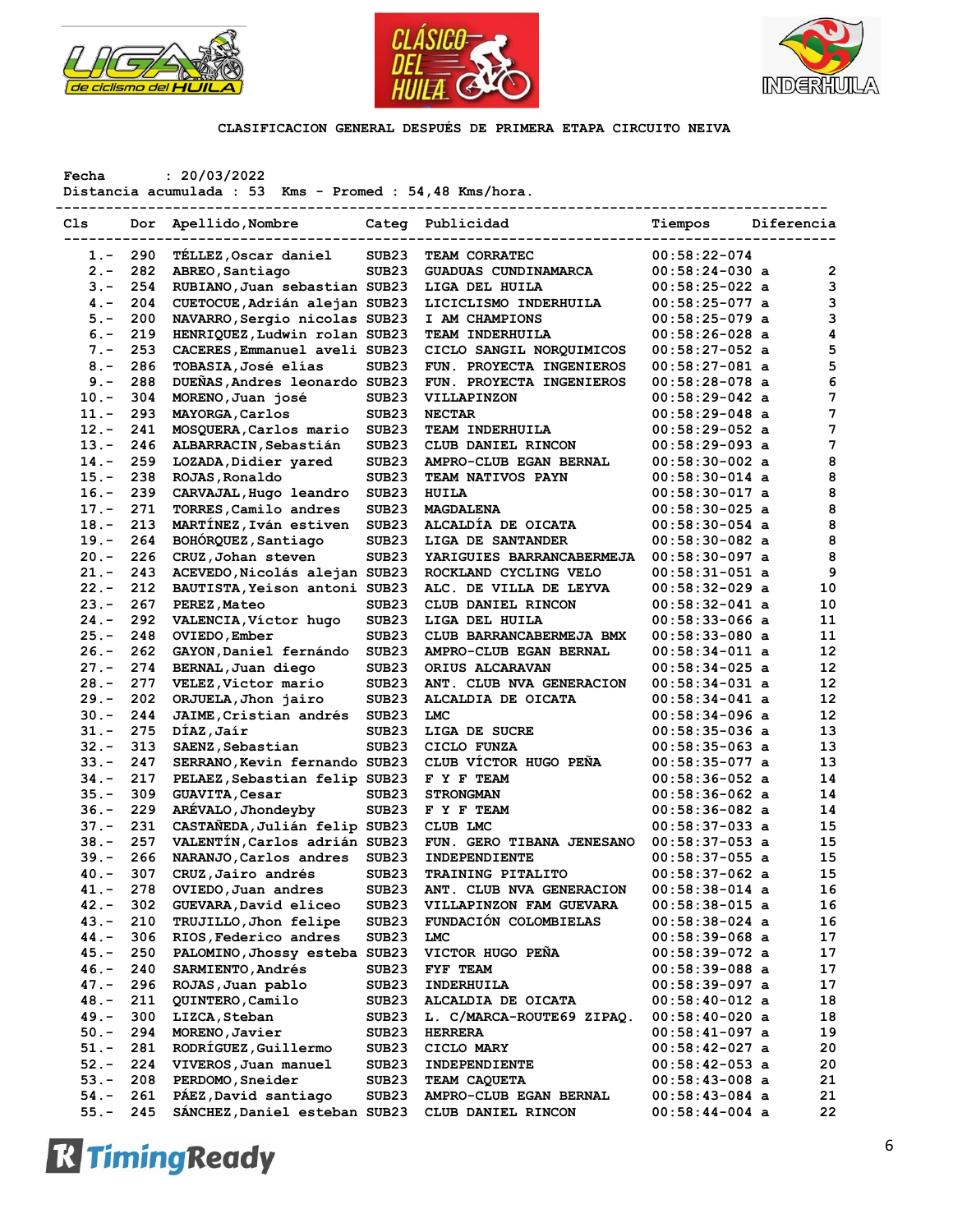





**Fecha : 20/03/2022**

**Distancia acumulada : 53 Kms - Promed : 54,48 Kms/hora.**

| C1s     |     | Dor Apellido, Nombre          |                   | Categ Publicidad          | Tiempos          | Diferencia |
|---------|-----|-------------------------------|-------------------|---------------------------|------------------|------------|
| $56. -$ | 255 | AREVALO, Andres               | SUB <sub>23</sub> | CICLO FUNZA               | $00:58:44-037$ a | 22         |
| $57. -$ | 252 | GUTIÉRREZ, Jair sebasti SUB23 |                   | TEAM JIREHT BIKE F/GASUGA | $00:58:44-050$ a | 22         |
| $58. -$ | 272 | RODRÍGUEZ, Nicolás            | SUB23             | CLUB LMC                  | $00:58:44-080$ a | 22         |
| $59. -$ | 242 | MELO, Gabriel julián          | SUB <sub>23</sub> | EQUIPO F Y F              | $00:58:45-030$ a | 23         |
| $60 -$  | 301 | <b>BELTRAN, Andrés felipe</b> | SUB <sub>23</sub> | ROUTE 69                  | $00:58:45-031$ a | 23         |
| $61. -$ | 298 | MAHECHA, Arnold jose          | SUB <sub>23</sub> | F Y Y TEAM                | $00:58:47-050$ a | 25         |
| $62 -$  | 311 | ALVIS, Camilo                 | SUB <sub>23</sub> | IMRD COTA CICLO BONELO    | $00:58:47-062$ a | 25         |
| $63 -$  | 308 | RICO, Oscar Mauricio          | SUB <sub>23</sub> | INDEPENDIENTE             | $00:58:48-023$ a | 26         |
| $64. -$ | 201 | BARRERA, Sebastian            | SUB <sub>23</sub> | P. INMOBILIARIO-S/TANDER. | $00:58:48-062$ a | 26         |
| $65. -$ | 295 | GUTIÉRREZ, José manuel        | SUB <sub>23</sub> | <b>CLUB KRIEGER</b>       | $00:58:49-013$ a | 27         |
| $66. -$ | 214 | DUCUARA, Kevin andrés         | SUB <sub>23</sub> | ALCALDIA DE OICATA        | $00:58:49-085$ a | 27         |
| $67. -$ | 305 | AYALA, Juan david             | SUB <sub>23</sub> | INDEPENDIENTE             | $00:58:53-025$ a | 31         |
| $68. -$ | 215 | QUINTERO, Juan esteban        | SUB <sub>23</sub> | CLUB NORQUEZ-LIGA QUINDIO | $00:58:55-029$ a | 33         |
| $69. -$ | 269 | MOLINA, Héctor ferney         | SUB <sub>23</sub> | FUND. GERO TIBANA JENESAN | $00:58:58-082$ a | 36         |
| $70. -$ | 287 | PÉREZ, Kevin armando          | SUB <sub>23</sub> | FUN. PROYECTA INGENIEROS  | $00:59:14-004$ a | 52         |
| $71. -$ | 284 | MENDIVELSO, Cristian ca SUB23 |                   | FUN. PROYECTA INGENIEROS  | $00:59:18-020$ a | 56         |
| $72 -$  | 258 | MORENO, Juan fernando         | SUB <sub>23</sub> | AMPRO-CLUB EGAN BERNAL    | $01:00:33-024$ a | 2:11       |
| $73. -$ | 260 | GONZÁLEZ, Jersson felip SUB23 |                   | AMPRO-CLUB EGAN BERNAL    | $01:01:35-015$ a | 3:13       |
| $74. -$ | 285 | ARIAS, Wilfran andrey         | SUB <sub>23</sub> | FUN. PROYECTA INGENIEROS  | $01:01:43-023$ a | 3:21       |
| $75. -$ | 312 | CORTES, Arnoldo               | SUB <sub>23</sub> | CICLO FUNZA               | $01:01:46-021$ a | 3:24       |
| $76. -$ | 209 | CARVAJAL, Juan sebastiá SUB23 |                   | <b>BICISTORE</b>          | $01:02:36-008$ a | 4:14       |
| $77. -$ | 273 | GUERRERO, Geofre              | SUB <sub>23</sub> | <b>FENIX</b>              | $01:02:40-090$ a | 4:18       |
| $78. -$ | 256 | ARANDIA, Santiago             | SUB <sub>23</sub> | FUNDACIÓN MIFED           | $01:02:51-058$ a | 4:29       |
| $79. -$ | 297 | SUA, David felipe             | SUB <sub>23</sub> | <b>CLUB KRIEGER</b>       | $01:03:35-008$ a | 5:13       |
| $80. -$ | 291 | PIMIENTO, Edgar josé          | SUB <sub>23</sub> | FUN. PROYECTA INGENIEROS  | $01:04:38-087$ a | 6:16       |
| $81. -$ | 205 | HERRERA, Miquel andres        | SUB <sub>23</sub> | TEAM VILLANUEVA           | $01:04:45-078$ a | 6:23       |
| $82 -$  | 206 | TRUJILLO, Nicolás             | SUB <sub>23</sub> | <b>GARZÓN</b>             | $01:04:48-034$ a | 6:26       |
| $83 -$  | 283 | BELTRÁN, Edwin alejandr SUB23 |                   | FUN. PROYECTA INGENIEROS  | $01:04:51-025$ a | 6:29       |
| $84. -$ | 225 | NEME, Fabio samuel            | SUB <sub>23</sub> | LIGA DEL HUILA            | $01:04:53-009$ a | 6:31       |
| $85. -$ | 270 | CALDERON, Nicolás ferna SUB23 |                   | INDEPENDIENTE             | $01:04:54-053$ a | 6:32       |
| $86. -$ | 228 | VILLACORTE, Eric giovan SUB23 |                   | TEAM VILLACORTE           | $01:04:54-094$ a | 6:32       |
| $87. -$ | 303 | SIERRA, Juan camilo           | SUB <sub>23</sub> | LIGA DEL TOLIMA           | $01:05:02-091$ a | 6:40       |

|  | 1 290 | TÉLLEZ, Oscar daniel                | SUB23             | 11 Pts |
|--|-------|-------------------------------------|-------------------|--------|
|  | 2 246 | ALBARRACIN, Sebastián               | SUB23             | 6 Pts  |
|  | 3 200 | NAVARRO, Sergio nicolas SUB23       |                   | 3 Pts  |
|  | 4 282 | ABREO, Santiago                     | SUB <sub>23</sub> | 1 Pts  |
|  |       | 5 204 CUETOCUE, Adrián alejan SUB23 |                   | 1 Pts  |
|  | 6 264 | BOHÓRQUEZ, Santiago                 | SUB23             | 1 Pts  |
|  | 7 209 | CARVAJAL, Juan sebastiá SUB23       |                   | 1 Pts  |
|  |       |                                     |                   |        |

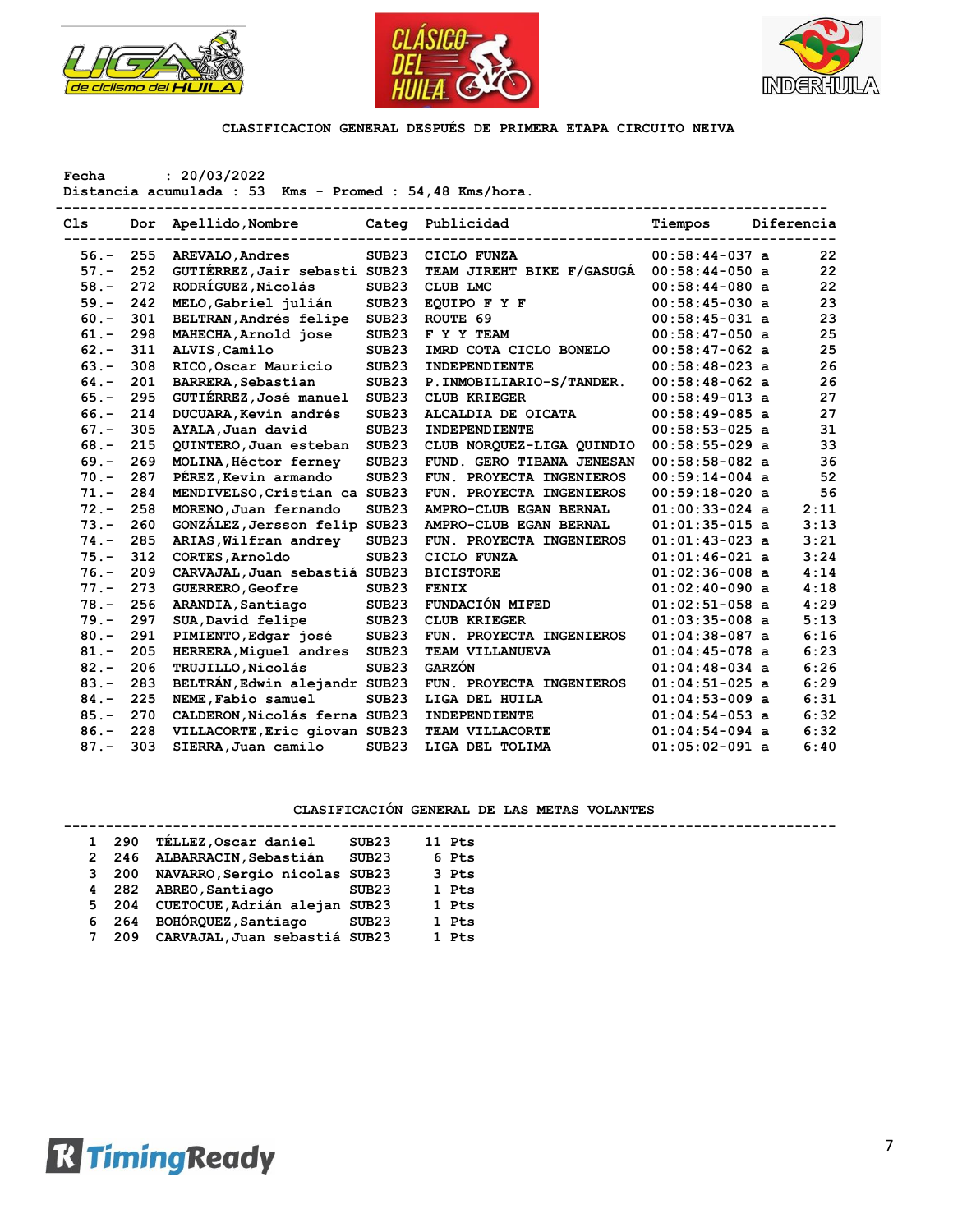





| Fecha          | : 20/03/2022                                          |         |                           |          |            |
|----------------|-------------------------------------------------------|---------|---------------------------|----------|------------|
| Distancia      | 44<br>$\mathbf{r}$                                    | Kms -   |                           |          |            |
| Cls            | Dor Apellido, Nombre                                  |         | Categ Publicidad          | Tiempos  | Diferencia |
| 1              | -------------------<br>59 GAMBA, Cristian santi JUN-1 |         | <b>TIGRETON TEAM</b>      | 00:47:27 |            |
| $\overline{2}$ | 43 BERNAL, Juan                                       | JUN-1   | CICLO FORTALEZA           | 00:47:27 | mt.        |
| 3              | 111 GÓMEZ, Santiago                                   | JUN-1   | CLUB LMC BOGOTA           | 00:47:27 | mt.        |
| 4              | 75 MORENO, Emanuel                                    | JUN-1   | <b>FUNDACION MIFED</b>    | 00:47:27 | mt.        |
| 5              | 76 URIAN,Juan david                                   | JUN-1   | TEAM BOYACA FUND. JERO    | 00:47:27 | mt.        |
| 6              | 66 ORTIZ, Jhoiver stiven JUN-1                        |         |                           |          |            |
| 7              |                                                       |         | LIGA DE CICLISMO C/MARCA  | 00:47:27 | mt.        |
|                | 60 CARVAJAL, Daniel feli JUN-1                        |         | TIGRETON TEAM             | 00:47:27 | mt.        |
| 8              | 92 RAMIREZ, Jean fernand JUN-1                        |         | TEAM ANAPOIMA             | 00:47:27 | mt.        |
| 9              | 99 MONTAÑA, Juan sebasti JUN-1                        |         | TEAM INQUEBRANTABLES      | 00:47:27 | mt.        |
| 10             | 4 UMBARILA, Andrés                                    | JUN-1   | <b>CICLOFORTALEZA</b>     | 00:47:27 | mt.        |
| 11             | 94 PABON, Cristian raúl JUN-1                         |         | <b>TEAM ANAPOIMA</b>      | 00:47:27 | mt.        |
| 12             | 13 MARTINEZ, Juan quille JUN-1                        |         | TEAM BOYACA FUND. JERO    | 00:47:27 | mt.        |
| 13             | 65 MIRANDA, Juan sebasti JUN-1                        |         | TIGRETON TEAM             | 00:47:27 | mt.        |
| 14             | 77 BERNAL, Sayron julián JUN-1                        |         | AMPRO-CLUB EGAN BERNAL    | 00:47:27 | mt.        |
| 15             | 86 LAVERDE, Juan pablo                                | JUN-1   | TEAM INQUEBRANTABLES      | 00:47:27 | mt.        |
| 16             | 8 QUINTERO, Jhojan snei JUN-1                         |         | FUN GERO TIBANA JENESANO  | 00:47:27 | mt.        |
| 17             | 71 LUGO, Kevin yadir                                  | JUN-1   | FUNDACIÓN MIFED           | 00:47:27 | mt.        |
| 18             | 83 LOPEZ, Juan david                                  | JUN-1   | TEAM INQUEBRANTABLES      | 00:47:27 | mt.        |
| 19             | 36 CARDONA, Santiago                                  | JUN-1   | LMC BOGOTA                | 00:47:27 | mt.        |
| 20             | 72 DUSSAN, Angel david                                | JUN-1   | <b>FUNDACION MIFED</b>    | 00:47:27 | mt.        |
| 21             | 115 CHIVATA, Pedro antoni JUN-1                       |         | <b>TEAM MATTA</b>         | 00:47:27 | mt.        |
| 22             | 61 LAITON, Kevin santiag JUN-1                        |         | <b>TIGRETON TEAM</b>      | 00:47:27 | mt.        |
| 23             | 117 MALAVER, Brayan                                   | JUN-1   | TEAM MATTA                | 00:47:27 | mt.        |
| 24             | 87 TOVAR, Cristian camil JUN-1                        |         | INDEPENDIENTE             | 00:47:27 | mt.        |
| 25             | 63 DUARTE, Bryam                                      | JUN-1   | CLUB JR TALENTO EN FORMAC | 00:47:27 | mt.        |
| 26             | 107 CALLE, Andrés santiag JUN-1                       |         | SAN BENITO                | 00:47:27 | mt.        |
| 27             | 27 VILLARREAL, Juan manu JUN-1                        |         | CICLO CHIZABAS            | 00:47:27 | mt.        |
| 28             | 9 CASALLAS, Andrey fern JUN-1                         |         | TEAM BOYACA FUND. JERO    | 00:47:27 | mt.        |
| 29             | 19 VELANDIA, Sebastian                                | JUN-1   | INDEPENDIENTE             | 00:47:27 | mt.        |
| 30             | 26 BERMEO, Bernardo                                   | JUN-1   | CICLO CHIZABAS            | 00:47:27 | mt.        |
| 31             | 22 PORRAS, Maury                                      | JUN-1   | TEAM YOPAL                | 00:47:27 | mt.        |
| 32             | 106 CASTRILLÓN, Harold                                | JUN-1   | TEAM INQUEBRANTABLES      | 00:47:27 | mt.        |
| 33             | 112 CARVAJAL, Carlos anib JUN-1                       |         | INDEPENDIENTE             | 00:47:27 | mt.        |
| 34             | 88 DUQUE, Juan esteban                                | JUN-1   | CLUB NUEVA GENERACION     | 00:47:27 | mt.        |
| 35             | 78 BERNAL, Ronald stiven JUN-1                        |         | AMPRO-CLUB EGAN BERNAL    | 00:47:27 | mt.        |
| 36             | 97 ROMERO, Arley alexand JUN-1                        |         | TEAM ANAPOIMA             | 00:47:27 | mt.        |
| 37             | 23 LEIVA, Juan andrés                                 | JUN-1   | CICLO CHIZABAS            | 00:47:27 | mt.        |
| 38             | 18 CARDONA, Kevin alejan JUN-1                        |         | INDEPENDIENTE             | 00:47:27 | mt.        |
| 39             | 82 CUARTAS, Esteban                                   | JUN-1   | <b>FENNIX</b>             | 00:47:27 | mt.        |
| 40             | 64 FLOREZ, Joseph                                     | $JUN-1$ | <b>CANAPRO</b>            | 00:47:27 | mt.        |
| 41             | 125 CASTRO, Johan sebasti JUN-1                       |         | AMPRO-CLUB EGAN BERNAL    | 00:47:27 | mt.        |
| 42             | 33 GUZMÁN, Nicolas                                    | JUN-1   | <b>CANAPRO</b>            | 00:47:27 | mt.        |
| 43             | 84 JOSSA, Eduar santiago JUN-1                        |         | TEAM INQUEBRANTABLES      | 00:47:27 | mt.        |
| 44             | 81 SALINAS, Luis santiag JUN-1                        |         | TEAM PITALITO TRAINING    | 00:47:27 | mt.        |
| 45             | 24 TORO, Nicolas                                      | JUN-1   | CICLO CHIZABAS            | 00:47:27 | mt.        |
| 46             | 14 SUAREZ, Daniel felipe JUN-1                        |         |                           |          |            |
|                |                                                       |         | FUN GERO TIBANA JENESANO  | 00:47:27 | mt.        |
| 47             | 10 BOHORQUEZ, Zaty                                    | JUN-1   | <b>ATLANTICO</b>          | 00:47:27 | mt.        |
| 48             | 39 OJEDA, Harvy                                       | JUN-1   | C. FLDABCA-GUEVARASPORT   | 00:47:27 | mt.        |
| 49             | 17 ESPITIA, Juan camilo                               | JUN-1   | INDEPENDIENTE             | 00:47:27 | mt.        |
| 50             | 29 MARIN, Juan david                                  | JUN-1   | LMC                       | 00:47:27 | mt.        |
| 51             | 7 MARTINEZ, José alejan JUN-1                         |         | TEAM BOYACA FUND. JERO    | 00:47:27 | mt.        |
| 52             | 12 GARZÓN, Julián eduard JUN-1                        |         | FUN GERO TIBANA JENESANO  | 00:47:27 | mt.        |
| 53             | 102 GUACANEME, Julian dav JUN-1                       |         | TEAM ANAPOIMA             | 00:47:27 | mt.        |
| 54             | 120 DIAZ, Sergio alejandr JUN-1                       |         | LMC BOGOTA                | 00:47:27 | mt.        |
| 55             | 11 CARDENAS, Juan david                               | JUN-1   | TEAM BOYACA FUND. JERO    | 00:47:27 | mt.        |
| 56             | 130 CRISTANCHO, Eduard                                | JUN-1   | CICLO FUNZA               | 00:47:38 | 11 seg.    |

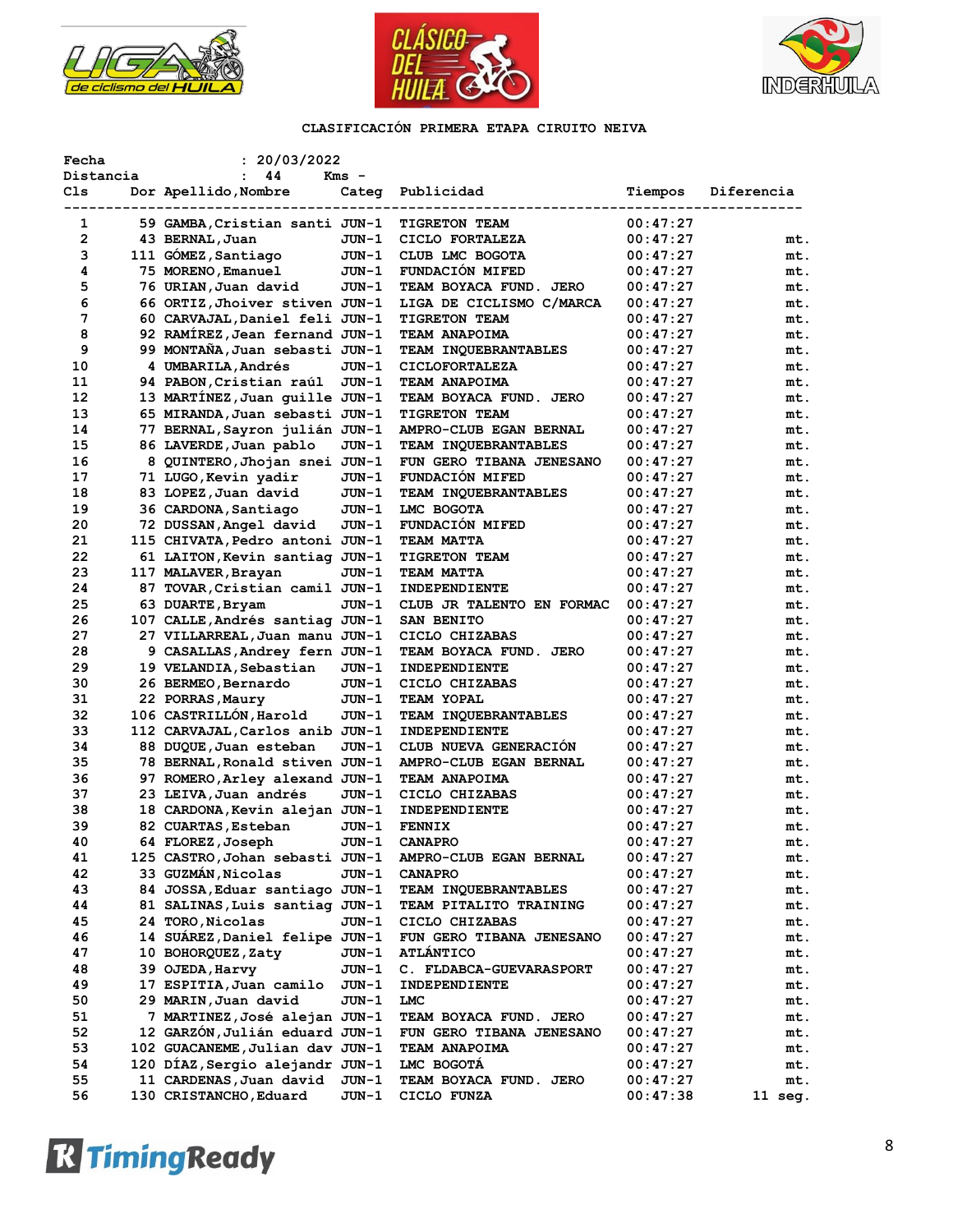





| Fecha           | : 20/03/2022                    |         |                           |          |                             |
|-----------------|---------------------------------|---------|---------------------------|----------|-----------------------------|
| Distancia       | 44                              | $Kms -$ |                           |          |                             |
| C <sub>1s</sub> | Dor Apellido, Nombre            | Categ   | Publicidad                | Tiempos  | Diferencia<br>------------- |
| 57              | 96 OSORIO, Santiago             | JUN-1   | TEAM INQUEBRANTABLES      | 00:47:54 | 27 seg.                     |
| 58              | 44 ARIAS, Juan pablo            | JUN-1   | <b>CICLOBOOZ</b>          | 00:47:54 | 27 seg.                     |
| 59              | 47 CASTANEDA, Luis camil JUN-1  |         | CICLOBOOZ                 | 00:48:34 | $1:07$ min.                 |
| 60              | 79 PUGLISI, Dominic             | JUN-1   | F Y F TEAM                | 00:48:34 | $1:07$ min.                 |
| 61              | 34 VARGAS, Faiber steven JUN-1  |         | CLUB TEAM ARIZA           | 00:49:02 | $1:35$ min.                 |
| 62              | 67 GORDILLO, Emerson            | $JUN-1$ | TEAM YOPAL                | 00:49:05 | $1:38$ min.                 |
| 63              | 126 BETANCOURT, Juan manu JUN-1 |         | <b>FUTURAS ESTRELLAS</b>  | 00:49:05 | $1:38$ min.                 |
| 64              | 129 GUERRERO, Daniel            | JUN-1   | CICLO FUNZA               | 00:49:05 | $1:38$ min.                 |
| 65              | 70 MÉNDEZ, Henry david          | JUN-1   | TEAM YOPAL ORGU. CASANARE | 00:49:15 | $1:48$ min.                 |
| 66              | 40 RINCON, Kevin                | JUN-1   | AMPRO-CLUB EGAN BERNAL    | 00:49:15 | $1:48$ min.                 |
| 67              | 62 SANCHEZ, Julian david JUN-1  |         | <b>TIGRETON TEAM</b>      | 00:49:15 | $1:48$ min.                 |
| 68              | 46 BURBANO, Oscar david         | JUN-1   | CICLOBOOZ                 | 00:50:15 | $2:48$ min.                 |
| 69              | 100 GONZÁLEZ, David santi JUN-1 |         | <b>INQUEBRANTABLES</b>    | 00:50:15 | $2:48$ min.                 |
| 70              | 15 HURTADO, Jhon alex           | JUN-1   | ESCUELA GUACAMAYITOS      | 00:50:15 | $2:48$ min.                 |
| 71              | 98 ORDÓÑEZ, Santiago            | $JUN-1$ | CICLO FORTALEZA CAJICÁ    | 00:50:15 | $2:48$ min.                 |
| 72              | 89 CALLE, Daniel                | $JUN-1$ | CLUB NUEVA GENERACIÓN     | 00:50:15 | $2:48$ min.                 |
| 73              | 73 MORALES, Breiner orla JUN-1  |         | <b>FUNDACIÓN MIFED</b>    | 00:51:15 | $3:48$ min.                 |
| 74              | 74 GUTIERREZ, Jonnier fe JUN-1  |         | <b>CANAPRO</b>            | 00:51:15 | $3:48$ min.                 |
| 75              | 45 SOLARTE, Alejandro es JUN-1  |         | CICLOBOOZ                 | 00:51:15 | $3:48$ min.                 |
| 76              | 101 CRUZ, Elkin stiven          | $JUN-1$ | TEAM ANAPOIMA             | 00:52:15 | $4:48$ min.                 |
| 77              | 25 DELGADO, Jhonny mauri JUN-1  |         | CICLO CHIZABAS            | 00:53:15 | $5:48$ min.                 |
| 78              | 104 MUÑOZ, Esaú                 | $JUN-1$ | TEAM PITALITO TRAINING    | 00:53:15 | $5:48$ min.                 |
| 79              | 5 PINTO, Cristian alber JUN-1   |         | CICLOFORTALEZA CAJICA     | 00:53:15 | $5:48$ min.                 |
| 80              | 124 USMA, Johan sebastian JUN-1 |         | CICLO UNION LIBANO        | 00:53:15 | $5:48$ min.                 |
| 81              | 48 HERNANDEZ, Brayan sti JUN-1  |         | C. FLDABCA-GUEVARASPORT   | 00:53:15 | $5:48$ min.                 |
| 82              | 35 GUERRERO, Juan diego         | $JUN-1$ | EQUIPO TECNISEG COLOMBIA  | 00:53:15 | $5:48$ min.                 |
| 83              | 28 RODRÍGUEZ, Juan josé         | $JUN-1$ | <b>INDEPENDIENTE</b>      | 00:53:15 | $5:48$ min.                 |
| 84              | 41 ROJAS, Jonathan david JUN-1  |         | C. FLDABCA-GUEVARASPORT   | 00:53:15 | $5:48$ min.                 |
| 85              | 113 TRUJILLO, Luis mauro        | $JUN-1$ | AGUILAS DEL CICLISMO      | 00:53:15 | $5:48$ min.                 |
| 86              | 16 BOTERO, David andrés         | $JUN-1$ | <b>LMC</b>                | 00:53:15 | $5:48$ min.                 |
| 87              | 105 AGUDELO, Carlos ferna JUN-1 |         | TEAM PITALITO TRAINING    | 00:53:15 | $5:48$ min.                 |
| 88              | 37 HERNÁNDEZ, Gabriel           | JUN-1   | <b>LMC</b>                | 00:53:15 | $5:48$ min.                 |
| 89              | 110 ARRAZOLA, José manuel JUN-1 |         | IMRD COTA                 | 00:53:15 | $5:48$ min.                 |
| 90              | 93 MOLINA, Eddi santiago JUN-1  |         | TEAM ANAPOIMA             | 00:53:15 | $5:48$ min.                 |
| 91              | 85 PÁEZ, Giovanny               | $JUN-1$ | <b>FUTURAS ESTRELLAS</b>  | 00:53:15 | $5:48$ min.                 |

**Corredores clasificados : 91**

# **Corredores retirados en la etapa**

|    | 3 BOLIVAR, Sebastián                         |       | JUN-1 ESTEBAN CHAVES                                   |
|----|----------------------------------------------|-------|--------------------------------------------------------|
|    | 21 MORALES, Jenieth                          |       | JUN-1 CLUB DEP/TIVO TIGER TEAM                         |
|    | 30 CARDONA, Miquel ángel JUN-1               |       | LMC                                                    |
| -- | 32 JIMÉNEZ, Dilan                            |       | JUN-1 PROVIMAR                                         |
|    |                                              |       | 38 ESPINEL, Jhon sebasti JUN-1 C. FLDABCA-GUEVARASPORT |
|    | 42 VILLAMIL, Yilber                          |       | JUN-1 C. FLDABCA-GUEVARASPORT                          |
|    | 49 FLOREZ, Santiago gome JUN-1               |       | <b>LMC</b>                                             |
|    | 68 MARTINEZ, Edinson JUN-1 TEAM YOPAL        |       |                                                        |
|    | 69 BARRERA, Andrey david JUN-1 CLUB FENIX    |       |                                                        |
|    | 80 SANCHEZ, Duván ferney JUN-1 INDEPENDIENTE |       |                                                        |
|    |                                              |       | 90 SANCHEZ, Jheiner stiv JUN-1 CLUB NUEVA GENERACIÓN   |
|    | 91 SUAREZ,Juan diego                         |       | JUN-1 CLUB NUEVA GENERACION                            |
| -- | 119 ARIAS,Juan pablo                         |       | JUN-1 CLUB NUEVA GENERACION                            |
| -- | 121 BUITRAGO, Andrés feli JUN-1              |       | CLUB LMC                                               |
|    | 128 PERDOMO, Camilo                          | JUN-1 | EL GARAJE MTB                                          |
|    |                                              |       |                                                        |

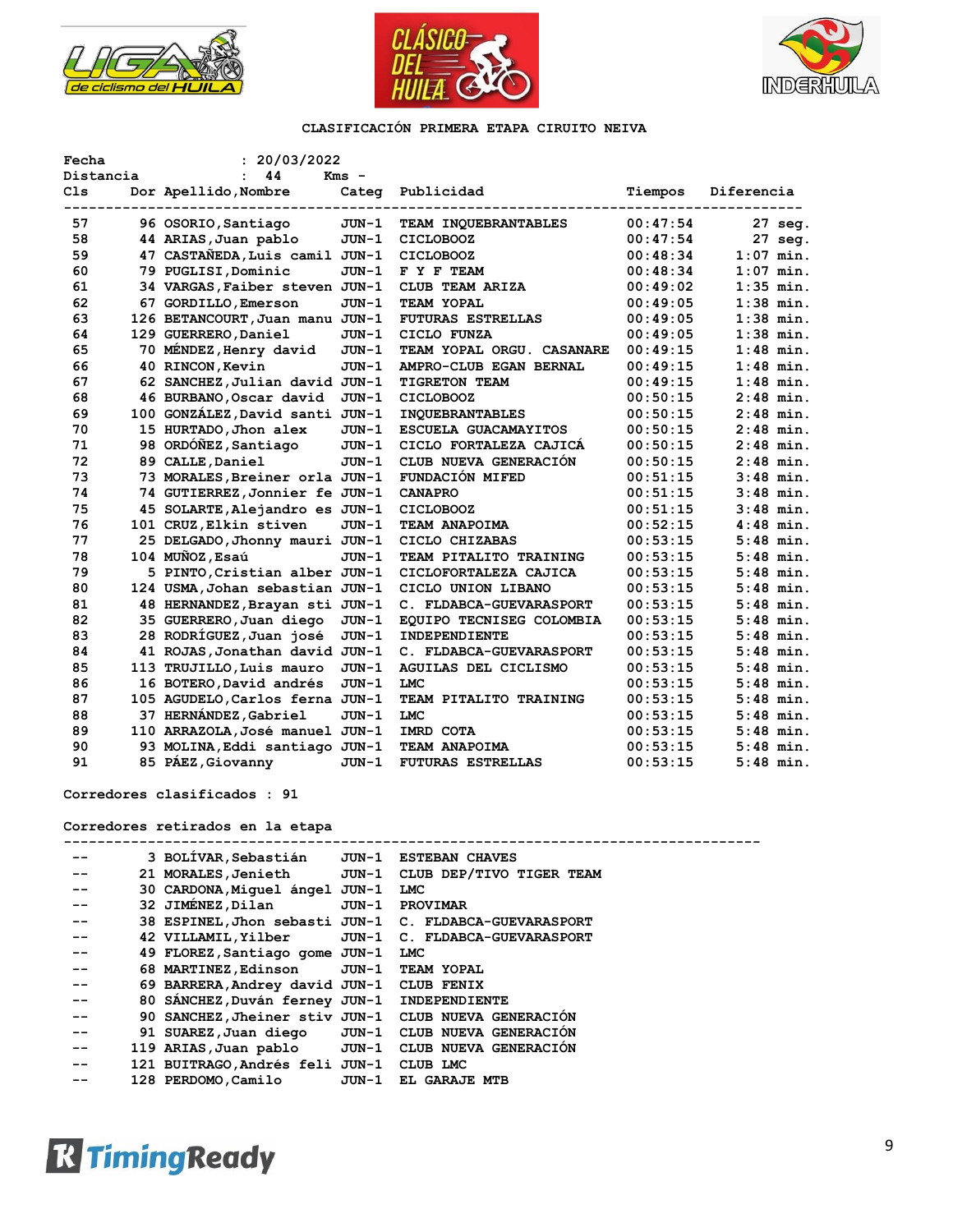





#### **PASOS DE LAS METAS VOLANTES DE LA ETAPA**

#### **-----------------------------------------------------------------------**

#### **1ra Meta Volante**

|    | 22 PORRAS Maury         | TEAM YOPAL           | 3 pts |
|----|-------------------------|----------------------|-------|
| 94 | PABON Cristian raúl     | TEAM ANAPOIMA        | 2 pts |
|    | 61 LAITON Kevin santiag | <b>TIGRETON TEAM</b> | 1 pts |

| 88 DUQUE Juan esteban   | CLUB NUEVA GENERA    | 3 pts |
|-------------------------|----------------------|-------|
| 76 URIAN Juan david     | TEAM BOYACA FUND.    | 2 pts |
| 61 LAITON Kevin santiag | <b>TIGRETON TEAM</b> | 1 pts |

#### **3ra Meta Volante**

 **-------------------------------------------------------------------**

|     | 75 MORENO Emanuel       | <b>FUNDACIÓN MIFED</b> | 3 pts |
|-----|-------------------------|------------------------|-------|
|     | 34 VARGAS Faiber steven | CLUB TEAM ARIZA        | 2 pts |
| 89. | CALLE Daniel            | CLUB NUEVA GENERA      | l pts |

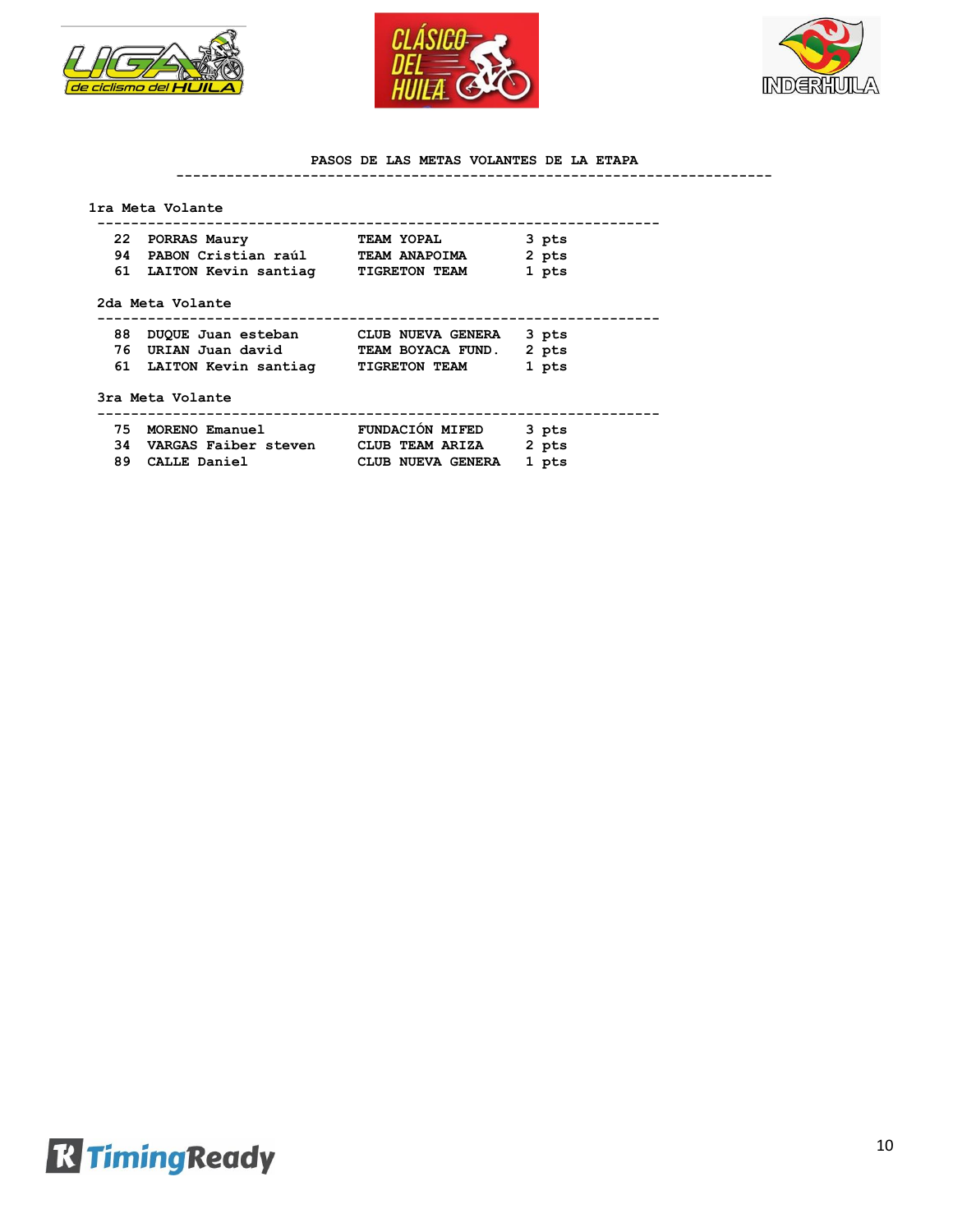





**Fecha : 20/03/2022 Distancia acumulada : 46 Kms** 

| Cls                | Dor               | Apellido, Nombre              |         | Categ Publicidad                 | Tiempos          | Diferencia |          |
|--------------------|-------------------|-------------------------------|---------|----------------------------------|------------------|------------|----------|
| $1. -$             | 94                | PABON, Cristian raúl          | JUN-1   | TEAM ANAPOIMA                    | $00:50:22-069$   |            |          |
| $2 -$              | 59                | GAMBA, Cristian santiag JUN-1 |         | <b>TIGRETON TEAM</b>             | $00:50:25-055$ a |            | 3        |
| $3 -$              | 76                | URIAN, Juan david             | JUN-1   | <b>TEAM BOYACA FUND. JERO</b>    | $00:50:25-089$ a |            | 3        |
| $4 -$              | 78                | BERNAL, Ronald stiven         | JUN-1   | AMPRO-CLUB EGAN BERNAL           | $00:50:26-006$ a |            | 4        |
| $5. -$             | 125               | CASTRO, Johan sebastian JUN-1 |         | AMPRO-CLUB EGAN BERNAL           | $00:50:27-027$ a |            | 5        |
| $6. -$             | 97                | ROMERO, Arley alexander JUN-1 |         | <b>TEAM ANAPOIMA</b>             | $00:50:28-005$ a |            | 6        |
| $7 -$              | 26                | BERMEO, Bernardo              | JUN-1   | CICLO CHIZABAS                   | $00:50:28-010$ a |            | 6        |
| $8 -$              | 43                | <b>BERNAL, Juan</b>           | JUN-1   | CICLO FORTALEZA                  | $00:50:28-056$ a |            | 6        |
| $9 -$              | 13                | MARTINEZ, Juan quillerm JUN-1 |         | TEAM BOYACA FUND. JERO           | $00:50:28-083$ a |            | 6        |
| $10. -$            | 75                | MORENO, Emanuel               | JUN-1   | FUNDACIÓN MIFED                  | $00:50:29-024$ a |            | 7        |
| $11. -$            | $12 \overline{ }$ | GARZÓN, Julián eduardo        | $JUN-1$ | FUN GERO TIBANA JENESANO         | $00:50:29-028$ a |            | 7        |
| $12. -$            | 22                | PORRAS, Maury                 | JUN-1   | TEAM YOPAL                       | $00:50:29-073$ a |            | 7        |
| $13 -$             | 11                | CARDENAS, Juan david          | JUN-1   | TEAM BOYACA FUND. JERO           | $00:50:29-084$ a |            | 7        |
| $14. -$            | 9                 | CASALLAS, Andrey fernan JUN-1 |         | TEAM BOYACA FUND. JERO           | $00:50:31-007$ a |            | 9        |
| $15. -$            | 84                | JOSSA, Eduar santiago         | JUN-1   | TEAM INQUEBRANTABLES             | $00:50:31-031$ a |            | 9        |
|                    |                   | RAMÍREZ, Jean fernando        |         |                                  |                  |            | 9        |
| $16. -$            | 92                | CASTRILLÓN, Harold            | JUN-1   | <b>TEAM ANAPOIMA</b>             | $00:50:31-036$ a |            | 9        |
| $17. -$            | 106               |                               | JUN-1   | TEAM INQUEBRANTABLES             | $00:50:31-048$ a |            |          |
| $18. -$            | 83                | LOPEZ, Juan david             | JUN-1   | TEAM INQUEBRANTABLES             | $00:50:31-067$ a |            | 9        |
| $19. -$            | 66                | ORTIZ, Jhoiver stiven         | JUN-1   | LIGA DE CICLISMO C/MARCA         | $00:50:31-072$ a |            | 9        |
| $20 -$             | 86                | LAVERDE, Juan pablo           | JUN-1   | TEAM INQUEBRANTABLES             | $00:50:32-073$ a |            | 10       |
| 21.-               | 14                | SUAREZ, Daniel felipe         | JUN-1   | FUN GERO TIBANA JENESANO         | $00:50:33-043$ a |            | 11       |
| $22 -$             | 120               | DIAZ, Sergio alejandro        | $JUN-1$ | LMC BOGOTA                       | $00:50:33-068$ a |            | 11       |
| $23 -$             | 7                 | MARTINEZ, José alejandr JUN-1 |         | TEAM BOYACA FUND. JERO           | $00:50:34-006$ a |            | 12       |
| $24. -$            | 112               | CARVAJAL, Carlos anibal JUN-1 |         | INDEPENDIENTE                    | $00:50:34-015$ a |            | 12       |
| $25. -$            | 88                | DUQUE, Juan esteban           | JUN-1   | CLUB NUEVA GENERACIÓN            | $00:50:34-020$ a |            | 12       |
| $26. -$            | 117               | MALAVER, Brayan               | JUN-1   | <b>TEAM MATTA</b>                | $00:50:34-059$ a |            | 12       |
| $27. -$            | 60                | CARVAJAL, Daniel felipe JUN-1 |         | <b>TIGRETON TEAM</b>             | $00:50:34-061$ a |            | 12       |
| $28. -$            | 8                 | QUINTERO, Jhojan sneide JUN-1 |         | FUN GERO TIBANA JENESANO         | $00:50:34-080$ a |            | 12       |
| $29. -$            | 65                | MIRANDA, Juan sebastian JUN-1 |         | <b>TIGRETON TEAM</b>             | $00:50:35-052$ a |            | 13       |
| $30 -$             | 77                | BERNAL, Sayron julián         | JUN-1   | AMPRO-CLUB EGAN BERNAL           | $00:50:35-078$ a |            | 13       |
| 31.-               | 102               | GUACANEME, Julian david JUN-1 |         | <b>TEAM ANAPOIMA</b>             | $00:50:35-078$ a |            | 13       |
| $32 -$             | 24                | TORO, Nicolas                 | JUN-1   | CICLO CHIZABAS                   | $00:50:35-082$ a |            | 13       |
| $33 -$             | 63                | DUARTE, Bryam                 | JUN-1   | CLUB JR TALENTO EN FORMAC        | $00:50:35-095$ a |            | 13       |
| $34. -$            | 111               | GÓMEZ, Santiago               | JUN-1   | CLUB LMC BOGOTA                  | $00:50:36-030$ a |            | 14       |
| $35. -$            | 82                | <b>CUARTAS, Esteban</b>       | JUN-1   | <b>FENNIX</b>                    | $00:50:36-030$ a |            | 14       |
| $36. -$            | 4                 | <b>UMBARILA, Andrés</b>       | JUN-1   | <b>CICLOFORTALEZA</b>            | $00:50:36-063$ a |            | 14       |
| $37. -$            | 17                | ESPITIA, Juan camilo          | JUN-1   | INDEPENDIENTE                    | $00:50:36-082$ a |            | 14       |
| $38. -$            | 19                | VELANDIA, Sebastian           | JUN-1   | INDEPENDIENTE                    | $00:50:36-085$ a |            | 14       |
| $39. -$            | 29                | MARIN, Juan david             | JUN-1   | <b>LMC</b>                       | $00:50:37-051$ a |            | 15       |
| $40. -$            | 64                | FLOREZ, Joseph                | JUN-1   | <b>CANAPRO</b>                   | $00:50:37-097$ a |            | 15       |
| 41.-               | 87                | TOVAR, Cristian camilo        | JUN-1   | INDEPENDIENTE                    | $00:50:38-036$ a |            | 16       |
| $42 -$             | 72                | DUSSAN, Angel david           | JUN-1   | <b>FUNDACION MIFED</b>           | $00:50:39-054$ a |            | 17       |
| 43.-               | 18                | CARDONA, Kevin alejandr JUN-1 |         | INDEPENDIENTE                    | $00:50:39-074$ a |            | 17       |
| $44. -$            | 27                | VILLARREAL, Juan manuel JUN-1 |         | CICLO CHIZABAS                   | $00:50:40-005$ a |            | 18       |
| $45. -$            | 36                | CARDONA, Santiago             | JUN-1   | LMC BOGOTA                       | $00:50:40-018$ a |            | 18       |
|                    |                   |                               |         |                                  |                  |            |          |
| $46. -$<br>$47. -$ | 33<br>23          | <b>GUZMÁN, Nicolas</b>        | JUN-1   | <b>CANAPRO</b><br>CICLO CHIZABAS | $00:50:42-047$ a |            | 20<br>21 |
|                    |                   | LEIVA, Juan andrés            | JUN-1   |                                  | $00:50:43-000$ a |            |          |
| $48. -$            | 10                | BOHORQUEZ, Zaty               | JUN-1   | <b>ATLANTICO</b>                 | $00:50:44-073$ a |            | 22       |
| $49. -$            | 71                | LUGO, Kevin yadir             | JUN-1   | FUNDACIÓN MIFED                  | $00:50:44-091$ a |            | 22       |
| $50. -$            | 81                | SALINAS, Luis santiago        | JUN-1   | TEAM PITALITO TRAINING           | $00:50:45-081$ a |            | 23       |
| $51. -$            | 39                | OJEDA, Harvy                  | JUN-1   | C. FLDABCA-GUEVARASPORT          | $00:50:46-073$ a |            | 24       |
| $52 -$             | 107               | CALLE, Andrés santiago        | JUN-1   | SAN BENITO                       | $00:50:50-066$ a |            | 28       |
| $53. -$            | 130               | CRISTANCHO, Eduard            | JUN-1   | CICLO FUNZA                      | $00:50:51-017$ a |            | 29       |
| $54. -$            | 61                | LAITON, Kevin santiago        | JUN-1   | TIGRETON TEAM                    | $00:50:51-049$ a |            | 29       |

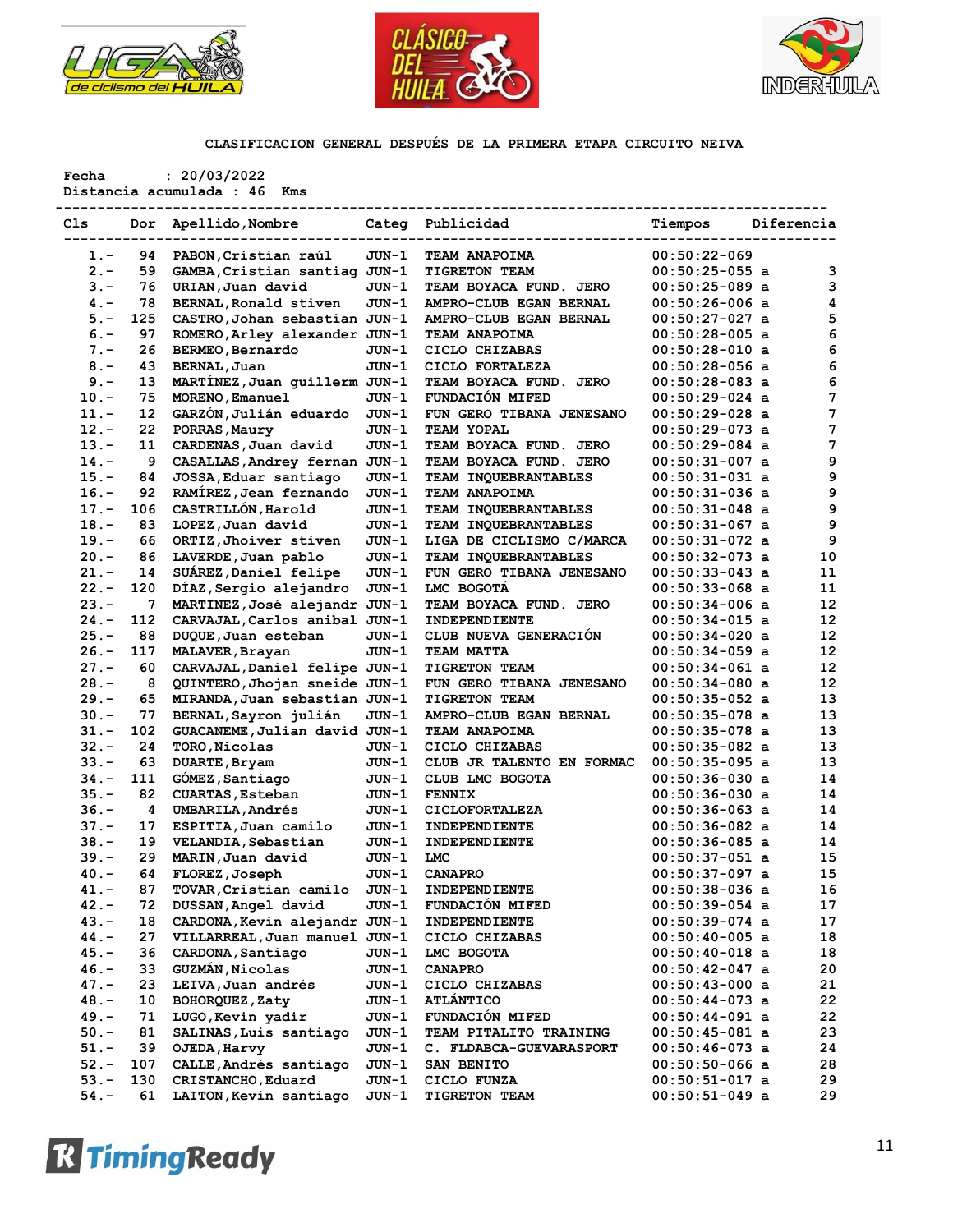





**Fecha : 20/03/2022**

**Distancia acumulada : 46 Kms --------------------------------------------------------------------------------------------**

| Cls     | Dor | Apellido, Nombre              | Categ   | Publicidad                  | Tiempos          | Diferencia |      |
|---------|-----|-------------------------------|---------|-----------------------------|------------------|------------|------|
| $55. -$ | 115 | CHIVATA, Pedro antonio        | JUN-1   | TEAM MATTA                  | $00:50:54-079$ a |            | 32   |
| $56. -$ | 44  | ARIAS, Juan pablo             | $JUN-1$ | <b>CICLOBOOZ</b>            | $00:50:58-082$ a |            | 36   |
| $57. -$ | 99  | MONTAÑA, Juan sebastian JUN-1 |         | TEAM INQUEBRANTABLES        | $00:51:07-065$ a |            | 45   |
| $58. -$ | 47  | CASTAÑEDA, Luis camilo        | $JUN-1$ | <b>CICLOBOOZ</b>            | $00:51:40-056$ a |            | 1:18 |
| $59. -$ | 79  | PUGLISI, Dominic              | $JUN-1$ | F Y F TEAM                  | $00:51:43-054$ a |            | 1:21 |
| $60 -$  | 34  | VARGAS, Faiber steven         | $JUN-1$ | CLUB TEAM ARIZA             | $00:51:57-029$ a |            | 1:35 |
| $61. -$ | 67  | <b>GORDILLO, Emerson</b>      | $JUN-1$ | TEAM YOPAL                  | $00:52:03-020$ a |            | 1:41 |
| $62 -$  | 70  | MENDEZ, Henry david           | $JUN-1$ | TEAM YOPAL ORGU. CASANARE   | $00:52:12-059$ a |            | 1:50 |
| $63 -$  | 129 | GUERRERO, Daniel              | $JUN-1$ | CICLO FUNZA                 | $00:52:19-073$ a |            | 1:57 |
| $64. -$ | 62  | SANCHEZ, Julian david         | JUN-1   | <b>TIGRETON TEAM</b>        | $00:52:22-076$ a |            | 2:00 |
| $65. -$ | 40  | RINCON, Kevin                 | $JUN-1$ | AMPRO-CLUB EGAN BERNAL      | $00:52:24-042$ a |            | 2:02 |
| $66. -$ | 126 | BETANCOURT, Juan manuel JUN-1 |         | <b>FUTURAS ESTRELLAS</b>    | $00:52:31-012$ a |            | 2:09 |
| $67. -$ | 89  | CALLE, Daniel                 | $JUN-1$ | CLUB NUEVA GENERACIÓN       | $00:53:16-034$ a |            | 2:54 |
| $68. -$ | 100 | GONZÁLEZ, David santiag JUN-1 |         | <b>INQUEBRANTABLES</b>      | $00:53:19-009$ a |            | 2:57 |
| $69. -$ | 15  | HURTADO, Jhon alex            | $JUN-1$ | ESCUELA GUACAMAYITOS        | $00:53:21-014$ a |            | 2:59 |
| $70. -$ | 46  | BURBANO, Oscar david          | $JUN-1$ | <b>CICLOBOOZ</b>            | $00:53:21-016$ a |            | 2:59 |
| $71. -$ | 98  | ORDÓÑEZ, Santiago             | $JUN-1$ | CICLO FORTALEZA CAJICÁ      | $00:53:27-014$ a |            | 3:05 |
| $72 -$  | 74  | GUTIERREZ, Jonnier feli JUN-1 |         | <b>CANAPRO</b>              | $00:54:23-013$ a |            | 4:01 |
| $73. -$ | 45  | SOLARTE, Alejandro este JUN-1 |         | <b>CICLOBOOZ</b>            | $00:54:31-058$ a |            | 4:09 |
| $74. -$ | 73  | MORALES, Breiner orland JUN-1 |         | FUNDACIÓN MIFED             | $00:55:05-099$ a |            | 4:43 |
| $75. -$ | 101 | CRUZ, Elkin stiven            | $JUN-1$ | TEAM ANAPOIMA               | $00:55:20-033$ a |            | 4:58 |
| $76. -$ | 35  | GUERRERO, Juan diego          | $JUN-1$ | EQUIPO TECNISEG COLOMBIA    | $00:56:22-066$ a |            | 6:00 |
| $77. -$ | 41  | ROJAS, Jonathan david         | $JUN-1$ | C. FLDABCA-GUEVARASPORT     | $00:56:27-083$ a |            | 6:05 |
| $78. -$ | 25  | DELGADO, Jhonny maurici JUN-1 |         | CICLO CHIZABAS              | $00:56:28-018$ a |            | 6:06 |
| $79. -$ | 5   | PINTO, Cristian alberto JUN-1 |         | CICLOFORTALEZA CAJICA       | $00:56:28-094$ a |            | 6:06 |
| $80 -$  | 113 | TRUJILLO, Luis mauro          | $JUN-1$ | <b>AGUILAS DEL CICLISMO</b> | $00:56:33-024$ a |            | 6:11 |
| $81. -$ | 16  | BOTERO, David andrés          | $JUN-1$ | <b>LMC</b>                  | $00:56:34-081$ a |            | 6:12 |
| $82 -$  | 110 | ARRAZOLA, José manuel         | JUN-1   | IMRD COTA                   | $00:56:35-054$ a |            | 6:13 |
| $83 -$  | 105 | AGUDELO, Carlos fernand JUN-1 |         | TEAM PITALITO TRAINING      | $00:56:36-023$ a |            | 6:14 |
| $84. -$ | 37  | HERNÁNDEZ, Gabriel            | $JUN-1$ | <b>LMC</b>                  | $00:56:36-068$ a |            | 6:14 |
| $85. -$ | 124 | USMA, Johan sebastian         | $JUN-1$ | CICLO UNION LIBANO          | $00:56:36-093$ a |            | 6:14 |
| $86. -$ | 93  | MOLINA, Eddi santiago         | JUN-1   | TEAM ANAPOIMA               | $00:56:38-009$ a |            | 6:16 |
| $87. -$ | 48  | HERNANDEZ, Brayan stive JUN-1 |         | C. FLDABCA-GUEVARASPORT     | $00:56:39-037$ a |            | 6:17 |
| $88. -$ | 104 | MUÑOZ, Esaú                   | $JUN-1$ | TEAM PITALITO TRAINING      | $00:56:39-062$ a |            | 6:17 |
| $89. -$ | 28  | RODRÍGUEZ, Juan josé          | $JUN-1$ | INDEPENDIENTE               | $00:56:41-054$ a |            | 6:19 |
| $90 -$  | 85  | PÁEZ, Giovanny                | $JUN-1$ | <b>FUTURAS ESTRELLAS</b>    | $00:56:46-007$ a |            | 6:24 |

|   | 75. | MORENO, Emanuel        | JUN-1   | 3 Pts |
|---|-----|------------------------|---------|-------|
| 2 | 22  | PORRAS, Maury          | $JUN-1$ | 3 Pts |
| 3 | 88  | DUQUE, Juan esteban    | JUN-1   | 3 Pts |
| 4 | 94  | PABON, Cristian raúl   | JUN-1   | 2 Pts |
| 5 | 76  | URIAN, Juan david      | $JUN-1$ | 2 Pts |
| 6 | 34  | VARGAS, Faiber steven  | JUN-1   | 2 Pts |
|   | 61  | LAITON, Kevin santiago | $JUN-1$ | 2 Pts |
| 8 | 89  | CALLE, Daniel          | JUN-1   | 1 Pts |
|   |     |                        |         |       |

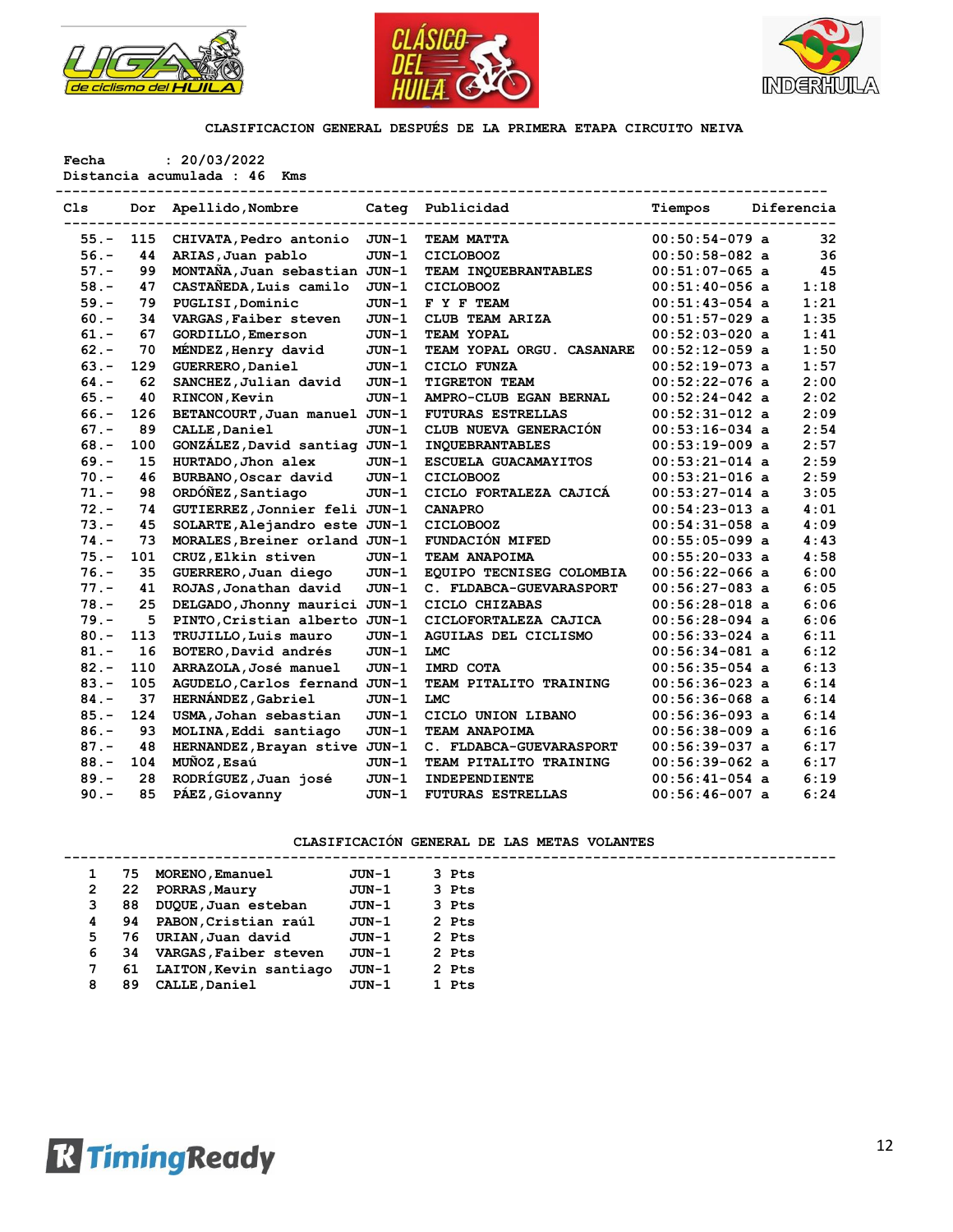





| Fecha                   |  | : 20/03/2022                                                                     |      |                          |                      |             |
|-------------------------|--|----------------------------------------------------------------------------------|------|--------------------------|----------------------|-------------|
| Distancia               |  | $\mathbf{r}$<br>44 Kms                                                           |      |                          |                      |             |
| Cls<br>---------------- |  | Dor Apellido, Nombre<br>lido,Nombre Categ Public<br>---------------------------- |      | Categ Publicidad         | Tiempos              | Diferencia  |
| $\mathbf{1}$            |  | 186 RINCÓN, Robinson                                                             | PREJ | TEAM YOPAL               | 00:49:04             |             |
| $\mathbf{2}$            |  | 174 MENDOZA, Victor                                                              | PREJ | <b>EVERET</b>            | 00:50:41             | $1:37$ min. |
| 3                       |  | 171 DIAZ,Juan miquel                                                             | PREJ | <b>TITANES</b>           | 00:50:41             | $1:37$ min. |
| 4                       |  | 150 JIMÉNEZ, Diego ferney PREJ                                                   |      | TECNISEG DE COLOMBIA     | 00:50:41             | $1:37$ min. |
| 5                       |  | 177 SALAZAR, Steven andré PREJ                                                   |      | <b>TEAM YOPAL</b>        | 00:50:41             | $1:37$ min. |
| 6                       |  | 179 ARIAS, David                                                                 | PREJ | POWER CRANKS             | 00:50:41             | $1:37$ min. |
| 7                       |  | 167 BAUTISTA, Juan diego PREJ                                                    |      | C. FLDABCA-GUEVARASPORT  | 00:50:41             | $1:37$ min. |
| 8                       |  | 170 CABALLERO, Julián dav PREJ                                                   |      | CICLO FUNZA              | 00:50:41             | $1:37$ min. |
| 9                       |  | 149 SOLANO, Francisco jos PREJ                                                   |      | <b>CICLOCHIZABAS</b>     | 00:50:41             | $1:37$ min. |
| 10                      |  | 144 OLAYA, Miguel angel                                                          | PREJ | TODO X AMOR              | 00:50:41             | $1:37$ min. |
| 11                      |  | 160 CADENA, David                                                                | PREJ | TECNISEG DE COLOMBIA     | 00:50:41             | $1:37$ min. |
| 12                      |  | 180 CAMACHO, Sebastian                                                           | PREJ | INDEPENDIENTE            | 00:50:41             | $1:37$ min. |
| 13                      |  | 197 ORTEGA, Deiby sebasti PREJ                                                   |      | ALCALDIA DE PUERTO ASIS  | 00:50:41             | $1:37$ min. |
| 14                      |  | 153 CRUZ, Edward                                                                 | PREJ | TECNISEG DE COLOMBIA     | 00:50:41             | $1:37$ min. |
| 15                      |  | 154 FERREIRA, Iván santia PREJ                                                   |      | CLUB HORMIGUEROS B/MANGA | 00:50:41             | $1:37$ min. |
| 16                      |  | 185 ESCOBAR, Stiven                                                              | PREJ | TEAM YOPAL               | 00:50:41             | $1:37$ min. |
| 17                      |  | 178 PARRA, Juan josé                                                             | PREJ | <b>NINGUNO</b>           | 00:50:41             | $1:37$ min. |
| 18                      |  | 147 YUSTRE, Cristian cami PREJ                                                   |      | <b>CICLOCHIZABAS</b>     | 00:50:41             | $1:37$ min. |
| 19                      |  | 181 CORZO, Jairo                                                                 | PREJ | <b>KRIEGER</b>           | 00:50:41             | $1:37$ min. |
| 20                      |  | 134 IBAÑEZ,Juan jose                                                             | PREJ | KRONOS.                  | 00:50:41             | $1:37$ min. |
| 21                      |  | 143 CUBILLOS, Maicol stiv PREJ                                                   |      | TEAM PITALITO TRAINING   | 00:50:41             | $1:37$ min. |
| 22                      |  | 145 FLOREZ, Ian sebastian PREJ                                                   |      | TEAM PITALITO TRAINING   | 00:50:41             | $1:37$ min. |
| 23                      |  | 146 SOTO, Cristian camilo PREJ                                                   |      | INDEPENDIENTE            | 00:50:41             | $1:37$ min. |
| 24                      |  | 151 CUERVO, Omar alexande PREJ                                                   |      | TECNISEG DE COLOMBIA     | 00:50:41             | $1:37$ min. |
| 25                      |  | 168 PINZÓN, Juan diego                                                           | PREJ | C. FLDABCA-GUEVARASPORT  | 00:50:41             | $1:37$ min. |
| 26                      |  | 138 RUBIO, Johan estiven                                                         | PREJ | FUN GERO TIBANA JENESANO | 00:50:41             | $1:37$ min. |
| 27                      |  | 196 SANCHEZ, Luis angel                                                          | PREJ | BONELO COTA LIGA C/MARCA | 00:50:41             | $1:37$ min. |
| 28                      |  | 152 SALAMANCA, Juan esteb PREJ                                                   |      | TECNISEG DE COLOMBIA     | 00:50:41             | $1:37$ min. |
| 29                      |  | 192 VALLEJO, Kevin duvan PREJ                                                    |      | ESCUELA CIC. ADOLFO RICO | 00:50:41             | $1:37$ min. |
| 30                      |  | 165 BRAVO, Juan esteban                                                          | PREJ | C. FLDABCA-GUEVARASPORT  | 00:50:41             | $1:37$ min. |
| 31                      |  | 199 CAMARGO, Samuel                                                              | PREJ | <b>TEAM YOPAL</b>        | 00:50:41             | $1:37$ min. |
| 32                      |  |                                                                                  |      |                          |                      | $1:57$ min. |
| 33                      |  | 159 AVILA, Oliver felipe PREJ<br>191 SALDARRIAGA, Tomas                          | PREJ | TECNISEG DE COLOMBIA     | 00:51:01<br>00:51:01 | $1:57$ min. |
| 34                      |  |                                                                                  |      | <b>KRONOS</b>            | 00:51:01             | $1:57$ min. |
|                         |  | 176 BOTELLO, Freynner edu PREJ                                                   |      | POWER CRANKS             |                      |             |
| 35                      |  | 142 DAZA, Yullian felipe                                                         | PREJ | <b>KRONOS</b>            | 00:53:12             | $4:08$ min. |
| 36                      |  | 136 GUEVARA, Jorge andrés PREJ                                                   |      | TEAM PITALITO TRAINING   | 00:54:00             | $4:56$ min. |
| 37                      |  | 161 BERNAL, Jonathan seba PREJ                                                   |      | <b>IDERF FUSAGASUGA</b>  | 00:56:00             | $6:56$ min. |
| 38                      |  | 190 LEON, Samuel eduardo                                                         | PREJ | CLUB KRONOS              | 00:56:00             | $6:56$ min. |
| 39                      |  | 188 DAZA, Julian santiago PREJ                                                   |      | <b>TEAM FENNIX</b>       | 00:56:00             | $6:56$ min. |
| 40                      |  | 163 GUERRERO, Andrés feli PREJ                                                   |      | TECNISEG DE COLOMBIA     | 00:57:00             | $7:56$ min. |
| 41                      |  | 137 PINEDA, Yonni emanuel PREJ                                                   |      | FUN GERO TIBANA JENESANO | 00:57:00             | $7:56$ min. |
| 42                      |  | 156 CARDONA, Esteban                                                             | PREJ | CASABIANCA TOLIMA        | 00:57:00             | $7:56$ min. |
| 43                      |  | 155 LAVERDE, Juan daniel PREJ                                                    |      | CASABIANCA               | 00:57:00             | $7:56$ min. |
| 44                      |  | 148 CASTANEDA, Juan jose PREJ                                                    |      | <b>CICLOCHIZABAS</b>     | 00:57:00             | $7:56$ min. |
| 45                      |  | 187 GRIJALBA, Johan andré PREJ                                                   |      | CLUB BICIPLANET          | 00:58:00             | $8:56$ min. |

**Corredores clasificados : 45**

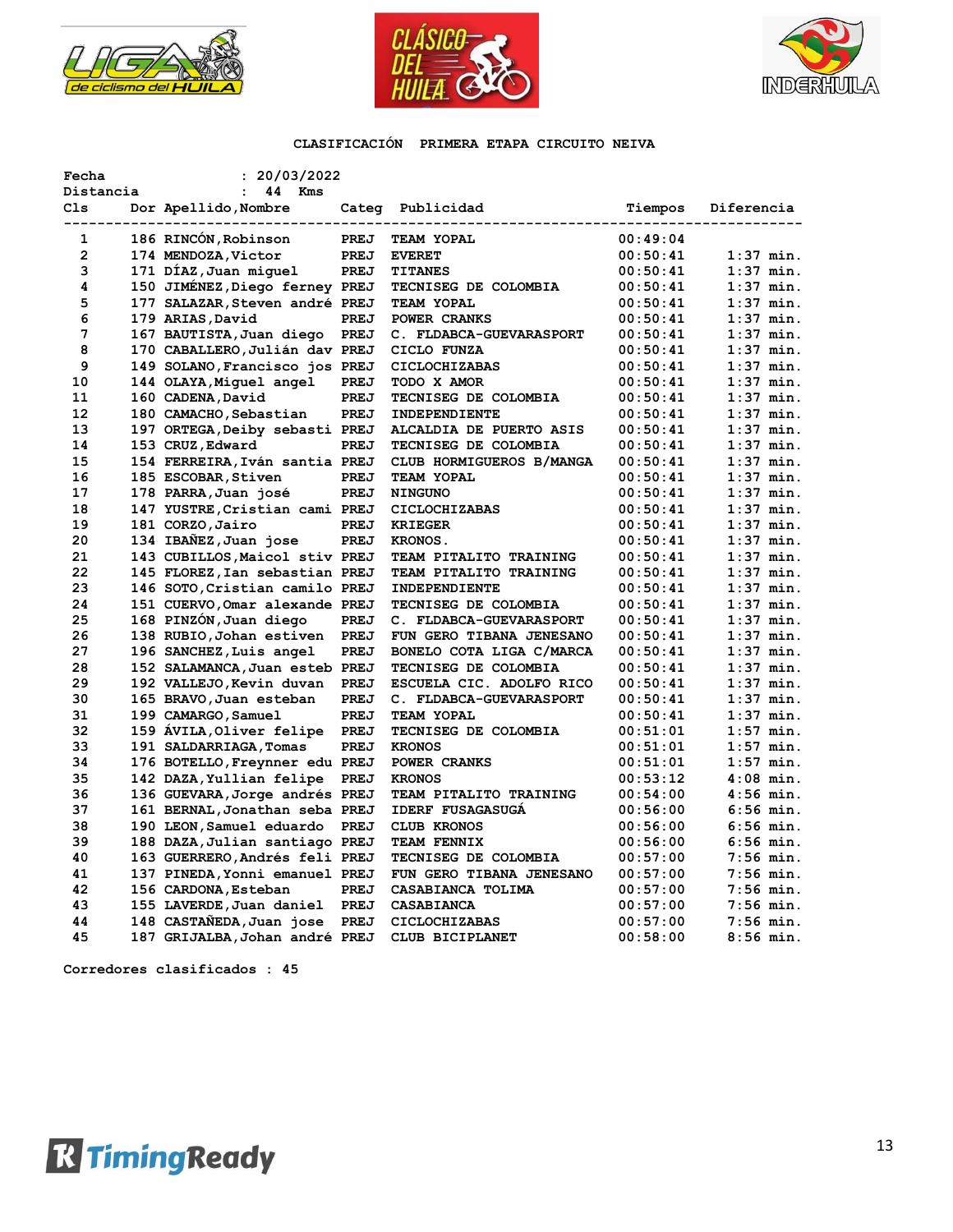





## **Corredores retirados en la etapa**

| --    | 132 AMAYA,Juan diego                                | PREJ | LMC                                                    |
|-------|-----------------------------------------------------|------|--------------------------------------------------------|
| $- -$ | 133 GARCIA, Julian                                  | PREJ | <b>KRONOS</b>                                          |
| $- -$ | 135 CARDONA, Santiago                               | PREJ | <b>CICLOCHIZABAS</b>                                   |
| --    | 141 CASTILLO, Juan sebast PREJ ESCUELA GUACAMAYITOS |      |                                                        |
| --    | 157 MIRANDA, Juan camilo PREJ CASABIANCA TOLIMA     |      |                                                        |
| $- -$ | 158 CORTÉS, Diecsen david PREJ CASABIANCA TOLIMA    |      |                                                        |
| --    | 166 PABON, Juan sebastián PREJ KRONOS MTR           |      |                                                        |
| --    |                                                     |      | 169 GUTIERREZ, Andrés fel PREJ C. FLDABCA-GUEVARASPORT |
| $- -$ | 183 ALDANA, Nicolas joel PREJ FUNDACIÓN MIFED       |      |                                                        |
| $- -$ | 194 SISI, Hamirt emilio PREJ                        |      | CICLO BONELO                                           |
| $- -$ |                                                     |      | 195 MEDINA, Federico PREJ CLUB CICLO BONELO-C/MARCA    |
| --    | 198 LEIVA, David estiven PREJ CICLOCHIZABAS         |      |                                                        |
|       |                                                     |      |                                                        |

**-----------------------------------------------------------------------**

#### **PASOS DE LAS METAS VOLANTES DE LA ETAPA**

| 167 BAUTISTA Juan diego C. FLDABCA-GUEVAR |                   | 3 pts |
|-------------------------------------------|-------------------|-------|
| 174 MENDOZA Victor                        | <b>EVERET</b>     | 2 pts |
| 185 ESCOBAR Stiven                        | <b>TEAM YOPAL</b> | 1 pts |
| 2da Meta Volante                          |                   |       |
| 186 RINCÓN Robinson TEAM YOPAL            |                   | 3 pts |
| 167 BAUTISTA Juan diego C. FLDABCA-GUEVAR |                   | 2 pts |
|                                           |                   |       |
| 174 MENDOZA Victor                        | <b>EVERET</b>     | 1 pts |
| 3ra Meta Volante                          |                   |       |
|                                           |                   | 3 pts |
| 167 BAUTISTA Juan diego C. FLDABCA-GUEVAR |                   | 2 pts |

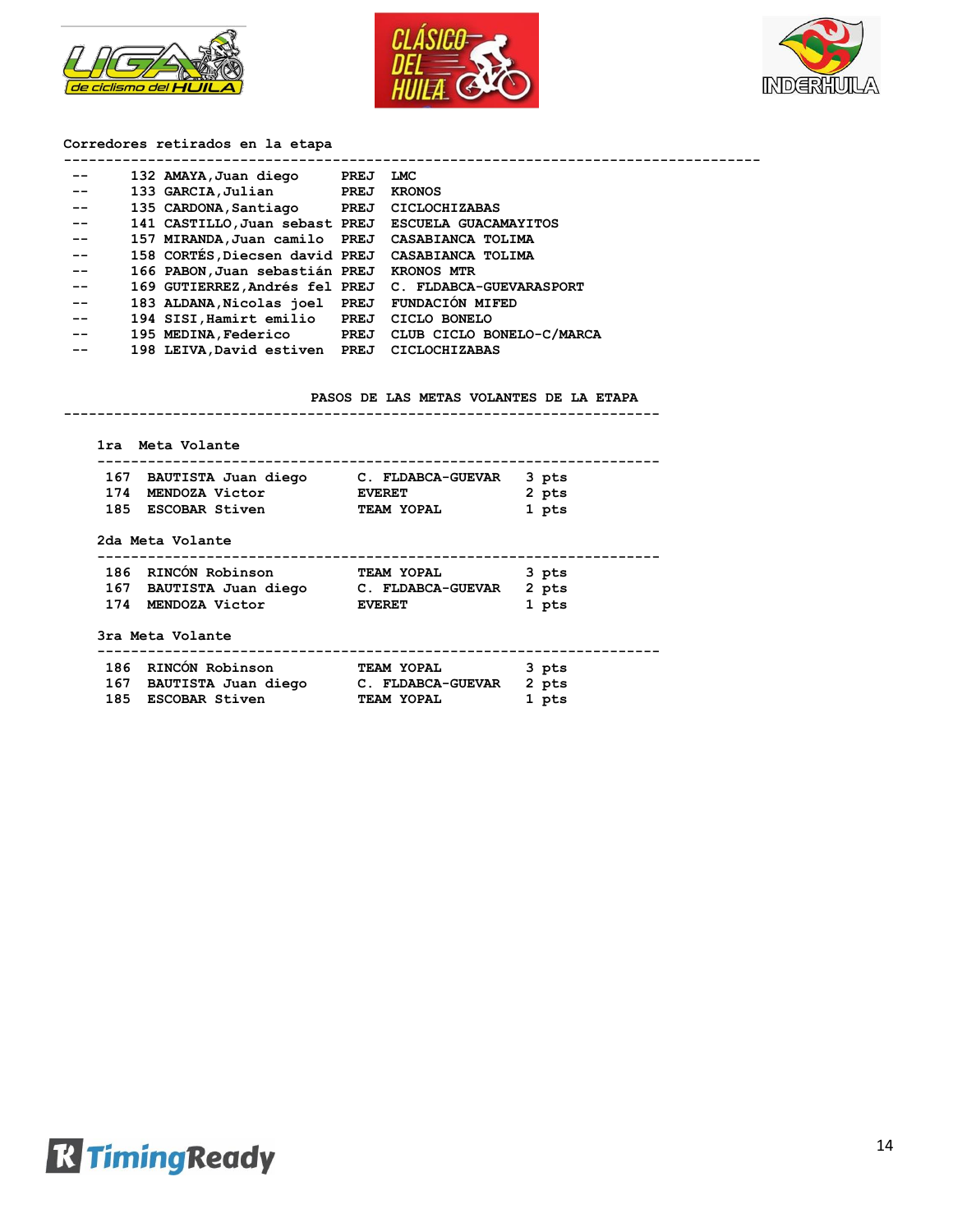





|         |            |                                                                            |      | CLASIFICACION GENERAL DESPUES DE LA PRIMERA ETAPA CIRCUITO NEIVA |                    |      |
|---------|------------|----------------------------------------------------------------------------|------|------------------------------------------------------------------|--------------------|------|
| Fecha   |            | : 20/03/2022<br>Distancia acumulada : 46 Kms<br>-------------------------- |      | ----------------------<br>-------------                          |                    |      |
| Cls     |            | Dor Apellido, Nombre Categ Publicidad                                      |      |                                                                  | Tiempos Diferencia |      |
|         |            | 1.- 186 RINCÓN, Robinson                                                   | PREJ | TEAM YOPAL                                                       | $00:52:05-092$     |      |
|         |            | 2.- 179 ARIAS, David                                                       | PREJ | POWER CRANKS                                                     | $00:53:39-033$ a   | 1:34 |
|         | $3. - 150$ | JIMÉNEZ,Diego ferney                                                       | PREJ | TECNISEG DE COLOMBIA                                             | $00:53:40-063$ a   | 1:35 |
|         |            | 4.- 174 MENDOZA, Victor                                                    | PREJ | <b>EVERET</b>                                                    | $00:53:41-024$ a   | 1:36 |
| $5 -$   | 138        | RUBIO, Johan estiven                                                       | PREJ | FUN GERO TIBANA JENESANO                                         | $00:53:45-067$ a   | 1:40 |
| $6 -$   | 160        | CADENA, David                                                              | PREJ | TECNISEG DE COLOMBIA                                             | $00:53:46-056$ a   | 1:41 |
| $7 -$   | 153        | CRUZ, Edward                                                               | PREJ | TECNISEG DE COLOMBIA                                             | $00:53:46-057$ a   | 1:41 |
| $8 -$   | 192        | VALLEJO, Kevin duvan                                                       | PREJ | ESCUELA CIC. ADOLFO RICO                                         | $00:53:47-075$ a   | 1:42 |
| $9 -$   | 197        | ORTEGA, Deiby sebastian PREJ                                               |      | ALCALDIA DE PUERTO ASIS                                          | $00:53:48-045$ a   | 1:43 |
| $10. -$ | 147        | YUSTRE, Cristian camilo PREJ                                               |      | CICLOCHIZABAS                                                    | $00:53:49-050$ a   | 1:44 |
| $11. -$ | 152        | SALAMANCA, Juan esteban PREJ                                               |      | TECNISEG DE COLOMBIA                                             | $00:53:49-063$ a   | 1:44 |
| $12 -$  | 144        | OLAYA, Miquel angel                                                        | PREJ | TODO X AMOR                                                      | $00:53:50-026$ a   | 1:45 |
| $13. -$ | 185        | <b>ESCOBAR, Stiven</b>                                                     | PREJ | TEAM YOPAL                                                       | $00:53:50-081$ a   | 1:45 |
| $14. -$ | 178        | PARRA, Juan josé                                                           | PREJ | <b>NINGUNO</b>                                                   | $00:53:51-071$ a   | 1:46 |
| $15. -$ | 181        | CORZO, Jairo                                                               | PREJ | <b>KRIEGER</b>                                                   | $00:53:52-040$ a   | 1:47 |
| $16. -$ | 143        | CUBILLOS, Maicol stiven PREJ                                               |      | TEAM PITALITO TRAINING                                           | $00:53:52-087$ a   | 1:47 |
| $17. -$ | 180        | CAMACHO, Sebastian                                                         | PREJ | INDEPENDIENTE                                                    | $00:53:53-021$ a   | 1:48 |
| $18. -$ | 149        | SOLANO, Francisco josé PREJ                                                |      | <b>CICLOCHIZABAS</b>                                             | $00:53:53-067$ a   | 1:48 |
| $19. -$ | 199        | CAMARGO, Samuel                                                            | PREJ | TEAM YOPAL                                                       | $00:53:54-016$ a   | 1:49 |
| $20 -$  | 170        | CABALLERO, Julián david PREJ                                               |      | CICLO FUNZA                                                      | $00:53:54-023$ a   | 1:49 |
| $21 -$  | 145        | FLOREZ, Ian sebastian                                                      | PREJ | TEAM PITALITO TRAINING                                           | $00:53:54-064$ a   | 1:49 |
| $22 -$  | 154        | FERREIRA, Iván santiago PREJ                                               |      | CLUB HORMIGUEROS B/MANGA                                         | $00:53:54-080$ a   | 1:49 |
| $23 -$  | 177        | SALAZAR, Steven andrés                                                     | PREJ | TEAM YOPAL                                                       | $00:53:54-089$ a   | 1:49 |
| $24. -$ | 171        | DÍAZ, Juan miquel                                                          | PREJ | <b>TITANES</b>                                                   | $00:53:55-001$ a   | 1:50 |
| $25. -$ | 151        | CUERVO, Omar alexander                                                     | PREJ | TECNISEG DE COLOMBIA                                             | $00:53:57-038$ a   | 1:52 |
| $26. -$ | 165        | BRAVO, Juan esteban                                                        | PREJ | C. FLDABCA-GUEVARASPORT                                          | $00:53:59-098$ a   | 1:54 |
| $27. -$ | 168        | PINZON, Juan diego                                                         | PREJ | C. FLDABCA-GUEVARASPORT                                          | $00:54:00-091$ a   | 1:55 |
| $28. -$ | 191        | SALDARRIAGA, Tomas                                                         | PREJ | <b>KRONOS</b>                                                    | $00:54:07-002$ a   | 2:02 |
| $29. -$ | 167        | BAUTISTA, Juan diego                                                       | PREJ | C. FLDABCA-GUEVARASPORT                                          | $00:54:07-040$ a   | 2:02 |
| $30 -$  | 146        | SOTO, Cristian camilo                                                      | PREJ | <b>INDEPENDIENTE</b>                                             | $00:54:07-047$ a   | 2:02 |
| $31 -$  | 196        | SANCHEZ, Luis angel                                                        | PREJ | BONELO COTA LIGA C/MARCA                                         | $00:54:10-037$ a   | 2:05 |
| $32 -$  | 176        | BOTELLO, Freynner eduar PREJ                                               |      | POWER CRANKS                                                     | $00:54:19-018$ a   | 2:14 |
| $33 -$  | 159        | AVILA, Oliver felipe                                                       | PREJ | TECNISEG DE COLOMBIA                                             | $00:54:19-056$ a   | 2:14 |
| $34. -$ | 134        | IBAÑEZ, Juan jose                                                          | PREJ | KRONOS.                                                          | $00:54:41-099$ a   | 2:36 |
| $35. -$ | 142        | DAZA, Yullian felipe                                                       | PREJ | <b>KRONOS</b>                                                    | $00:56:25-046$ a   | 4:20 |
| $36. -$ | 136        | GUEVARA, Jorge andrés                                                      | PREJ | TEAM PITALITO TRAINING                                           | $00:57:04-043$ a   | 4:59 |
| $37. -$ | 188        | DAZA, Julian santiago                                                      | PREJ | TEAM FENNIX                                                      | $00:59:14-058$ a   | 7:09 |
| $38 -$  | 190        | LEON, Samuel eduardo                                                       | PREJ | <b>CLUB KRONOS</b>                                               | $00:59:23-003$ a   | 7:18 |
| $39. -$ | 161        | BERNAL, Jonathan sebast PREJ                                               |      | <b>IDERF FUSAGASUGA</b>                                          | $00:59:24-033$ a   | 7:19 |
| $40. -$ | 155        | LAVERDE, Juan daniel                                                       | PREJ | CASABIANCA                                                       | $01:00:09-030$ a   | 8:04 |
| $41. -$ | 156        | CARDONA, Esteban                                                           | PREJ | CASABIANCA TOLIMA                                                | $01:00:19-096$ a   | 8:14 |
| $42 -$  | 137        | PINEDA, Yonni emanuel                                                      | PREJ | FUN GERO TIBANA JENESANO                                         | $01:00:21-023$ a   | 8:16 |

### **CLASIFICACIÓN GENERAL DE LAS METAS VOLANTES**

|  | 1 167 BAUTISTA, Juan diego | PREJ | 7 Pts |  |  |  |
|--|----------------------------|------|-------|--|--|--|
|  | 2 186 RINCÓN, Robinson     | PREJ | 6 Pts |  |  |  |
|  | 3 174 MENDOZA, Victor      | PREJ | 3 Pts |  |  |  |
|  | 185 ESCOBAR, Stiven        | PREJ | 2 Pts |  |  |  |

 **43.- 163 GUERRERO,Andrés felipe PREJ TECNISEG DE COLOMBIA 01:00:25-057 a 8:20 44.- 148 CASTAÑEDA,Juan jose PREJ CICLOCHIZABAS 01:00:26-042 a 8:21 45.- 187 GRIJALBA,Johan andrés PREJ CLUB BICIPLANET 01:01:14-042 a 9:09**

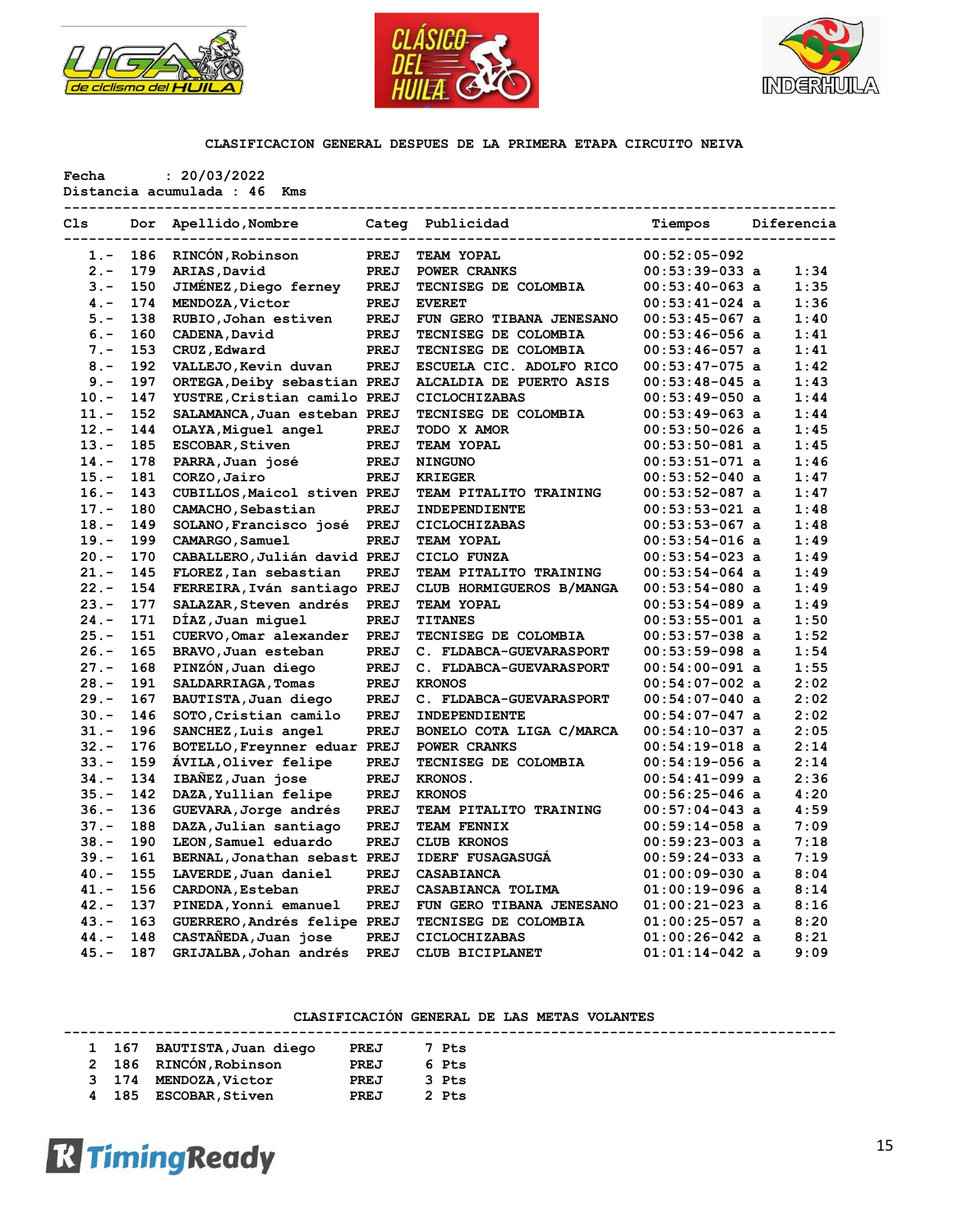





| Fecha               | : 20/03/2022                          |              |                                  |          |             |
|---------------------|---------------------------------------|--------------|----------------------------------|----------|-------------|
| Distancia           | 44<br>$\mathbf{r}$                    |              |                                  |          |             |
| C <sub>1s</sub>     | Dor Apellido, Nombre Categ Publicidad |              |                                  | Tiempos  | Diferencia  |
|                     |                                       |              | -------------------------------- |          |             |
| 1<br>$\overline{2}$ | 522 VEGA, Gustavo                     | <b>MAS-A</b> | SENSORY CYCLING                  | 00:48:50 |             |
| 3                   | 547 URREGO, Jefferson                 | <b>MAS-A</b> | SPORTS SHOP JU & MAS-AF          | 00:48:50 | mt.         |
|                     | 549 GUALTEROS, Manuel fer MAS-A       |              | LOKODIESEL CAJICA                | 00:48:50 | mt.         |
| 4                   | 535 AROCA, Camilo                     | <b>MAS-A</b> | AROCA CYCLING                    | 00:48:50 | mt.         |
| 5                   | 556 GARCIA, Andres mauric MAS-A       |              | LOS GARCI                        | 00:48:50 | mt.         |
| 6                   | 546 ULLOA, Yildar andrés MAS-A        |              | <b>OUTSORSING</b>                | 00:48:50 | mt.         |
| 7                   | 534 PLAZAS, Javier                    | $MAS - A$    | SENSORY CYCLING                  | 00:48:50 | mt.         |
| 8                   | 506 ARDILA, Deiver javier MAS-A       |              | HERRAJES L&D                     | 00:48:50 | mt.         |
| 9                   | 541 MENDOZA, Robinson                 | <b>MAS-A</b> | TEAM ANAPOIMA                    | 00:48:50 | mt.         |
| 10                  | 517 MONRROY, Manuel ferna MAS-A       |              | <b>CICLOSPRINTER</b>             | 00:48:50 | mt.         |
| 11                  | 514 ORTIZ, Gentil                     | <b>MAS-A</b> | EST. DE SERVICIO RIO NEIV        | 00:48:50 | mt.         |
| $12 \overline{ }$   | 550 DIAGAMA, Cristian rod MAS-A       |              | CICLO FORTALEZA CAJICA           | 00:48:50 | mt.         |
| 13                  | 526 GUZMAN, Yon lewis                 | <b>MAS-A</b> | TEAM AROCA CYCLING               | 00:48:50 | mt.         |
| 14                  | 527 GUTIÉRREZ, Edgar fabi MAS-A       |              | <b>BICICLETERIA GUTI</b>         | 00:48:50 | mt.         |
| 15                  | 554 GALVIS, Andres felipe MAS-A       |              | INDEPENDIENTE                    | 00:48:50 | mt.         |
| 16                  | 537 CÁRDENAS, Edwin                   | <b>MAS-A</b> | CICLO SPRINTER                   | 00:48:50 | mt.         |
| 17                  | 505 MENDEZ, Jesús jonatha MAS-A       |              | CICLO SPRINTER BOGOTA            | 00:48:50 | mt.         |
| 18                  | 531 FLÓREZ, Luis eduardo MAS-A        |              | TECNI AUTOS LUCHO                | 00:49:02 | $12$ seg.   |
| 19                  | 543 ROJAS, Daniel                     | <b>MAS-A</b> | AROCA CYCLING                    | 00:49:40 | 50 seg.     |
| 20                  | 538 PALACIOS, Albeiro                 | SUB23        | CICLO SPRINTER                   | 00:49:40 | 50 seg.     |
| 21                  | 539 PERDOMO, Felipe                   | <b>MAS-A</b> | <b>ONIX TEAM</b>                 | 00:48:50 | mt.         |
| 22                  | 521 LUQUE, Carlos                     | <b>MAS-A</b> | CICLO SPRINTER                   | 00:48:50 | mt.         |
| 23                  | 519 CASTELLANOS, Albert               | <b>MAS-A</b> | CICLO SPRINTER                   | 00:49:58 | $1:08$ min. |
| 24                  | 545 RODRÍGUEZ, Ricardo                | <b>MAS-A</b> | <b>OUTSOURCING</b>               | 00:49:58 | $1:08$ min. |
| 25                  | 503 VASQUEZ, Leonardo                 | <b>MAS-A</b> | TEAM PITALITO TRAINING           | 00:50:11 | $1:21$ min. |
| 26                  | 509 CASTRO, Maicol                    | <b>MAS-A</b> | TEAM VILLANUEVA                  | 00:50:24 | $1:34$ min. |
| 27                  | 518 SIERRA, Jhonny alexan MAS-A       |              | <b>CICLOSPRINTER</b>             | 00:48:50 | mt.         |
| 28                  | 544 MOSQUERA, Jorge                   | <b>MAS-A</b> | CICLO LLANO GRANDE               | 00:51:07 | $2:17$ min. |
| 29                  | 502 LAGUNA, Jhonnathan                | <b>MAS-A</b> | TRILLADORA ESPIGA DE ORO         | 00:52:07 | $3:17$ min. |
| 30                  | 532 GUTIERREZ, Cristian c MAS-A       |              | CRISTIAN MOTOS NEIVA             | 00:54:07 | $5:17$ min. |
| 31                  | 507 ROJAS, Wilmer                     | <b>MAS-A</b> | TEAM VILLANUEVA                  | 00:55:07 | $6:17$ min. |
| 32                  | 508 PRIETO, David                     | <b>MAS-A</b> | TEAM VILLANUEVA                  | 00:55:07 | $6:17$ min. |
| 33                  | 510 OSORIO, Cristóbal                 | <b>MAS-A</b> | ENTRENAMIENTO INTELIGENTE        | 00:57:07 | $8:17$ min. |
| 34                  | 552 TOQUICA, Yair                     | <b>MAS-A</b> | ACRI TOLIMA                      | 00:57:07 | $8:17$ min. |
| 35                  | 523 ROMERO, David                     | <b>MAS-A</b> | <b>NINGUNO</b>                   | 00:57:07 | $8:17$ min. |
| 36                  | 513 GALARZA, Omar andres MAS-A        |              | CICLO GALPI FUNZA                | 00:48:50 | mt.         |

**Corredores clasificados : 36**

**Corredores retirados en la etapa**

| $- -$ | 501 SALAS, Jota mario MAS-A 02R TEAM               |                              |
|-------|----------------------------------------------------|------------------------------|
| $- -$ | 512 GARIBELO, Fabián andr MAS-A ELEVEN PRO CICLYNG |                              |
| $- -$ | 525 GUZMÁN, Carlos albert MAS-A NINGUNO            |                              |
| $- -$ | 533 QUINTERO, Kenner stiv MAS-A INDEPENDIENTE      |                              |
| --    | 536 POVEDA, Yeison                                 | MAS-A CICLO SPRINTER         |
| $- -$ | 548 BARRERA, Luis                                  | MAS-A ASOMASTER CUNDINAMARCA |
| $- -$ | 557 TORRES, Wilson                                 | MAS-A INDEPENDIENTE          |
|       |                                                    |                              |

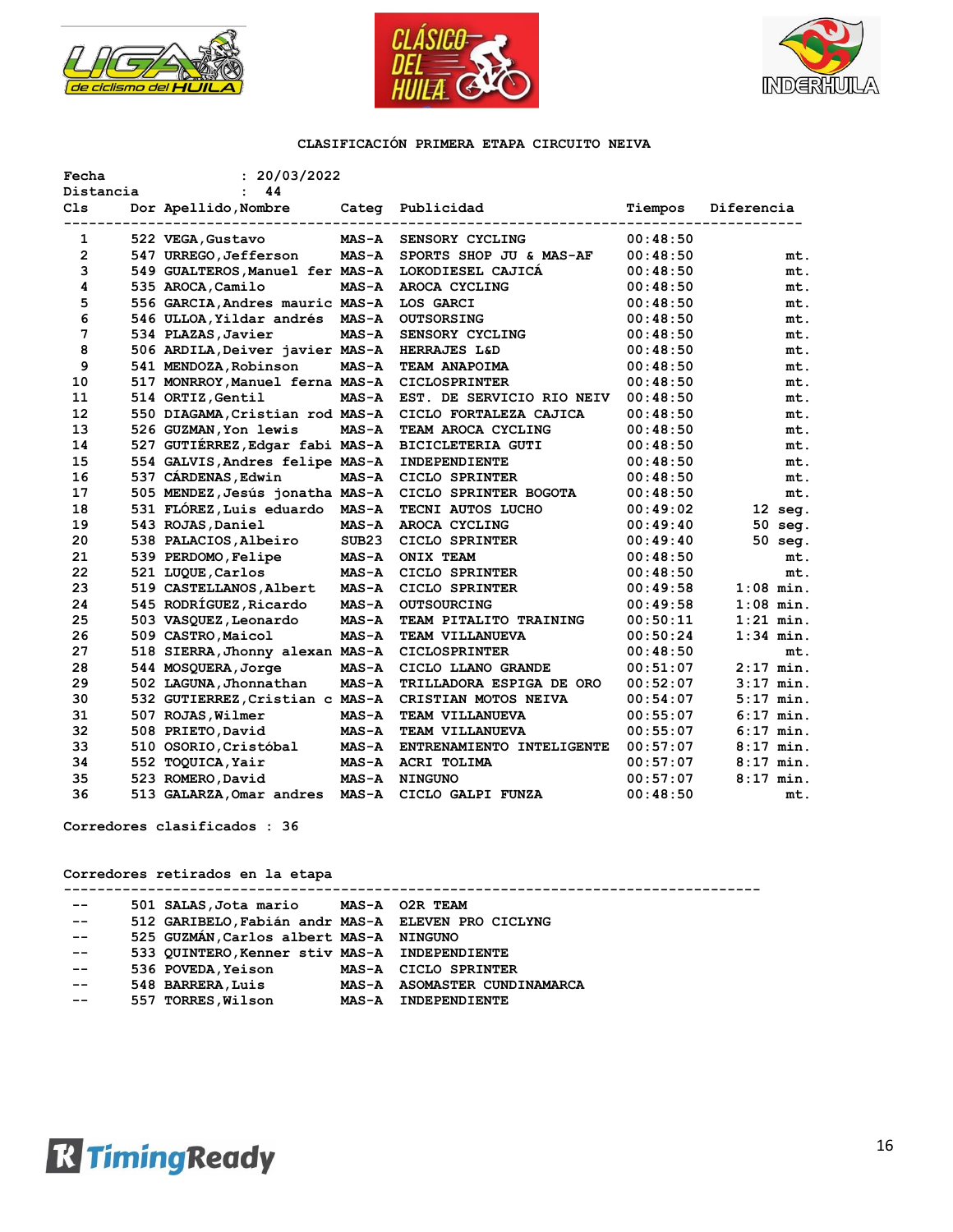





### **PASOS DE LAS METAS VOLANTES DE LA ETAPA**

**-----------------------------------------------------------------------**

|     | 1ra Meta Volante                           |                         |       |  |
|-----|--------------------------------------------|-------------------------|-------|--|
|     | 506 ARDILA Deiver javier                   | <b>HERRAJES L&amp;D</b> | 3 pts |  |
|     | 550 DIAGAMA Cristian rod CICLO FORTALEZA C |                         | 2 pts |  |
|     | 513 GALARZA Omar andres CICLO GALPI FUNZA  |                         | 1 pts |  |
|     | 2da Meta Volante                           |                         |       |  |
|     | 549 GUALTEROS Manuel fer                   | LOKODIESEL CAJICA       | 3 pts |  |
|     | 506 ARDILA Deiver javier HERRAJES L&D      |                         | 2 pts |  |
|     | 513 GALARZA Omar andres CICLO GALPI FUNZA  |                         | 1 pts |  |
|     | 3ra Meta Volante                           |                         |       |  |
|     | 549 GUALTEROS Manuel fer                   | LOKODIESEL CAJICA       | 3 pts |  |
|     | 550 DIAGAMA Cristian rod CICLO FORTALEZA C |                         | 2 pts |  |
| 535 | AROCA Camilo                               | AROCA CYCLING           | 1 pts |  |
|     |                                            |                         |       |  |

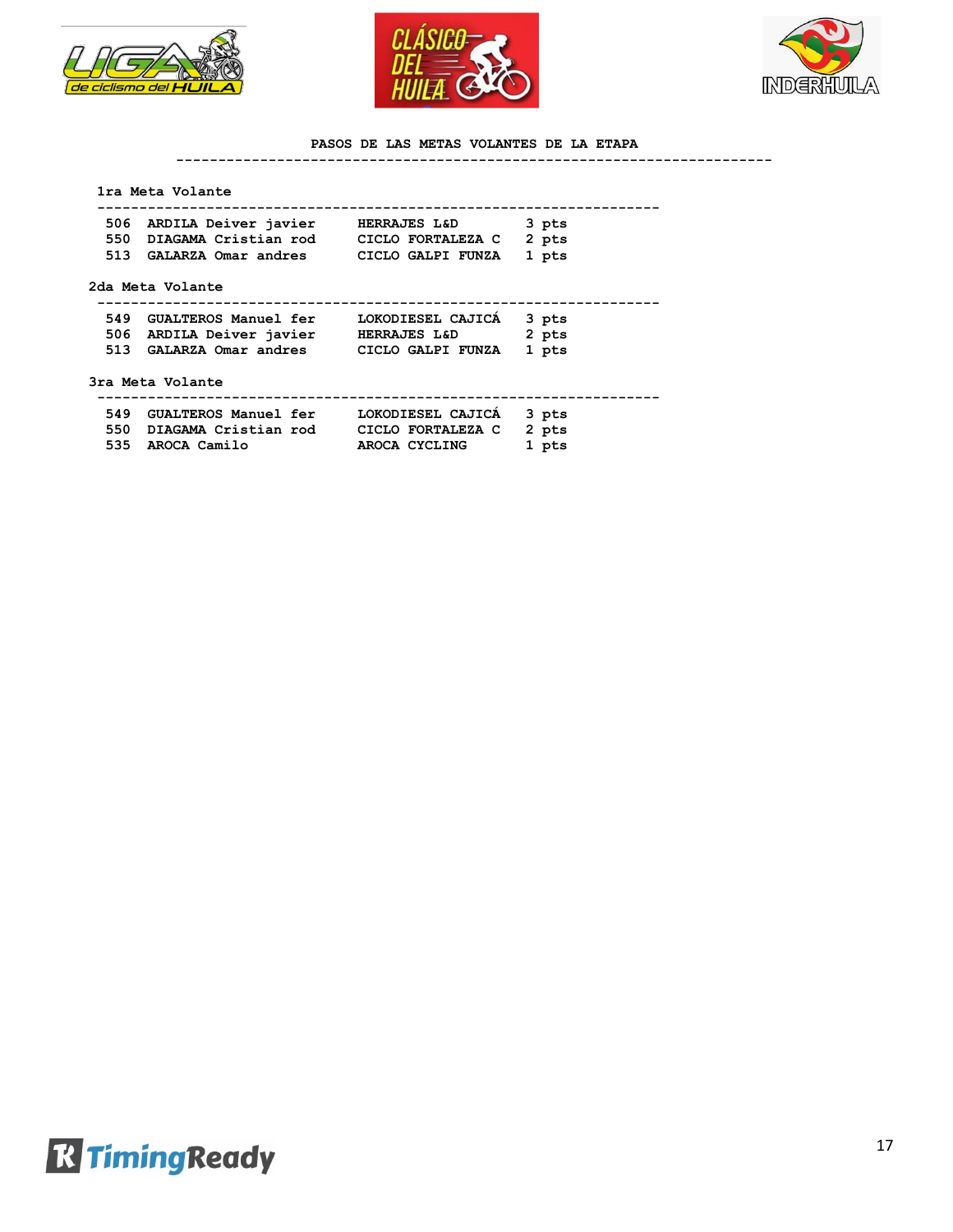





**Fecha : 21/03/20**

|  | Distancia acumulada : 46 Kms. |  |  |  |
|--|-------------------------------|--|--|--|
|--|-------------------------------|--|--|--|

| C <sub>1s</sub> | Dor | Apellido, Nombre              |              | Categ Publicidad          | Tiempos          | Diferencia |
|-----------------|-----|-------------------------------|--------------|---------------------------|------------------|------------|
| $1 -$           | 522 | VEGA, Gustavo                 | $MAS - A$    | SENSORY CYCLING           | $00:51:46-021$   |            |
| $2 -$           | 546 | ULLOA, Yildar andrés          | $MAS-A$      | <b>OUTSORSING</b>         | $00:51:50-074$ a | 4          |
| $3 -$           | 547 | <b>URREGO, Jefferson</b>      | $MAS - A$    | SPORTS SHOP JU & MAS-AF   | $00:51:52-017$ a | 6          |
| $4. -$          | 521 | LUQUE, Carlos                 | $MAS - A$    | CICLO SPRINTER            | $00:51:52-053$ a | 6          |
| $5. -$          | 534 | PLAZAS, Javier                | $MAS - A$    | SENSORY CYCLING           | $00:51:53-078$ a | 7          |
| $6. -$          | 526 | <b>GUZMAN, Yon lewis</b>      | $MAS - A$    | TEAM AROCA CYCLING        | $00:51:54-014$ a | 8          |
| $7. -$          | 513 | GALARZA, Omar andres          | <b>MAS-A</b> | CICLO GALPI FUNZA         | $00:51:58-005$ a | 12         |
| $8 -$           | 506 | ARDILA, Deiver javier         | $MAS - A$    | HERRAJES L&D              | $00:51:59-018$ a | 13         |
| $9 -$           | 517 | MONRROY, Manuel fernand MAS-A |              | <b>CICLOSPRINTER</b>      | $00:52:00-039$ a | 14         |
| $10. -$         | 514 | ORTIZ, Gentil                 | $MAS - A$    | EST. DE SERVICIO RIO NEIV | $00:52:01-056$ a | 15         |
| $11. -$         | 550 | DIAGAMA, Cristian rodri MAS-A |              | CICLO FORTALEZA CAJICA    | $00:52:02-025$ a | 16         |
| $12 -$          | 549 | GUALTEROS, Manuel ferna MAS-A |              | LOKODIESEL CAJICÁ         | $00:52:04-037$ a | 18         |
| $13. -$         | 518 | SIERRA, Jhonny alexande MAS-A |              | <b>CICLOSPRINTER</b>      | $00:52:06-002$ a | 20         |
| $14. -$         | 539 | PERDOMO, Felipe               | $MAS - A$    | <b>ONIX TEAM</b>          | $00:52:06-084$ a | 20         |
| $15. -$         | 505 | MENDEZ, Jesús jonathan        | $MAS-A$      | CICLO SPRINTER BOGOTA     | $00:52:09-036$ a | 23         |
| $16. -$         | 554 | GALVIS, Andres felipe         | MAS-A        | INDEPENDIENTE             | $00:52:09-083$ a | 23         |
| $17. -$         | 537 | CÁRDENAS, Edwin               | $MAS - A$    | CICLO SPRINTER            | $00:52:11-098$ a | 25         |
| $18. -$         | 531 | FLÓREZ, Luis eduardo          | $MAS - A$    | TECNI AUTOS LUCHO         | $00:52:16-006$ a | 30         |
| $19. -$         | 527 | GUTIÉRREZ, Edgar fabián MAS-A |              | <b>BICICLETERIA GUTI</b>  | $00:52:18-055$ a | 32         |
| $20. -$         | 541 | MENDOZA, Robinson             | $MAS - A$    | TEAM ANAPOIMA             | $00:52:33-055$ a | 47         |
| $21. -$         | 543 | ROJAS, Daniel                 | $MAS - A$    | AROCA CYCLING             | $00:52:49-038$ a | 1:03       |
| $22 -$          | 538 | PALACIOS, Albeiro             | $MAS - A$    | CICLO SPRINTER            | $00:53:02-062$ a | 1:16       |
| $23 -$          | 519 | CASTELLANOS, Albert           | $MAS-A$      | CICLO SPRINTER            | $00:53:05-057$ a | 1:19       |
| $24. -$         | 545 | RODRÍGUEZ, Ricardo            | $MAS - A$    | <b>OUTSOURCING</b>        | $00:53:08-035$ a | 1:22       |
| $25. -$         | 503 | VASQUEZ, Leonardo             | $MAS - A$    | TEAM PITALITO TRAINING    | $00:53:24-008$ a | 1:38       |
| $26. -$         | 509 | CASTRO, Maicol                | $MAS - A$    | TEAM VILLANUEVA           | $00:53:53-085$ a | 2:07       |
| $27 -$          | 544 | MOSQUERA, Jorge               | $MAS - A$    | CICLO LLANO GRANDE        | $00:54:28-006$ a | 2:42       |
| $28. -$         | 502 | LAGUNA, Jhonnathan            | $MAS - A$    | TRILLADORA ESPIGA DE ORO  | $00:55:31-086$ a | 3:45       |
| $29. -$         | 556 | GARCIA, Andres mauricio MAS-A |              | LOS GARCI                 | $00:55:36-031$ a | 3:50       |
| $30 -$          | 532 | GUTIERREZ, Cristian cam MAS-A |              | CRISTIAN MOTOS NEIVA      | $00:57:13-056$ a | 5:27       |
| $31 -$          | 508 | PRIETO, David                 | $MAS - A$    | TEAM VILLANUEVA           | $00:58:13-071$ a | 6:27       |
| $32 -$          | 507 | ROJAS, Wilmer                 | $MAS - A$    | TEAM VILLANUEVA           | $00:58:16-034$ a | 6:30       |
| $33. -$         | 552 | TOQUICA, Yair                 | $MAS - A$    | <b>ACRI TOLIMA</b>        | $01:00:13-035$ a | 8:27       |
| $34. -$         | 523 | ROMERO, David                 | $MAS - A$    | <b>NINGUNO</b>            | $01:00:20-042$ a | 8:34       |
| $35. -$         | 510 | OSORIO, Cristóbal             | $MAS - A$    | ENTRENAMIENTO INTELIGENTE | $01:00:35-017$ a | 8:49       |

|  | 1 549 GUALTEROS, Manuel ferna MAS-A |              | 6 Pts |
|--|-------------------------------------|--------------|-------|
|  | 2 506 ARDILA, Deiver javier MAS-A   |              | 5 Pts |
|  | 3 550 DIAGAMA, Cristian rodri MAS-A |              | 4 Pts |
|  | 4 513 GALARZA, Omar andres          | <b>MAS-A</b> | 2 Pts |

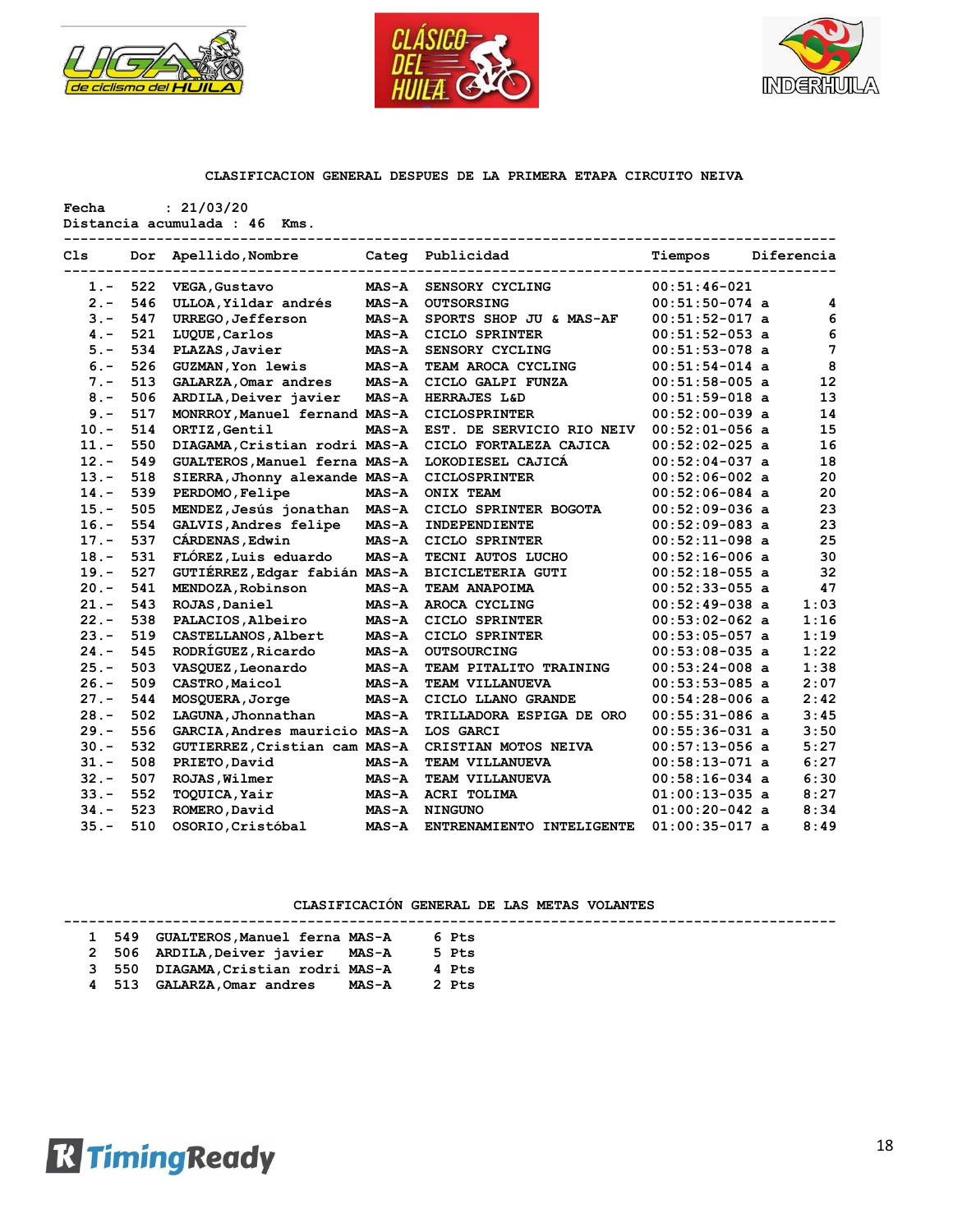





| Fecha          | : 20/03/2022                    |              |                           |          |             |
|----------------|---------------------------------|--------------|---------------------------|----------|-------------|
| Distancia      | 44                              | Kms          |                           |          |             |
| Cls            | Dor Apellido, Nombre            | Categ        | Publicidad                | Tiempos  | Diferencia  |
|                |                                 |              |                           |          |             |
| 1              | 472 RAMIREZ, Ricardo            |              | MAS-B CICLO RESTREPO      | 00:51:23 |             |
| $\overline{2}$ | 439 TORO, Edison                | <b>MAS-B</b> | MISSILE-SOLUCIONES-PARTES | 00:51:23 | mt.         |
| 3              | 451 ARAUJO, John jairo          | <b>MAS-B</b> | LIGA DEL VALLE            | 00:51:23 | mt.         |
| 4              | 476 QUIÑONEZ, Enrique           | $MAS-B$      | ASOMASTER CUNDINAMARCA    | 00:51:23 | mt.         |
| 5              | 437 TORO, Milton                | $MAS-B$      | MISSILE-SOLUCIONES-PARTES | 00:51:23 | mt.         |
| 6              | 441 SANCHEZ, Oscar hernan MAS-B |              | SALMÓN HAR CONSTRUCCIÓNES | 00:51:23 | mt.         |
| $\overline{7}$ | 459 AGUDELO, Nelson Giova MAS-B |              | INDEPENDIENTE             | 00:51:23 | mt.         |
| 8              | 469 HERNÁNDEZ, John             | $MAS - B$    | <b>BICICLETERIA GUTI</b>  | 00:51:23 | mt.         |
| 9              | 446 FORERO, Jorge antonio MAS-B |              | SPECIALIZED GARZON        | 00:51:23 | mt.         |
| 10             | 442 FLOREZ, Jose edison         | $MAS-B$      | TEAM TICBU AMBALEMA       | 00:51:23 | mt.         |
| 11             | 445 RIVERA, Diego felipe MAS-B  |              | <b>ONIX</b>               | 00:51:23 | mt.         |
| 12             | 467 ANDRADE, Ignacio            | <b>MAS-B</b> | TEAM ANAPOIMA             | 00:51:23 | mt.         |
| 13             | 430 VILLARREAL, Carlos          | $MAS-B$      | FERRETERÍA NAPOLES        | 00:51:23 | mt.         |
| 14             | 443 SALAZAR, Laurencio          | $MAS-B$      | CICLO SPRINTER            | 00:51:23 | mt.         |
| 15             | 436 SUAREZ, Jose                | $MAS-B$      | SPECIALIZED GARZON        | 00:51:23 | mt.         |
| 16             | 461 ALBARRACÍN, Hernán          | $MAS-B$      | AMIGOS DE LAS BIELAS      | 00:51:23 | mt.         |
| 17             | 462 MARIÑO, Leonardo            | $MAS - B$    | CLUB PIJAOS MÁSTER        | 00:51:23 | mt.         |
| 18             | 477 ANDRADE, Esteban            | $MAS-B$      | <b>TITANES</b>            | 00:51:23 | mt.         |
| 19             | 465 BELTRAN, Dany               | $MAS-B$      | SENS.COFFEE-VAESOLI CONST | 00:51:23 | mt.         |
| 20             | 454 MANCIPE, Libardo            | $MAS-B$      | PEDALEANDO POR V/QUEMADA  | 00:51:23 | mt.         |
| 21             | 468 RESTREPO, Julián andr MAS-B |              | 3SKY                      | 00:51:23 | mt.         |
| 22             | 475 VELASCO, Juan               | $MAS-B$      | CICLO MARTTI              | 00:51:23 | mt.         |
| 23             | 431 ORTIGOZA, Edwin             | $MAS-B$      | CLUB LOS TITANES          | 00:51:23 | mt.         |
| 24             | 433 ROMERO, Carlos Dario        | <b>MAS-B</b> | ASOPOSTAL FFAA            | 00:51:23 | mt.         |
| 25             | 463 VARGAS, Leiber              | $MAS-B$      | TEAM PITALITO             | 00:51:23 | mt.         |
| 26             | 464 RÍOS, Oscar andrés          | $MAS-B$      | INDEPENDIENTE             | 00:51:23 | mt.         |
| 27             | 473 GARCIA, Oscar alfredo MAS-B |              | LOS GARCI                 | 00:51:23 | mt.         |
| 28             | 455 PERDOMO, Julian             | $MAS-B$      | TEAM PITALITO TRAINING    | 00:51:23 | mt.         |
| 29             | 435 RAMÍREZ, Héctor fabio MAS-B |              | INDEPENDIENTE             | 00:51:34 | 11 seg.     |
| 30             | 466 CAMARGO, Jhon jairo         | $MAS-B$      | POLINAL TEAM ANAPOIMA     | 00:52:42 | $1:19$ min. |

**Corredores clasificados : 30**

## **PASOS DE LAS METAS VOLANTES**

**-----------------------------------------------------------------------**

 **1ra Meta Volante**

| 476 QUIÑONEZ Enrique     | ASOMASTER CUNDINA 3 pts |  |
|--------------------------|-------------------------|--|
| 441 SÁNCHEZ Oscar hernan | SALMÓN HAR CONSTR 2 pts |  |
| 437 TORO Milton          | MISSILE-SOLUCIONE 1 pts |  |

 **2da Meta Volante**

| 476 QUIÑONEZ Enrique     | ASOMASTER CUNDINA 3 pts |  |
|--------------------------|-------------------------|--|
| 441 SÁNCHEZ Oscar hernan | SALMÓN HAR CONSTR 2 pts |  |

| 437 TORO Milton | MISSILE-SOLUCIONE 1 pts |  |
|-----------------|-------------------------|--|
|                 |                         |  |

 **3ra Meta Volante**

| 472 RAMIREZ Ricardo      | CICLO RESTREPO       | 3 pts |  |
|--------------------------|----------------------|-------|--|
| 445 RIVERA Diego felipe  | ONIX                 | 2 pts |  |
| 459 AGUDELO Nelson Giova | <b>INDEPENDIENTE</b> | 1 pts |  |

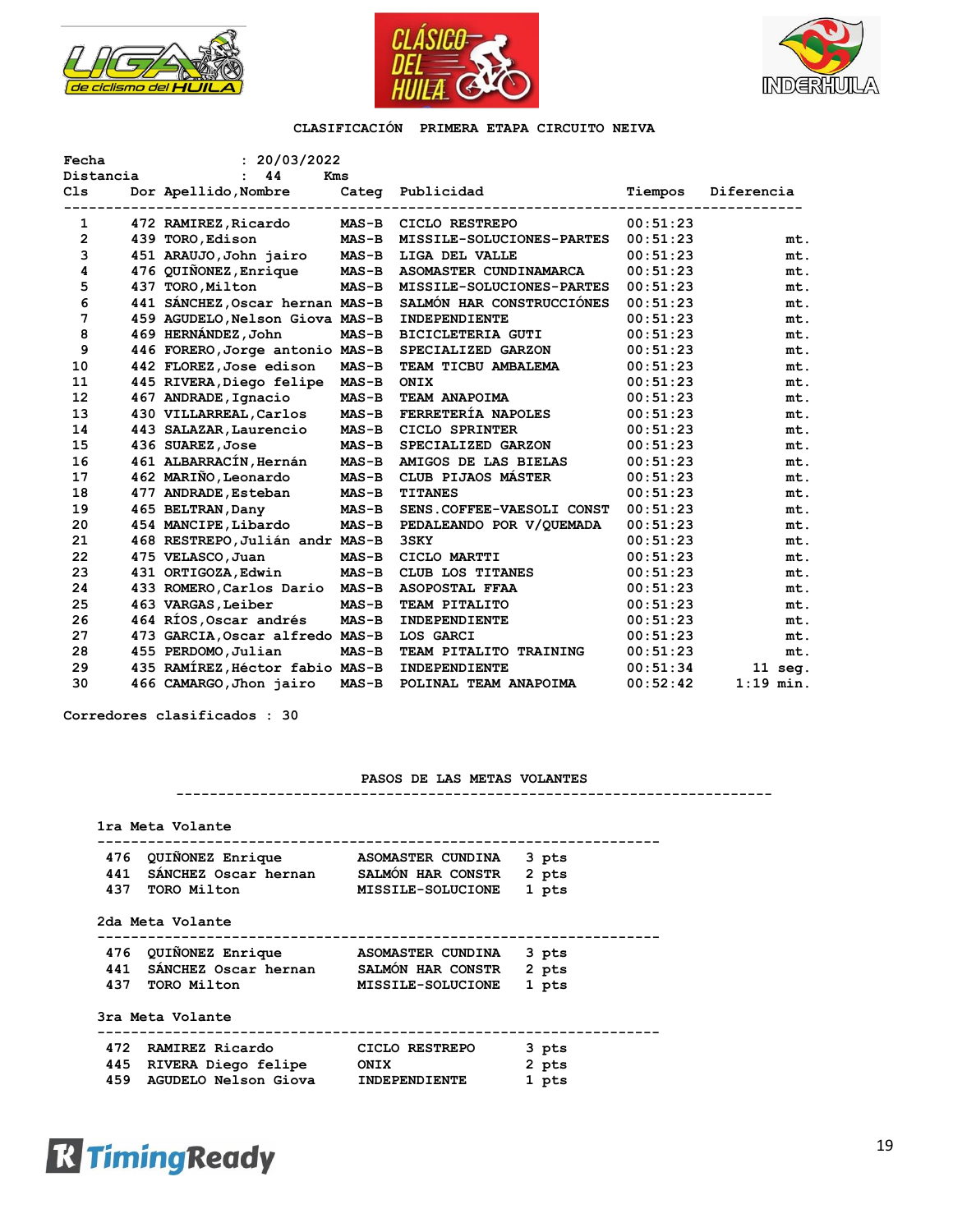





**Fecha : 20/03/2022**

**Distancia acumulada : 46 Kms** 

| C <sub>1s</sub> | Dor | Apellido, Nombre              |         | Categ Publicidad          | Tiempos          | Diferencia |
|-----------------|-----|-------------------------------|---------|---------------------------|------------------|------------|
| $1. -$          | 459 | AGUDELO, Nelson Giovann MAS-B |         | INDEPENDIENTE             | $00:54:23-067$   |            |
| $2 -$           | 441 | SÁNCHEZ, Oscar hernando MAS-B |         | SALMÓN HAR CONSTRUCCIÓNES | $00:54:24-013$ a | 1          |
| $3 -$           | 476 | QUIÑONEZ, Enrique             | $MAS-B$ | ASOMASTER CUNDINAMARCA    | $00:54:24-023$ a | 1          |
| $4 -$           | 439 | TORO, Edison                  | $MAS-B$ | MISSILE-SOLUCIONES-PARTES | $00:54:26-041$ a | 3          |
| $5. -$          | 436 | SUAREZ, Jose                  | $MAS-B$ | SPECIALIZED GARZON        | $00:54:29-013$ a | 6          |
| $6. -$          | 469 | HERNÁNDEZ, John               | $MAS-B$ | <b>BICICLETERIA GUTI</b>  | $00:54:29-024$ a | 6          |
| $7 -$           | 437 | TORO, Milton                  | $MAS-B$ | MISSILE-SOLUCIONES-PARTES | $00:54:31-084$ a | 8          |
| $8 -$           | 430 | VILLARREAL, Carlos            | $MAS-B$ | FERRETERÍA NAPOLES        | $00:54:32-094$ a | 9          |
| $9 -$           | 446 | FORERO, Jorge antonio         | $MAS-B$ | SPECIALIZED GARZON        | $00:54:33-011$ a | 10         |
| $10. -$         | 467 | ANDRADE, Ignacio              | $MAS-B$ | TEAM ANAPOIMA             | $00:54:33-038$ a | 10         |
| $11. -$         | 472 | RAMIREZ, Ricardo              | $MAS-B$ | CICLO RESTREPO            | $00:54:34-059$ a | 11         |
| $12 -$          | 454 | MANCIPE, Libardo              | $MAS-B$ | PEDALEANDO POR V/OUEMADA  | $00:54:35-030$ a | 12         |
| $13. -$         | 465 | <b>BELTRAN, Dany</b>          | $MAS-B$ | SENS.COFFEE-VAESOLI CONST | $00:54:35-032$ a | 12         |
| $14. -$         | 442 | FLOREZ, Jose edison           | $MAS-B$ | TEAM TICBU AMBALEMA       | $00:54:35-036$ a | 12         |
| $15. -$         | 461 | ALBARRACÍN, Hernán            | $MAS-B$ | AMIGOS DE LAS BIELAS      | $00:54:36-061$ a | 13         |
| $16. -$         | 462 | MARIÑO, Leonardo              | $MAS-B$ | CLUB PIJAOS MÁSTER        | $00:54:36-067$ a | 13         |
| $17. -$         | 475 | VELASCO, Juan                 | $MAS-B$ | CICLO MARTTI              | $00:54:37-039$ a | 14         |
| $18. -$         | 473 | GARCIA, Oscar alfredo         | $MAS-B$ | LOS GARCI                 | $00:54:37-045$ a | 14         |
| $19. -$         | 445 | RIVERA, Diego felipe          | $MAS-B$ | ONIX                      | $00:54:39-003$ a | 16         |
| $20 -$          | 443 | SALAZAR, Laurencio            | $MAS-B$ | CICLO SPRINTER            | $00:54:39-027$ a | 16         |
| $21 -$          | 455 | PERDOMO, Julian               | $MAS-B$ | TEAM PITALITO TRAINING    | $00:54:39-031$ a | 16         |
| $22 -$          | 451 | ARAUJO, John jairo            | $MAS-B$ | LIGA DEL VALLE            | $00:54:40-052$ a | 17         |
| $23 -$          | 477 | ANDRADE, Esteban              | $MAS-B$ | <b>TITANES</b>            | $00:54:42-010$ a | 19         |
| $24. -$         | 468 | RESTREPO, Julián andrés MAS-B |         | 3SKY                      | $00:54:42-073$ a | 19         |
| $25. -$         | 463 | VARGAS, Leiber                | $MAS-B$ | TEAM PITALITO             | $00:54:44-073$ a | 21         |
| $26. -$         | 431 | ORTIGOZA, Edwin               | $MAS-B$ | CLUB LOS TITANES          | $00:54:47-068$ a | 24         |
| $27. -$         | 433 | ROMERO, Carlos Dario          | $MAS-B$ | <b>ASOPOSTAL FFAA</b>     | $00:54:50-021$ a | 27         |
| $28 -$          | 464 | RÍOS, Oscar andrés            | $MAS-B$ | INDEPENDIENTE             | $00:54:50-092$ a | 27         |
| $29. -$         | 435 | RAMÍREZ, Héctor fabio         | $MAS-B$ | INDEPENDIENTE             | $00:55:21-010$ a | 58         |
| $30 -$          | 466 | CAMARGO, Jhon jairo           | $MAS-B$ | POLINAL TEAM ANAPOIMA     | $00:55:52-009$ a | 1:29       |

|  |       | 1 476 QUIÑONEZ, Enrique       | <b>MAS-B</b> | 6 Pts |  |
|--|-------|-------------------------------|--------------|-------|--|
|  | 2 441 | SÁNCHEZ, Oscar hernando MAS-B |              | 4 Pts |  |
|  | 3 472 | <b>RAMIREZ, Ricardo</b>       | $MAS-B$      | 3 Pts |  |
|  | 4 445 | RIVERA, Diego felipe          | $MAS-B$      | 2 Pts |  |
|  | 5 437 | TORO, Milton                  | $MAS-B$      | 2 Pts |  |
|  | 6 459 | AGUDELO, Nelson Giovann MAS-B |              | 1 Pts |  |
|  |       |                               |              |       |  |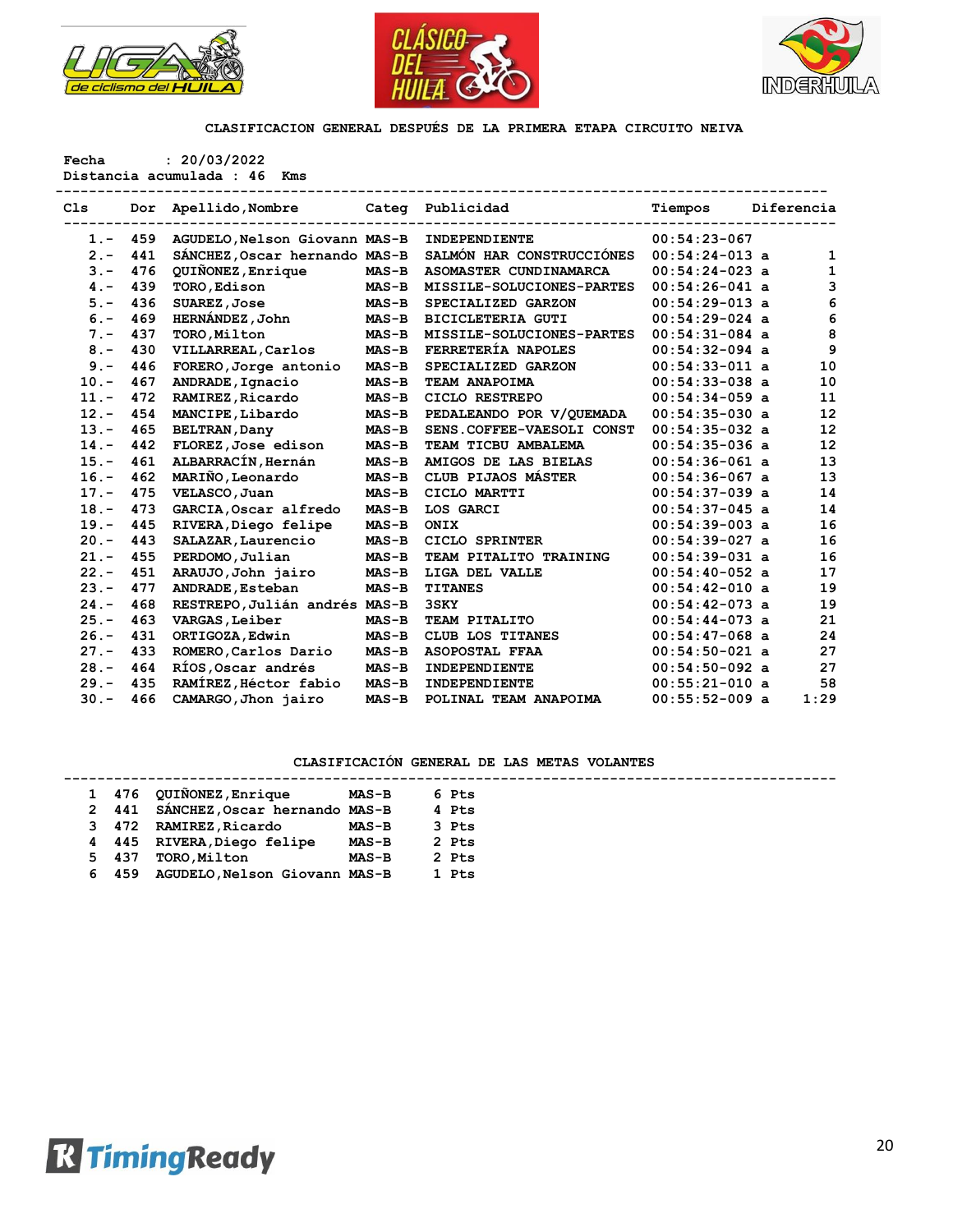





| Fecha              | : 20/03/2022                      |              |                            |          |              |
|--------------------|-----------------------------------|--------------|----------------------------|----------|--------------|
| Clase de la prueba |                                   |              |                            |          |              |
| Distancia          | 30<br>Kms<br>$\ddot{\phantom{a}}$ |              |                            |          |              |
| Cls                | Dor Apellido, Nombre              |              | Categ Publicidad           | Tiempos  | Diferencia   |
|                    |                                   |              |                            |          |              |
| 1                  | 371 GUTIÉRREZ, Oscar enri MAS-C   |              | <b>CENTAUROS</b>           | 00:35:33 |              |
| $\overline{2}$     | 381 LANCHEROS, Juan david MAS-C   |              | ALMACEN OLIMPICO PALMIRA   | 00:35:39 | 6 seg.       |
| 3                  | 380 CUENCA, Alexander             | <b>MAS-C</b> | DELY PIZZA                 | 00:35:39 | $6$ seg.     |
| 4                  | 393 BARRIGA, Giovany              | $MAS-C$      | AROUITECTIRA EU GOTICA     | 00:35:39 | $6$ seg.     |
| 5                  | 378 MELENDEZ, William rob MAS-C   |              | ASOMASTYOPAL-LIG CASANARE  | 00:35:39 | $6$ seg.     |
| 6                  | 385 BARRERA, William              | $MAS-C$      | <b>MULTIREPUESTOS BOSA</b> | 00:35:39 | 6 seg.       |
| 7                  | 392 RODRIGUEZ, Guiovani           | <b>MAS-C</b> | <b>VALLE</b>               | 00:35:39 | $6$ seq.     |
| 8                  | 389 RODRÍGUEZ,Jairo jesú MAS-C    |              | TEAM FEDROS                | 00:35:39 | $6$ seg.     |
| 9                  | 390 FRANCO, Daniel antoni MAS-C   |              | VALLE DEL CAUCA            | 00:35:39 | $6$ seg.     |
| 10                 | 370 SANCHEZ, Auli                 | $MAS-C$      | TRUCH CHASSIS              | 00:35:39 | $6$ seq.     |
| 11                 | 394 ALDANA, Oscar                 | $MAS-C$      | CICLO RESTREPO             | 00:35:39 | $6$ seg.     |
| 12                 | 376 TOVAR, Edison                 | $MAS-C$      | <b>GATO VOLADOR</b>        | 00:35:39 | $6$ seg.     |
| 13                 | 384 GOMEZ, Jorge mario            | $MAS-C$      | MISSILE B. SHOP-DIAMOND    | 00:35:39 | 6 seg.       |
| 14                 | 391 MONTES, Pablo                 | $MAS - C$    | <b>TITANES NEIVA</b>       | 00:35:39 | $6$ seq.     |
| 15                 | 375 POLANCO, Enoc                 | $MAS-C$      | <b>GATO VOLADOR</b>        | 00:35:39 | $6$ seq.     |
| 16                 | 387 VILLACORTE, Nelson ja MAS-C   |              | TEAM VILLACORTE            | 00:38:39 | $3:06$ min.  |
| 17                 | 388 VILLACORTE, John jair MAS-C   |              | TEAM VILLACORTE            | 00:39:39 | $4:06$ min.  |
| 18                 | 395 QUINTERO, Gentil              | $MAS-C$      | <b>INDEPENDIENTE</b>       | 00:49:39 | $14:06$ min. |

## **PASOS DE LAS METAS VOLANTES**

**-----------------------------------------------------------------------**

## **1ra Meta Volante**

| 392 | RODRIGUEZ Guiovani     | <b>VALLE</b>             | 3 pts         |
|-----|------------------------|--------------------------|---------------|
| 393 | <b>BARRIGA Giovany</b> | ARQUITECTIRA EU G        | 2 pts         |
| 385 | BARRERA William        | <b>MULTIREPUESTOS BO</b> | 1 pts         |
|     | 2da Meta Volante       |                          |               |
| 371 | GUTIÉRREZ Oscar enri   | <b>CENTAUROS</b>         | 3 pts         |
|     | --- ------- -:         | ------------ --- --      | $\sim$ $\sim$ |

|                  | 393 BARRIGA Giovany | ARQUITECTIRA EU G 2 pts |       |
|------------------|---------------------|-------------------------|-------|
| 391 MONTES Pablo |                     | <b>TITANES NEIVA</b>    | 1 pts |

## **3ra Meta Volante**

|  | 371 GUTIÉRREZ Oscar enri |  | <b>CENTAUROS</b> | 3 pts |
|--|--------------------------|--|------------------|-------|
|  | 389 RODRÍGUEZ Jairo jesú |  | TEAM FEDROS      | 2 pts |

| 369 RODRIGOEZ JAIRO JESU | ILAM FLURUS | z pus |
|--------------------------|-------------|-------|
| 380 CUENCA Alexander     | DELY PIZZA  | 1 pts |

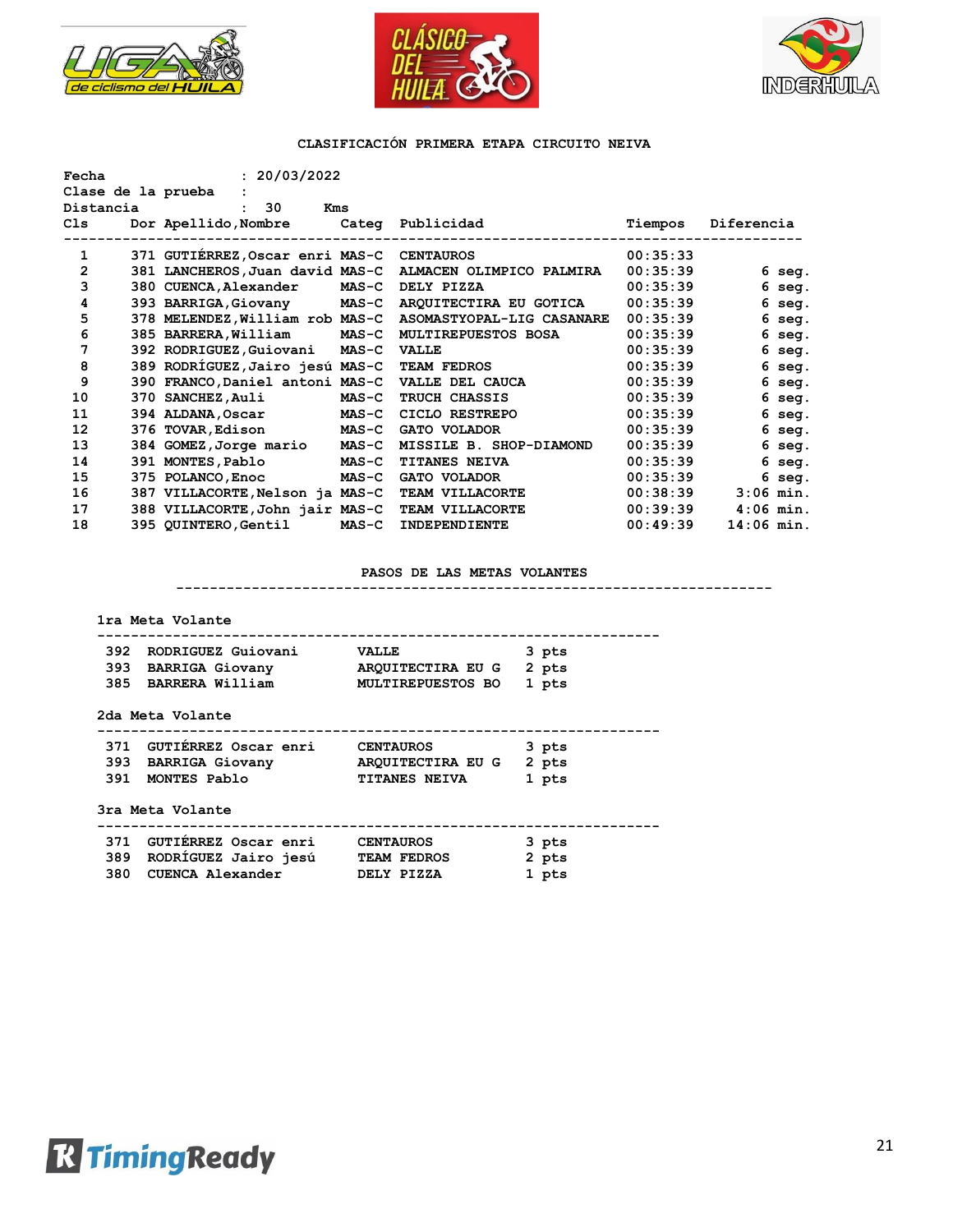





**Fecha : 20/03/2022**

**Distancia acumulada : 37 Kms** 

| Cls     | Dor | Apellido,Nombre               |              | Categ Publicidad           | Tiempos          | Diferencia |
|---------|-----|-------------------------------|--------------|----------------------------|------------------|------------|
| $1 -$   | 371 | GUTIERREZ, Oscar enriqu MAS-C |              | <b>CENTAUROS</b>           | $00:38:49-089$   |            |
| $2 -$   | 370 | SANCHEZ, Auli                 | $MAS-C$      | <b>TRUCH CHASSIS</b>       | $00:38:50-001$ a | 1          |
| $3 -$   | 384 | GOMEZ, Jorge mario            | <b>MAS-C</b> | MISSILE B. SHOP-DIAMOND    | $00:38:51-054$ a | 2          |
| $4 -$   | 381 | LANCHEROS, Juan david         | $MAS-C$      | ALMACEN OLIMPICO PALMIRA   | $00:38:52-077$ a | 3          |
| $5 -$   | 385 | BARRERA, William              | $MAS-C$      | <b>MULTIREPUESTOS BOSA</b> | $00:38:52-093$ a | 3          |
| $6. -$  | 380 | CUENCA, Alexander             | $MAS-C$      | DELY PIZZA                 | $00:38:53-070$ a | 4          |
| $7 -$   | 392 | RODRIGUEZ, Guiovani           | $MAS-C$      | <b>VALLE</b>               | $00:38:54-013$ a | 5          |
| $8 -$   | 389 | RODRIGUEZ, Jairo jesús        | $MAS-C$      | <b>TEAM FEDROS</b>         | $00:38:55-040$ a | 6          |
| $9 -$   | 391 | MONTES, Pablo                 | $MAS-C$      | <b>TITANES NEIVA</b>       | $00:38:56-092$ a | 7          |
| $10. -$ | 393 | BARRIGA, Giovany              | $MAS-C$      | ARQUITECTIRA EU GOTICA     | $00:38:57-043$ a | 8          |
| $11. -$ | 390 | FRANCO, Daniel antonio        | $MAS-C$      | VALLE DEL CAUCA            | $00:39:00-030$ a | 11         |
| $12 -$  | 375 | POLANCO, Enoc                 | $MAS-C$      | GATO VOLADOR               | $00:39:01-072$ a | 12         |
| $13 -$  | 394 | ALDANA, Oscar                 | $MAS-C$      | CICLO RESTREPO             | $00:39:03-019$ a | 14         |
| $14. -$ | 376 | <b>TOVAR, Edison</b>          | $MAS-C$      | <b>GATO VOLADOR</b>        | $00:39:06-094$ a | 17         |
| $15. -$ | 378 | MELENDEZ, William rober MAS-C |              | ASOMASTYOPAL-LIG CASANARE  | $00:39:12-005$ a | 23         |
| $16. -$ | 387 | VILLACORTE, Nelson javi MAS-C |              | TEAM VILLACORTE            | $00:42:29-062$ a | 3:40       |
| $17. -$ | 388 | VILLACORTE, John jairo        | <b>MAS-C</b> | TEAM VILLACORTE            | $00:43:35-071$ a | 4:46       |
| $18. -$ | 395 | <b>QUINTERO, Gentil</b>       | $MAS-C$      | INDEPENDIENTE              | $00:53:12-062$ a | 14:23      |

|  | 1 371 | GUTIERREZ,Oscar enriqu MAS-C |              | 6 Pts |  |
|--|-------|------------------------------|--------------|-------|--|
|  | 2 393 | <b>BARRIGA, Giovany</b>      | <b>MAS-C</b> | 4 Pts |  |
|  | 3 392 | RODRIGUEZ, Guiovani          | $MAS-C$      | 3 Pts |  |
|  | 4 389 | RODRÍGUEZ,Jairo jesús        | <b>MAS-C</b> | 2 Pts |  |
|  | 5 385 | BARRERA, William             | <b>MAS-C</b> | 1 Pts |  |
|  | 6 380 | CUENCA, Alexander            | $MAS-C$      | 1 Pts |  |
|  | 7 391 | MONTES, Pablo                | $MAS-C$      | 1 Pts |  |

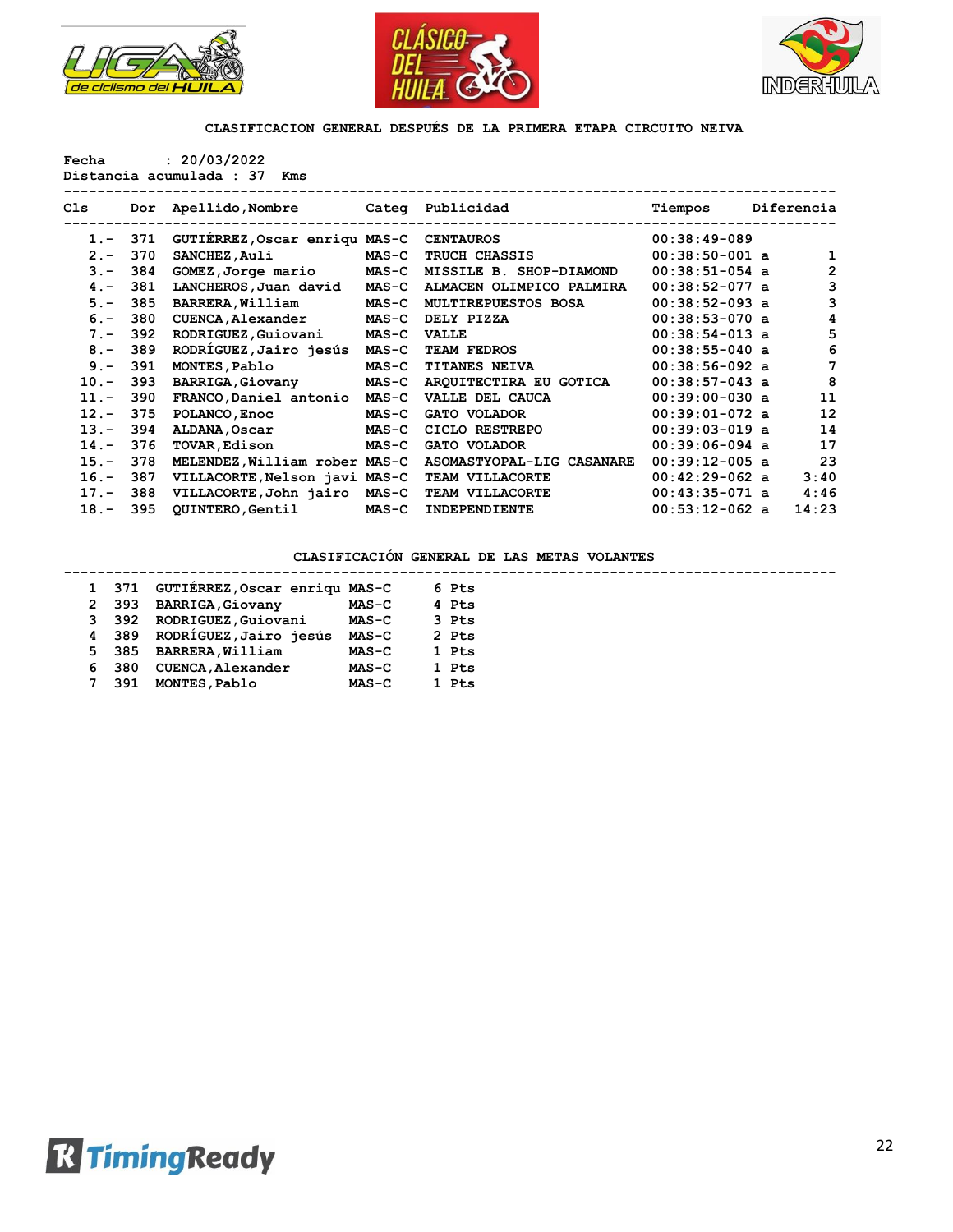





| Fecha<br>Distancia | : 20/03/2022<br>35              | Kms          |                           |          |             |
|--------------------|---------------------------------|--------------|---------------------------|----------|-------------|
| Cls                | Dor Apellido,Nombre             | Categ        | Publicidad                | Tiempos  | Diferencia  |
| 1                  | 321 HENAO, Jose joaquin         | <b>MAS-D</b> | LIGA BOGOTA CIC RESTREPO  | 00:36:40 |             |
| $\overline{2}$     | 341 OTALVARO, Jorge leon        | $MAS-D$      | COLBIC                    | 00:36:40 | mt.         |
| 3                  | 351 CASTRO, Henry               | $MAS-D$      | FIRST CYCLING ANDISEG     | 00:36:40 | mt.         |
| 4                  | 329 HERNANDEZ, Hugo             | $MAS - D$    | <b>GRUPO MARTTI</b>       | 00:36:40 | mt.         |
| 5                  | 348 ABRIL, Parmenio             | <b>MAS-D</b> | 100% AMIGOS DE LAS BIELAS | 00:36:40 | mt.         |
| 6                  | 325 ALARCON, Oscar              | <b>MAS-D</b> | CICLO RESTREPO            | 00:36:40 | mt.         |
| 7                  | 342 CARREÑO, Roberto            | <b>MAS-D</b> | CICLO SPRINTER LIGA BTA   | 00:36:40 | mt.         |
| 8                  | 347 MUÑOZ,Nelson                | <b>MAS-D</b> | <b>ARTURO MANA</b>        | 00:36:40 | mt.         |
| 9                  | 340 RAMOS, Sain                 | <b>MAS-D</b> | SOLO BICI ACEVEDO         | 00:36:40 | mt.         |
| 10                 | 330 BENITEZ, Jose vicente MAS-D |              | <b>CARELOCA</b>           | 00:36:40 | mt.         |
| 11                 | 339 PEREZ, Heliberto            | <b>MAS-D</b> | INDEPENDIENTE             | 00:36:40 | mt.         |
| 12                 | 326 RENDON, Juan carlos         | <b>MAS-D</b> | <b>FAMILIA</b>            | 00:36:40 | mt.         |
| 13                 | 337 QUINTERO,Nelson             | <b>MAS-D</b> | INDEPENDIENTE             | 00:36:40 | mt.         |
| 14                 | 352 AMAYA, Hernan               | <b>MAS-D</b> | CICLO AMAYA               | 00:36:40 | mt.         |
| 15                 | 353 ROJAS, Argelio              | <b>MAS-D</b> | CICLO BOYACA              | 00:36:40 | mt.         |
| 16                 | 324 RODRIGUEZ, Jose yezid MAS-D |              | <b>CARBONO YEZZIRO</b>    | 00:36:40 | mt.         |
| 17                 | 338 FRANCO, Carlos albert MAS-D |              | <b>JOSE FERRISON</b>      | 00:36:40 | mt.         |
| 18                 | 328 GAVIRIA, Reinaldo           | <b>MAS-D</b> | <b>ASOMANIZALES</b>       | 00:37:23 | $43$ seq.   |
| 19                 | 345 SÁNCHEZ, Edgar              | <b>MAS-D</b> | <b>CICLO SPRINTER</b>     | 00:37:34 | $54$ seq.   |
| 20                 | 331 CHINDICUE, Miquel           | <b>MAS-D</b> | <b>TITANES</b>            | 00:37:57 | $1:17$ min. |
| 21                 | 334 RIMERO, Wilder              | <b>MAS-D</b> | INDEPENDIENE              | 00:38:48 | $2:08$ min. |
| 22                 | 336 MOÑA, Arturo                | <b>MAS-D</b> | INDEPENDIENTE             | 00:38:48 | $2:08$ min. |
| 23                 | 333 DIAZ, Orlay                 | <b>MAS-D</b> | <b>TITANES</b>            | 00:39:15 | $2:35$ min. |
| 24                 | 320 RAMIREZ, Saulo vicent MAS-D |              | CONSTRUCCIONES ZEA        | 00:39:15 | $2:35$ min. |

**Corredores clasificados : 24**

**Corredores retirados en la etapa**

**-----------------------------------------------------------------------------------**

 **-- 335 RUEDA,José alejandro MAS-D LOGÍSTIC CARGA L.C.T.** 

#### **PASOS DE LAS METAS VOLANTES DE LA ETAPA -----------------------------------------------------------------------**

| 328 GAVIRIA Reinaldo                       | <b>ASOMANIZALES</b> | 3 pts |
|--------------------------------------------|---------------------|-------|
| 320 RAMIREZ Saulo vicent CONSTRUCCIONES ZE |                     | 2 pts |
| 321 HENAO Jose joaquin LIGA BOGOTA CIC R   |                     | 1 pts |
| 2da Meta Volante                           |                     |       |
| 351 CASTRO Henry                           | FIRST CYCLING AND   | 3 pts |
| 348 ABRIL Parmenio 100% AMIGOS DE LA       |                     | 2 pts |
| 321 HENAO Jose joaquin LIGA BOGOTA CIC R   |                     | 1 pts |
|                                            |                     |       |
| 3ra Meta Volante                           |                     |       |
| 341 OTALVARO Jorge leon COLBIC             |                     | 3 pts |
| 351 CASTRO Henry                           | FIRST CYCLING AND   | 2 pts |

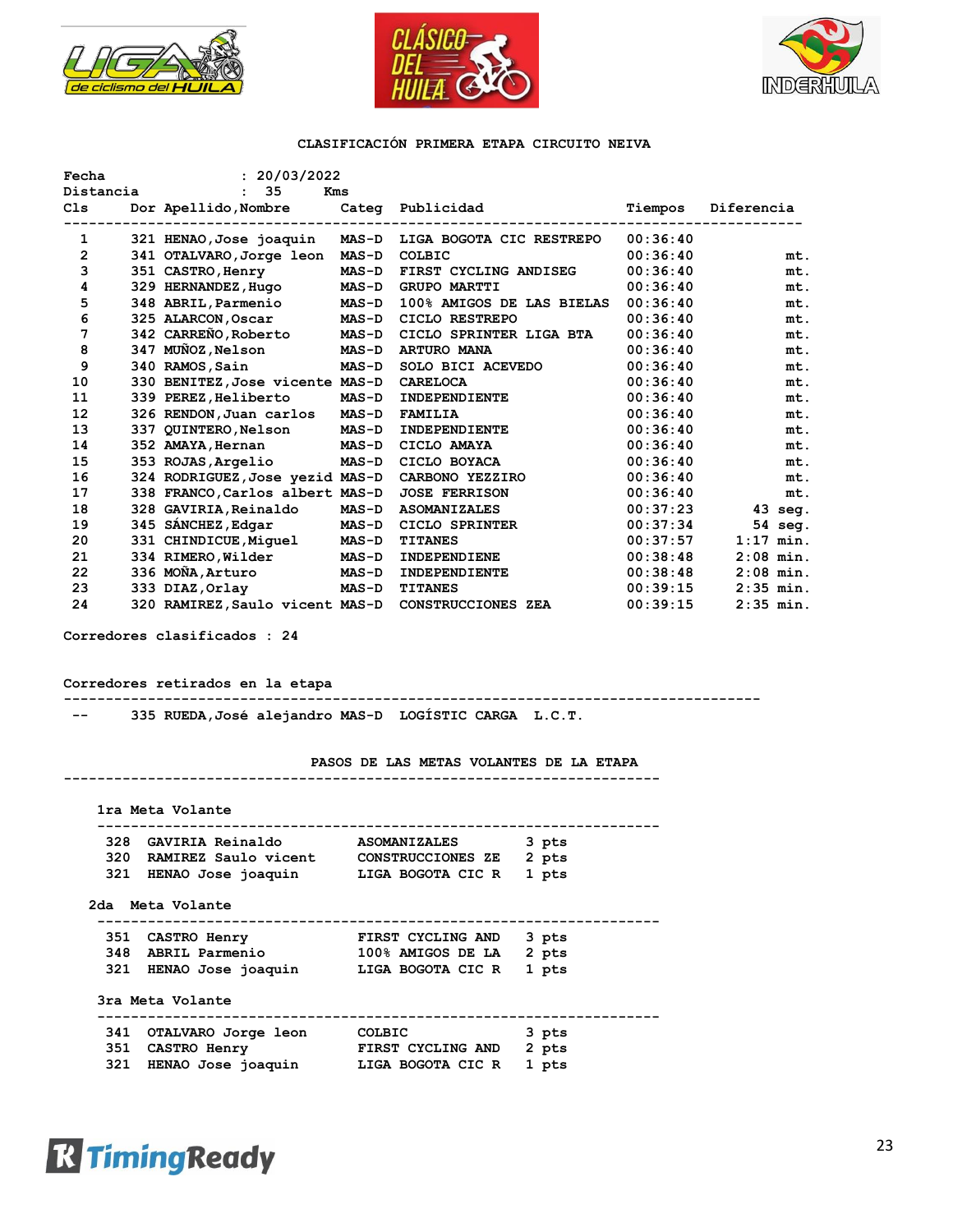





**Fecha : 20/03/2022 Distancia acumulada : 37 Kms** 

| C <sub>1s</sub> | Dor | Apellido, Nombre        |              | Categ Publicidad          | Tiempos          |  | Diferencia     |
|-----------------|-----|-------------------------|--------------|---------------------------|------------------|--|----------------|
| $1 -$           | 329 | HERNANDEZ, Hugo         | $MAS-D$      | <b>GRUPO MARTTI</b>       | $00:39:56-009$   |  |                |
| $2 -$           | 351 | CASTRO, Henry           | <b>MAS-D</b> | FIRST CYCLING ANDISEG     | $00:39:57-079$ a |  | 1              |
| $3 -$           | 353 | ROJAS, Argelio          | $MAS-D$      | CICLO BOYACA              | $00:39:57-080$ a |  | 1              |
| $4 -$           | 325 | ALARCON, Oscar          | <b>MAS-D</b> | CICLO RESTREPO            | $00:39:58-086$ a |  | $\overline{2}$ |
| $5. -$          | 341 | OTALVARO, Jorge leon    | $MAS-D$      | COLBIC                    | $00:40:01-060$ a |  | 5              |
| $6 -$           | 352 | AMAYA, Hernan           | $MAS-D$      | CICLO AMAYA               | $00:40:03-008$ a |  | 7              |
| $7 -$           | 348 | ABRIL, Parmenio         | $MAS-D$      | 100% AMIGOS DE LAS BIELAS | $00:40:03-071$ a |  | 7              |
| $8 -$           | 321 | HENAO, Jose joaquin     | <b>MAS-D</b> | LIGA BOGOTA CIC RESTREPO  | $00:40:08-079$ a |  | 12             |
| $9 -$           | 340 | RAMOS, Sain             | <b>MAS-D</b> | SOLO BICI ACEVEDO         | $00:40:09-021$ a |  | 13             |
| $10. -$         | 324 | RODRIGUEZ, Jose yezid   | <b>MAS-D</b> | CARBONO YEZZIRO           | $00:40:09-078$ a |  | 13             |
| $11. -$         | 347 | MUÑOZ, Nelson           | $MAS-D$      | <b>ARTURO MANA</b>        | $00:40:10-042$ a |  | 14             |
| $12 -$          | 339 | PEREZ, Heliberto        | $MAS-D$      | <b>INDEPENDIENTE</b>      | $00:40:10-080$ a |  | 14             |
| $13 -$          | 326 | RENDON, Juan carlos     | $MAS-D$      | <b>FAMILIA</b>            | $00:40:11-011$ a |  | 15             |
| $14. -$         | 338 | FRANCO, Carlos alberto  | <b>MAS-D</b> | <b>JOSE FERRISON</b>      | $00:40:11-033$ a |  | 15             |
| $15. -$         | 337 | <b>QUINTERO, Nelson</b> | $MAS-D$      | INDEPENDIENTE             | $00:40:16-063$ a |  | 20             |
| $16. -$         | 330 | BENITEZ, Jose vicente   | $MAS-D$      | <b>CARELOCA</b>           | $00:40:20-057$ a |  | 24             |
| $17. -$         | 342 | CARREÑO, Roberto        | $MAS-D$      | CICLO SPRINTER LIGA BTA   | $00:40:30-058$ a |  | 34             |
| $18. -$         | 328 | GAVIRIA, Reinaldo       | <b>MAS-D</b> | <b>ASOMANIZALES</b>       | $00:40:36-096$ a |  | 40             |
| $19. -$         | 345 | SÁNCHEZ, Edgar          | $MAS-D$      | CICLO SPRINTER            | $00:40:58-054$ a |  | 1:02           |
| $20 -$          | 331 | CHINDICUE, Miquel       | <b>MAS-D</b> | <b>TITANES</b>            | $00:41:32-059$ a |  | 1:36           |
| $21 -$          | 320 | RAMIREZ, Saulo vicente  | <b>MAS-D</b> | CONSTRUCCIONES ZEA        | $00:42:38-034$ a |  | 2:42           |
| $22 -$          | 333 | DIAZ, Orlay             | $MAS-D$      | <b>TITANES</b>            | $00:43:01-063$ a |  | 3:05           |
| $23 -$          | 336 | MOÑA, Arturo            | <b>MAS-D</b> | INDEPENDIENTE             | $00:44:38-098$ a |  | 4:42           |
| $24. -$         | 334 | RIMERO, Wilder          | $MAS-D$      | INDEPENDIENE              | $00:44:38-099$ a |  | 4:42           |
|                 |     |                         |              |                           |                  |  |                |

|  | 1 351 | <b>CASTRO, Henry</b>   | <b>MAS-D</b> | 5 Pts |  |
|--|-------|------------------------|--------------|-------|--|
|  | 2 341 | OTALVARO, Jorge leon   | <b>MAS-D</b> | 3 Pts |  |
|  | 3 328 | GAVIRIA, Reinaldo      | <b>MAS-D</b> | 3 Pts |  |
|  | 4 321 | HENAO,Jose joaquin     | <b>MAS-D</b> | 3 Pts |  |
|  | 5 348 | ABRIL, Parmenio        | <b>MAS-D</b> | 2 Pts |  |
|  | 6320  | RAMIREZ, Saulo vicente | <b>MAS-D</b> | 2 Pts |  |
|  |       |                        |              |       |  |

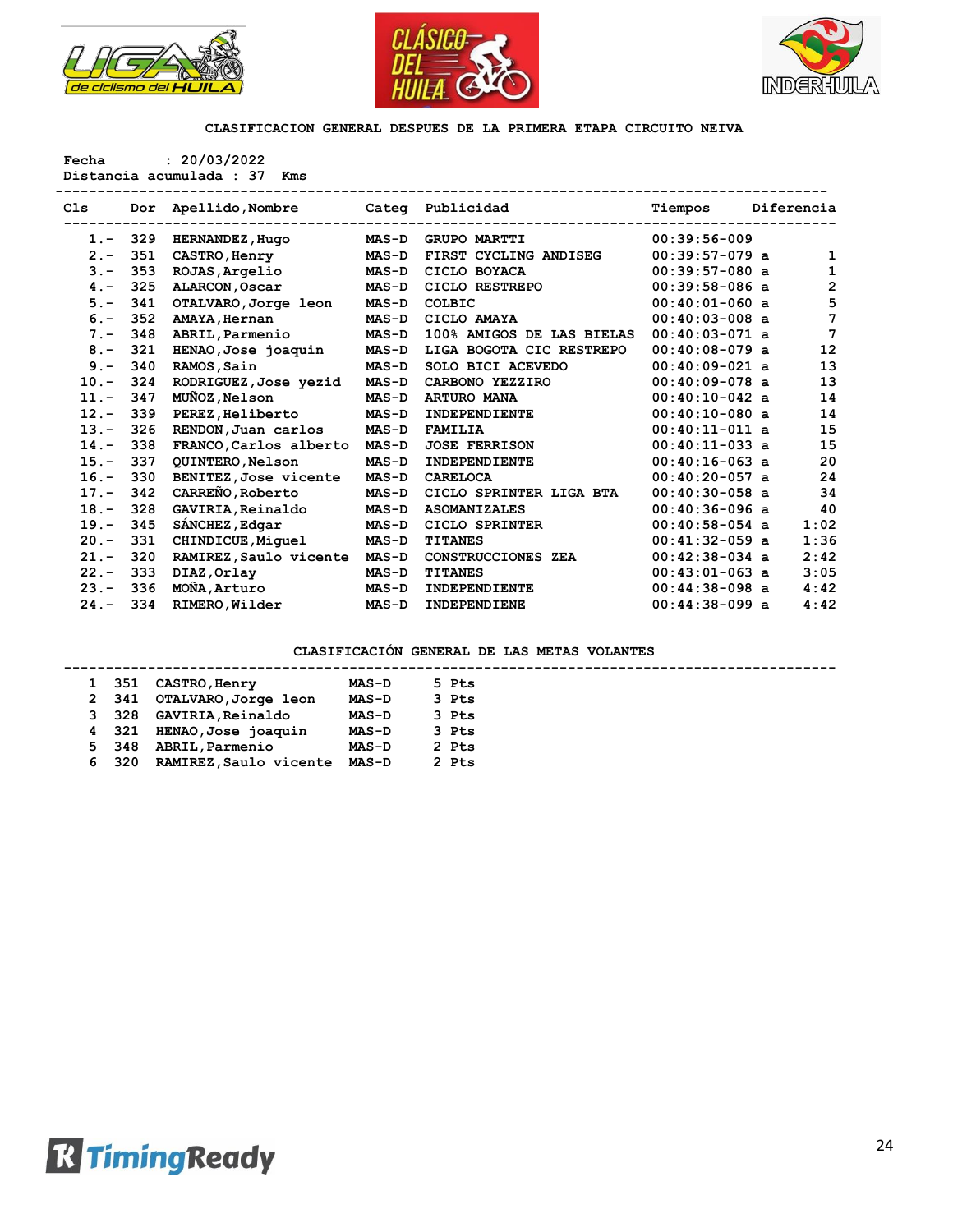





| Fecha          | : 20/03/2022                    |              |                               |          |             |
|----------------|---------------------------------|--------------|-------------------------------|----------|-------------|
| Distancia      | 35<br>$\mathbf{r}$              | Kms          |                               |          |             |
|                |                                 |              |                               |          |             |
| Cls            | Dor Apellido, Nombre            |              | Categ Publicidad              | Tiempos  | Diferencia  |
| 1              | 589 WILCHES, Pablo              | <b>MAS-E</b> | CUNDINAMARCA                  | 00:31:42 |             |
| $\overline{2}$ | 599 GUTIÉRREZ, Orlando          | $MAS-E$      | <b>CONFECCIONES PELOS</b>     | 00:33:02 | $1:20$ min. |
|                |                                 |              |                               |          |             |
| 3              | 596 RODRÍGUEZ, Julio césa MAS-E |              | HACIENDA SANTA CATALINA       | 00:33:20 | $1:38$ min. |
| 4              | 593 CUELLAR, Juan doroteo MAS-E |              | CICLOSACHI-CASA DEL CICLI     | 00:33:26 | $1:44$ min. |
| 5              | 598 PULIDO, Jorge luis          | $MAS-E$      | CLUB TITANES NEIVA            | 00:33:26 | $1:44$ min. |
| 6              | 583 RESTREPO, Antonio jos MAS-E |              | <b>3SKY</b>                   | 00:33:26 | $1:44$ min. |
| 7              | 585 CHAPARRO, Heli              | $MAS-E$      | <b>AUTOPARTESY ACCESORIOS</b> | 00:33:26 | $1:44$ min. |
| 8              | 580 ALVARADO, Raul              | $MAS-E$      | INDEPENDIENTE                 | 00:33:26 | $1:44$ min. |
| 9              | 595 BOBADILLA, Héctor qus MAS-E |              | ASOCIACIÓN MÁSTER BOGOTÁ      | 00:33:26 | $1:44$ min. |
| 10             | 586 ORTEGA, Miguel angel        | $MAS-E$      | <b>NINGUNO</b>                | 00:33:26 | $1:44$ min. |
| 11             | 581 PEREZ, Natalia              | $MAS-E$      | <b>NINGUNO</b>                | 00:33:26 | $1:44$ min. |
| 12             | 570 MURCIA, Adriana             | $MAS-E$      | HARD BIKE                     | 00:33:26 | $1:44$ min. |
| 13             | 591 BERNAL, Tomas               | $MAS-E$      | CICLO LLANO GRANDE            | 00:34:57 | $3:15$ min. |
| 14             | 587 HERNÁNDEZ, German           | <b>MAS-E</b> | <b>CICLOSPRINTER</b>          | 00:34:57 | $3:15$ min. |
| 15             | 566 OSPINA, Rodrigo             | $MAS-E$      | <b>HUILA</b>                  | 00:34:57 | $3:15$ min. |
| 16             | 582 CALDERÓN, José miller MAS-E |              | CLUB TITANES NEIVA            | 00:34:57 | $3:15$ min. |
| 17             | 559 A, Manuel Osvaldo           | $MAS-E$      | <b>TITANES</b>                | 00:34:57 | $3:15$ min. |
| 18             | 590 ARIAS, Luis octavio         | $MAS-E$      | CICLO LLANO GRANDE            | 00:34:57 | $3:15$ min. |
| 19             | 567 PORTES, Henry               | $MAS-E$      | <b>TITANES</b>                | 00:34:57 | $3:15$ min. |
| 20             | 569 SOLANO, Juan Alberto        | <b>MAS-E</b> | HARD BIKE                     | 00:35:57 | $4:15$ min. |
| 21             | 594 VILLACORTE, Celimo an MAS-E |              | TEAM VILLACORTE               | 00:38:57 | $7:15$ min. |

**Corredores clasificados : 21**

### **PASOS DE LAS METAS VOLANTES DE LA ETAPA**

**-----------------------------------------------------------------------**

| 589 | WILCHES Pablo        | <b>CUNDINAMARCA</b> | 3 pts |
|-----|----------------------|---------------------|-------|
| 596 | RODRÍGUEZ Julio césa | HACIENDA SANTA CA   | 2 pts |
| 599 | GUTIERREZ Orlando    | CONFECCIONES PELO   | 1 pts |
|     |                      |                     |       |
|     | 2da Meta Volante     |                     |       |
| 589 | WILCHES Pablo        | <b>CUNDINAMARCA</b> | 3 pts |
| 599 | GUTIERREZ Orlando    | CONFECCIONES PELO   | 2 pts |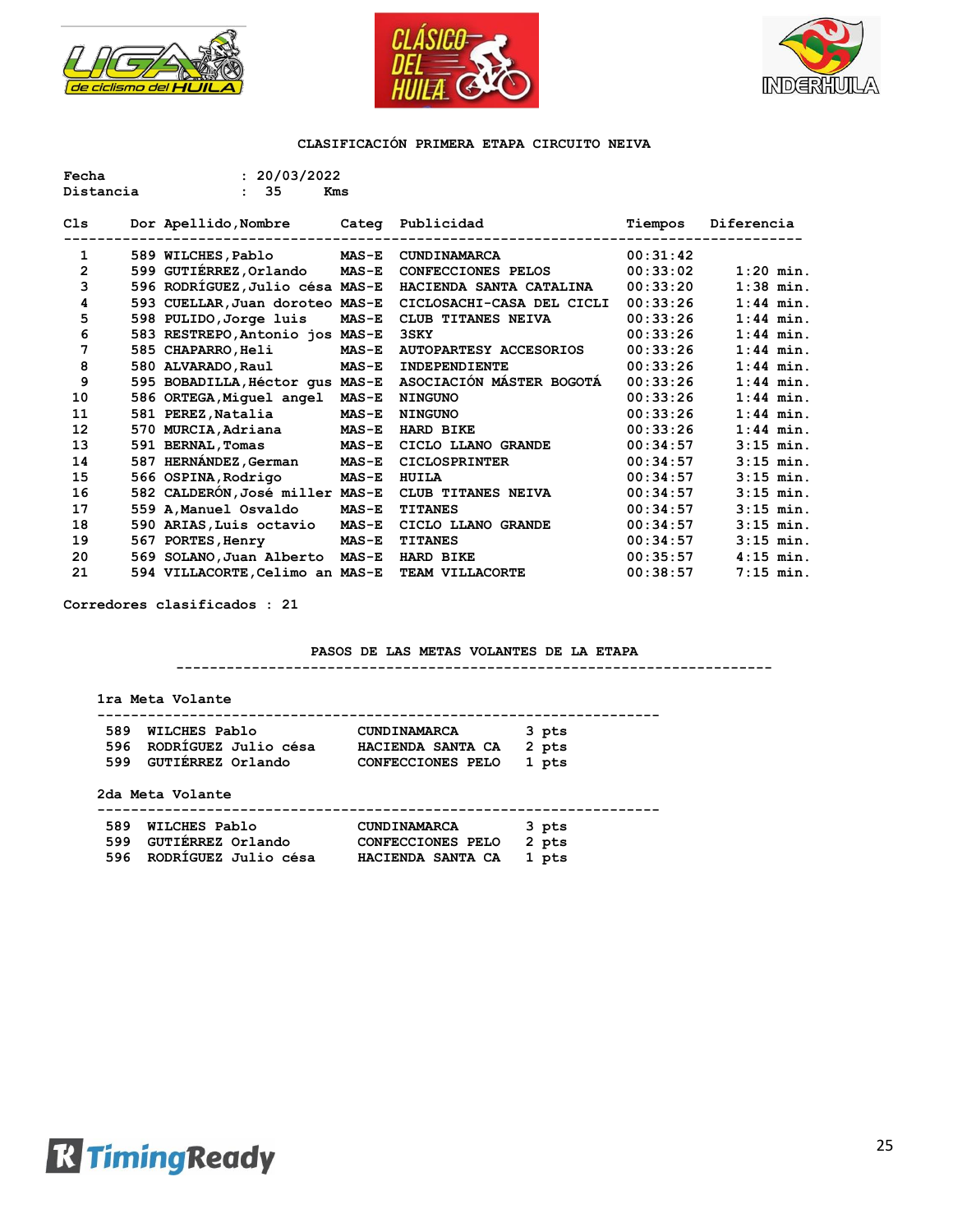





**Fecha : 20/03/2022 Distancia acumulada : 37 Kms** 

| C1s     | Dor | Apellido, Nombre              | Categ        | Publicidad                    | Tiempos          | Diferencia |      |
|---------|-----|-------------------------------|--------------|-------------------------------|------------------|------------|------|
| $1 -$   | 589 | <b>WILCHES, Pablo</b>         | $MAS-E$      | CUNDINAMARCA                  | $00:35:11-069$   |            |      |
| $2 -$   | 599 | GUTIÉRREZ, Orlando            | $MAS-E$      | CONFECCIONES PELOS            | $00:36:26-083$ a |            | 1:15 |
| $3 -$   | 583 | RESTREPO, Antonio josé        | $MAS-E$      | 3SKY                          | $00:36:54-017$ a |            | 1:43 |
| $4 -$   | 593 | CUELLAR, Juan doroteo         | $MAS-E$      | CICLOSACHI-CASA DEL CICLI     | $00:36:55-099$ a |            | 1:44 |
| $5. -$  | 595 | BOBADILLA, Héctor qusta MAS-E |              | ASOCIACIÓN MÁSTER BOGOTÁ      | $00:36:56-003$ a |            | 1:45 |
| $6 -$   | 596 | RODRÍGUEZ, Julio césar        | $MAS-E$      | HACIENDA SANTA CATALINA       | $00:36:58-046$ a |            | 1:47 |
| $7 -$   | 585 | <b>CHAPARRO, Heli</b>         | $MAS-E$      | <b>AUTOPARTESY ACCESORIOS</b> | $00:36:59-081$ a |            | 1:48 |
| $8 -$   | 580 | ALVARADO, Raul                | $MAS-E$      | <b>INDEPENDIENTE</b>          | $00:37:00-056$ a |            | 1:49 |
| $9 -$   | 598 | PULIDO, Jorge luis            | $MAS-E$      | CLUB TITANES NEIVA            | $00:37:02-005$ a |            | 1:51 |
| $10. -$ | 570 | MURCIA, Adriana               | $MAS-E$      | HARD BIKE                     | $00:37:02-016$ a |            | 1:51 |
| $11. -$ | 586 | ORTEGA, Miguel angel          | $MAS-E$      | <b>NINGUNO</b>                | $00:37:06-042$ a |            | 1:55 |
| $12 -$  | 581 | PEREZ, Natalia                | $MAS-E$      | <b>NINGUNO</b>                | $00:37:08-086$ a |            | 1:57 |
| $13 -$  | 567 | PORTES, Henry                 | $MAS-E$      | <b>TITANES</b>                | $00:38:35-092$ a |            | 3:24 |
| $14. -$ | 566 | OSPINA, Rodrigo               | $MAS-E$      | HUILA                         | $00:38:36-030$ a |            | 3:25 |
| $15. -$ | 582 | CALDERÓN, José miller         | $MAS-E$      | CLUB TITANES NEIVA            | $00:38:38-054$ a |            | 3:27 |
| $16. -$ | 587 | HERNÁNDEZ, German             | $MAS-E$      | <b>CICLOSPRINTER</b>          | $00:38:39-028$ a |            | 3:28 |
| $17. -$ | 590 | ARIAS, Luis octavio           | $MAS-E$      | CICLO LLANO GRANDE            | $00:38:41-086$ a |            | 3:30 |
| $18. -$ | 591 | <b>BERNAL, Tomas</b>          | $MAS-E$      | CICLO LLANO GRANDE            | $00:38:45-088$ a |            | 3:34 |
| $19. -$ | 559 | A, Manuel Osvaldo             | <b>MAS-E</b> | <b>TITANES</b>                | $00:39:08-032$ a |            | 3:57 |
| $20 -$  | 569 | SOLANO, Juan Alberto          | $MAS-E$      | HARD BIKE                     | $00:39:44-031$ a |            | 4:33 |
| $21 -$  | 594 | VILLACORTE, Celimo anto MAS-E |              | TEAM VILLACORTE               | $00:43:40-064$ a |            | 8:29 |
|         |     |                               |              |                               |                  |            |      |

|  | 1 589 WILCHES, Pablo               | $\texttt{MAS-E}$ | 6 Pts |
|--|------------------------------------|------------------|-------|
|  | 2 599 GUTIERREZ, Orlando           | <b>MAS-E</b>     | 3 Pts |
|  | 3 596 RODRÍGUEZ, Julio césar MAS-E |                  | 3 Pts |

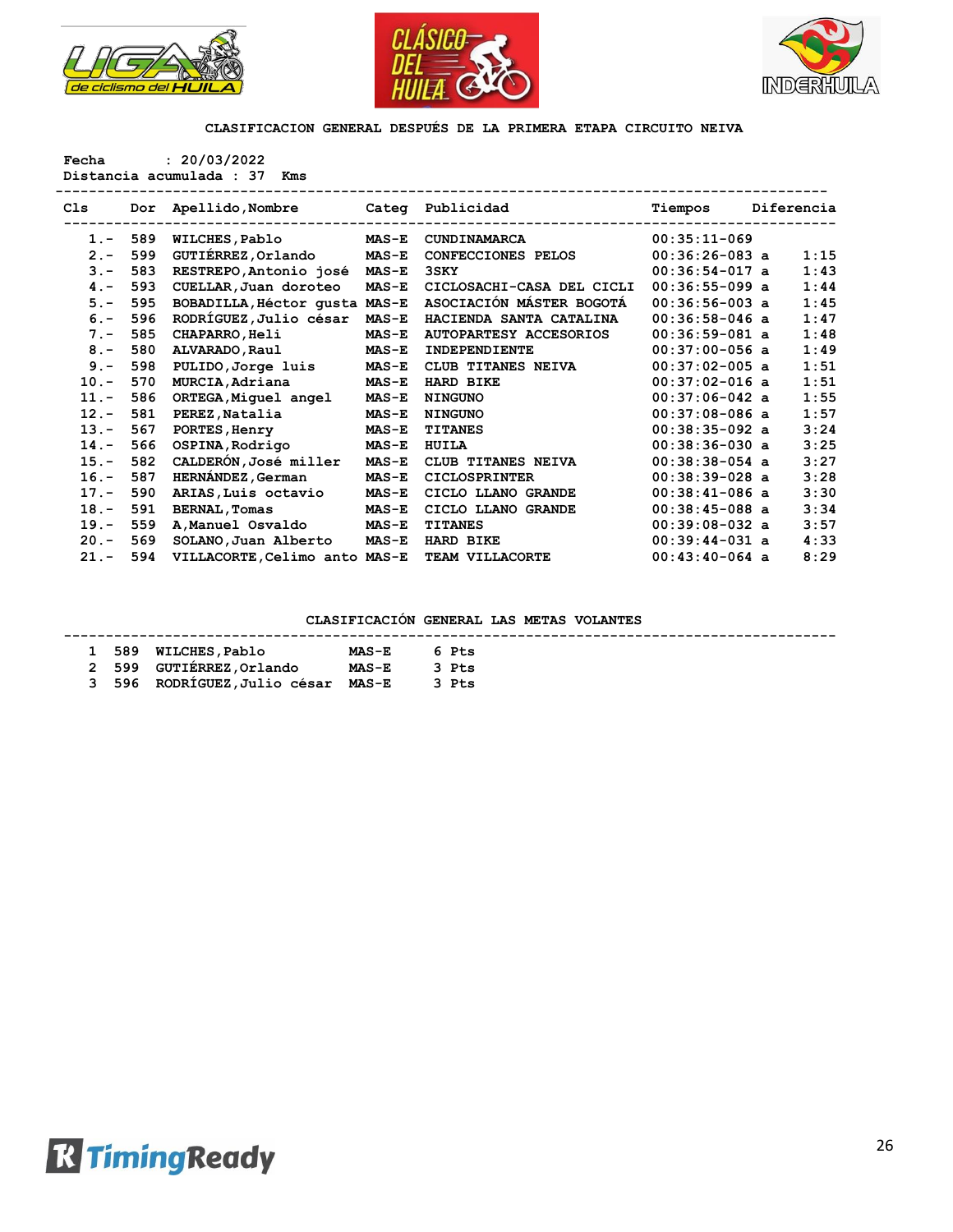





## **BOLETIN JURADO DE COMISARIOS**

**Expulsiones : A loa ciclistas números 96 y 471 por desacatar a las autoridades de la carrera. Al ciclista numero 535 Camilo Aroca Cat A se desclasifica por no cumplir con la norma de retiro competitivo de la categoría Elite y la Master que es de 2 años.**

**Firmado Jurado de Comisarios.**

#### **SEGUNDA ETAPA**

| SITIO DE SALIDA          | $\ddot{\cdot}$       | Cra 7 con calle 8       |
|--------------------------|----------------------|-------------------------|
| <b>HORA</b>              | $\mathbf{r}$         | $8:00$ am.              |
| CATEGORIA                | $\cdot$ :            | PREJUVENIL              |
| NUMERO DE VUELTAS :      |                      | 10                      |
| <b>METAS VOLANTES</b>    | $\ddot{\cdot}$       | VUELTAS 3-6 Y 8         |
| <b>CATEGORIA</b>         | $\ddot{\cdot}$       | DAMAS JUVENIL           |
| <b>HORA</b>              | $\ddot{\phantom{a}}$ | 8:00:30                 |
| NUMERO DE VUELTAS        | $\cdot$ :            | 7                       |
| METAS VOLANTES           | $\ddot{\cdot}$       | VUELTAS 3 Y 5           |
| <b>CATEGORIA</b>         | $\ddot{\cdot}$       | <b>JUVENIL</b>          |
| <b>HORA</b>              | $\ddot{\cdot}$       | 8:40 aproximadamente    |
| <b>NUMERO DE VUELTAS</b> | $\cdot$ :            | 12                      |
| METAS VOLANTES           | $\ddot{\cdot}$       | VUELTAS 3-6 Y 9         |
| <b>CATEGORIA</b>         | $\ddot{\cdot}$       | $SUB-23$                |
| <b>HORA</b>              | $\ddot{\cdot}$       | $9:20$ aproximadamente  |
| NUMERO DE VUELTAS        | $\cdot$ :            | 15                      |
| METAS VOLANTES           | $\ddot{\cdot}$       | VUELTAS 4-8 Y 12        |
| <b>CATEGORIA</b>         | $\ddot{\cdot}$       | <b>MASTER D</b>         |
| <b>HORA</b>              | $\ddot{\cdot}$       | $10:15$ aproximadamente |
| NUMERO DE VUELTAS        | $\ddot{\cdot}$       | 6                       |
| METAS VOLANTES           | $\ddot{\cdot}$       | VUELTAS 2 Y 4           |
| <b>CATEGORIA</b>         | $\ddot{\cdot}$       | <b>MASTER E</b>         |
| <b>HORA</b>              | $\ddot{\cdot}$       | $10:16$ aproximadamente |
| NUMERO DE VUELTAS :      |                      | 6                       |
| <b>METAS VOLANTES</b>    | $\ddot{\cdot}$       | VUELTAS 2 Y 4           |
| <b>CATEGORIA</b>         | $\mathbf{L}$         | <b>MASTER B</b>         |
| <b>HORA</b>              | $\ddot{\cdot}$       | $11:00$ aproximadamente |
| NUMERO DE VUELTAS        | $\cdot$ :            | 10                      |
| <b>METAS VOLANTES</b>    | $\cdot$ :            | VUELTAS 3-6 Y 8         |
|                          |                      |                         |
| <b>CATEGORIA</b>         | $\ddot{\cdot}$       | MASTER C                |
| <b>HORA</b>              | $\ddot{\cdot}$       | $11:01$ aproximadamente |
| NUMERO DE VUELTAS :      |                      | 10                      |
| <b>METAS VOLANTES</b>    | $\ddot{\cdot}$       | VUELTAS 3-6 Y 8         |
| <b>CATEGORIA</b>         |                      | <b>MASTER A</b>         |
| <b>HORA</b>              |                      | 12:00 aproximadamente   |
| NUMERO DE VUELTAS :      |                      | 10                      |
| METAS VOLANTES           | $\ddot{\cdot}$       | VUELTAS 3-6<br>Y 8      |